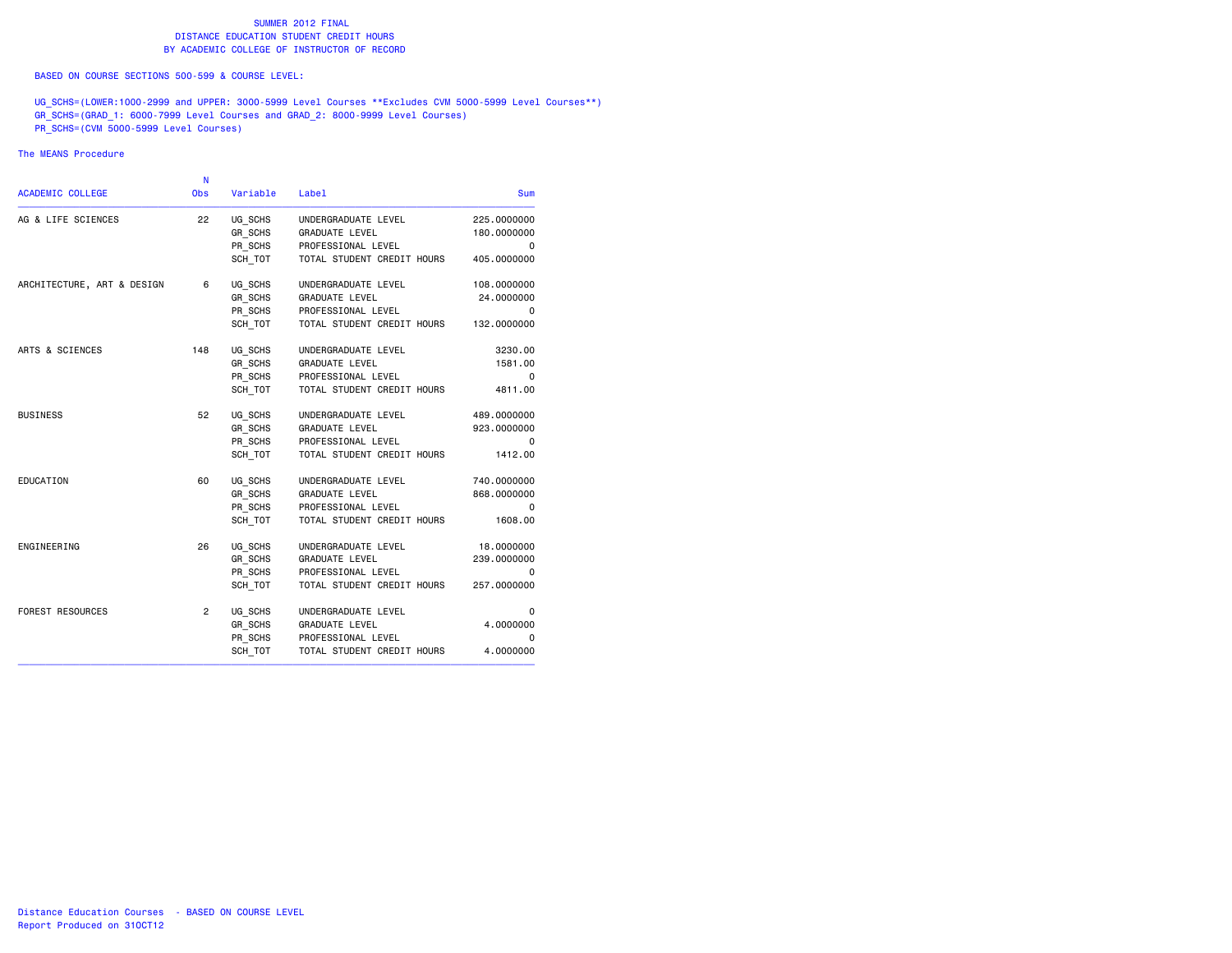BASED ON COURSE SECTIONS 500-599 & COURSE LEVEL:

UG\_SCHS=(LOWER:1000-2999 and UPPER: 3000-5999 Level Courses \*\*Excludes CVM 5000-5999 Level Courses\*\*) GR\_SCHS=(GRAD\_1: 6000-7999 Level Courses and GRAD\_2: 8000-9999 Level Courses) PR\_SCHS=(CVM 5000-5999 Level Courses)

#### ACADEMIC COLLEGE=AG & LIFE SCIENCES

| <b>ACADEMIC DEPARTMENT</b>  | <b>UNDERGRADUATE</b><br><b>LEVEL</b> | <b>GRADUATE</b><br><b>LEVEL</b> | PROFESSIONAL<br>LEVEL | <b>TOTAL</b> |
|-----------------------------|--------------------------------------|---------------------------------|-----------------------|--------------|
| Food Sci Nutr & Health Prom | 81.00                                | 180.00                          | 0.00                  | 261.00       |
| Human Sciences              | 96.00                                | 0.00                            | 0.00                  | 96.00        |
| Landscape Architecture      | 48.00                                | 0.00                            | 0.00                  | 48.00        |
|                             |                                      |                                 |                       |              |
|                             | 225.00                               | 180.00                          | 0.00                  | 405.00       |
|                             |                                      |                                 |                       |              |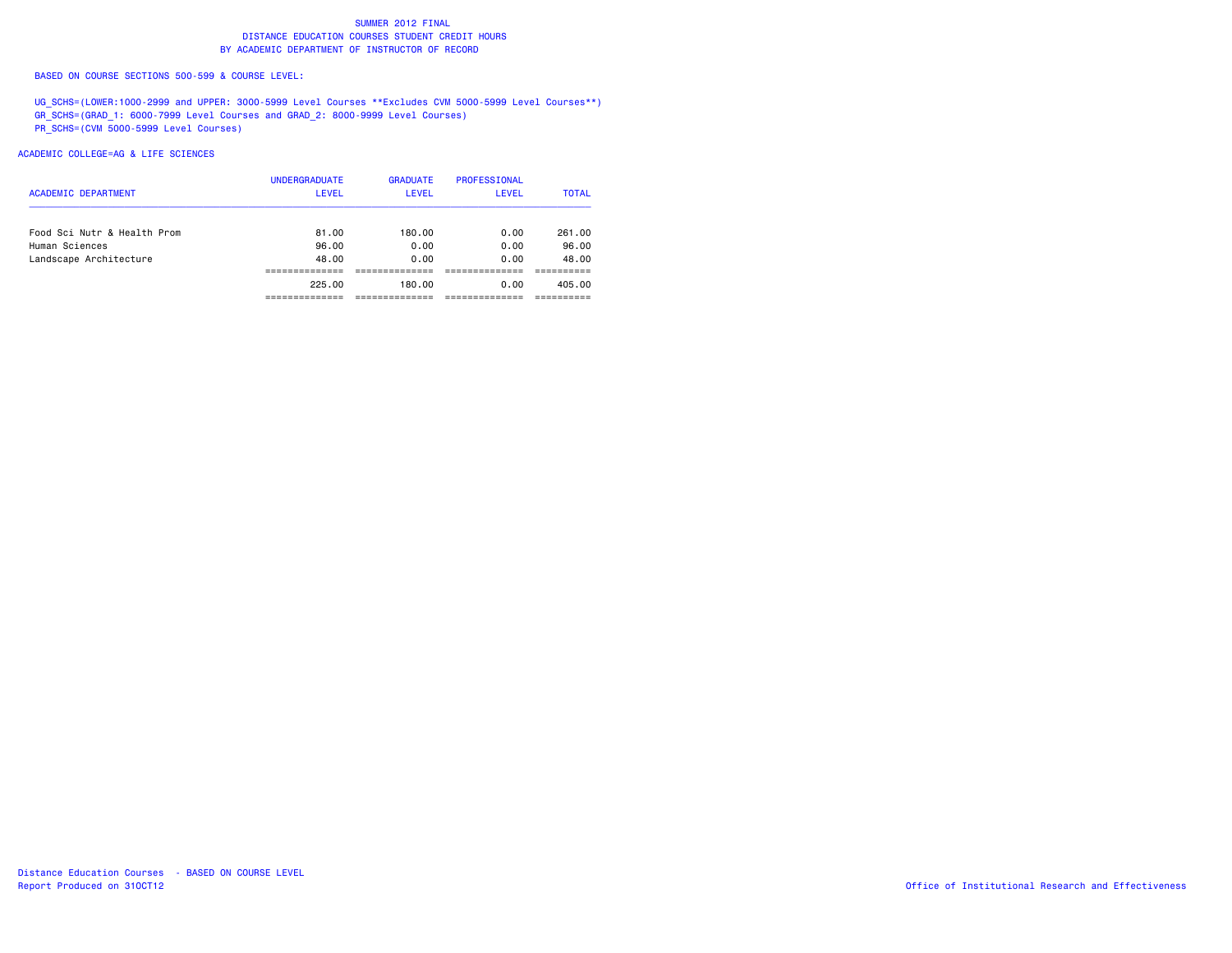BASED ON COURSE SECTIONS 500-599 & COURSE LEVEL:

UG\_SCHS=(LOWER:1000-2999 and UPPER: 3000-5999 Level Courses \*\*Excludes CVM 5000-5999 Level Courses\*\*) GR\_SCHS=(GRAD\_1: 6000-7999 Level Courses and GRAD\_2: 8000-9999 Level Courses) PR\_SCHS=(CVM 5000-5999 Level Courses)

ACADEMIC COLLEGE=ARCHITECTURE, ART & DESIGN

| <b>ACADEMIC DEPARTMENT</b>    | <b>UNDERGRADUATE</b><br><b>LEVEL</b> | <b>GRADUATE</b><br><b>LEVEL</b> | PROFESSIONAL<br><b>LEVEL</b> | <b>TOTAL</b> |
|-------------------------------|--------------------------------------|---------------------------------|------------------------------|--------------|
| Architecture                  | 39.00                                | 0.00                            | 0.00                         | 39.00        |
| Art AAD                       | 69.00                                | 0.00                            | 0.00                         | 69.00        |
| Building Construction Science | 0.00                                 | 24.00                           | 0.00                         | 24,00        |
|                               |                                      |                                 |                              |              |
|                               | 108,00                               | 24.00                           | 0.00                         | 132.00       |
|                               |                                      |                                 |                              |              |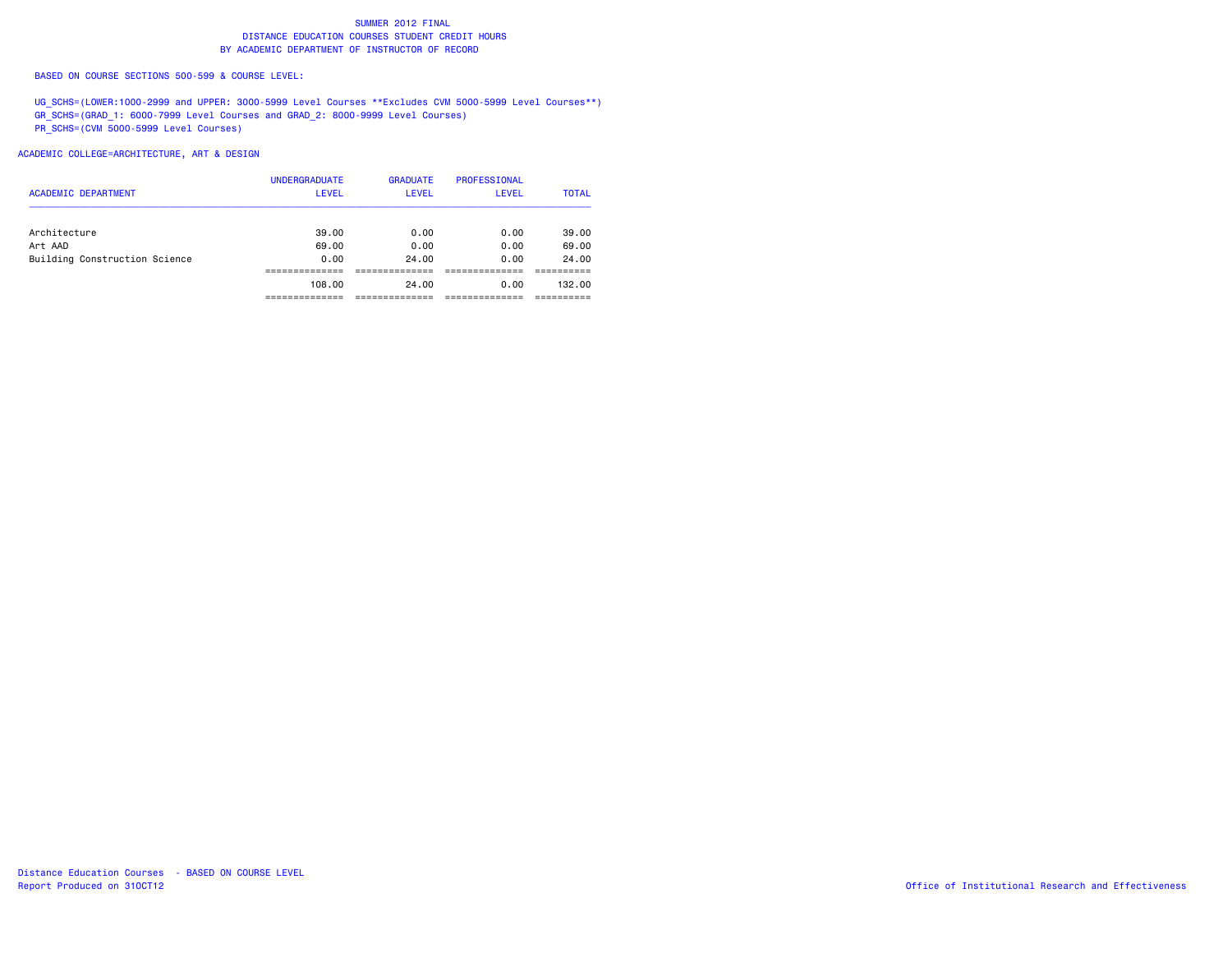BASED ON COURSE SECTIONS 500-599 & COURSE LEVEL:

UG\_SCHS=(LOWER:1000-2999 and UPPER: 3000-5999 Level Courses \*\*Excludes CVM 5000-5999 Level Courses\*\*) GR\_SCHS=(GRAD\_1: 6000-7999 Level Courses and GRAD\_2: 8000-9999 Level Courses) PR\_SCHS=(CVM 5000-5999 Level Courses)

| <b>ACADEMIC DEPARTMENT</b>    | <b>UNDERGRADUATE</b><br><b>LEVEL</b> | <b>GRADUATE</b><br><b>LEVEL</b> | <b>PROFESSIONAL</b><br><b>LEVEL</b> | <b>TOTAL</b> |
|-------------------------------|--------------------------------------|---------------------------------|-------------------------------------|--------------|
|                               |                                      |                                 |                                     |              |
| Anthro, & Mid. East, Cultures | 75.00                                | 0.00                            | 0.00                                | 75.00        |
| Biological Sciences           | 100.00                               | 291,00                          | 0.00                                | 391,00       |
| Chemistry                     | 0.00                                 | 12.00                           | 0.00                                | 12.00        |
| Communication                 | 279.00                               | 78.00                           | 0.00                                | 357,00       |
| English                       | 54.00                                | 0.00                            | 0.00                                | 54.00        |
| Geosciences                   | 1348.00                              | 1122.00                         | 0.00                                | 2470.00      |
| Math & Statistics             | 402,00                               | 0.00                            | 0.00                                | 402,00       |
| Philosophy & Religion         | 411.00                               | 0.00                            | 0.00                                | 411.00       |
| Physics                       | 27.00                                | 0.00                            | 0.00                                | 27.00        |
| Political Sci & Pub Admin     | 0.00                                 | 75.00                           | 0.00                                | 75.00        |
| Psychology                    | 204.00                               | 3.00                            | 0.00                                | 207,00       |
| Sociology                     | 330,00                               | 0.00                            | 0.00                                | 330,00       |
|                               |                                      |                                 |                                     |              |
|                               | 3230.00                              | 1581.00                         | 0.00                                | 4811.00      |
|                               | ==============                       | --------------                  | ==============                      | ==========   |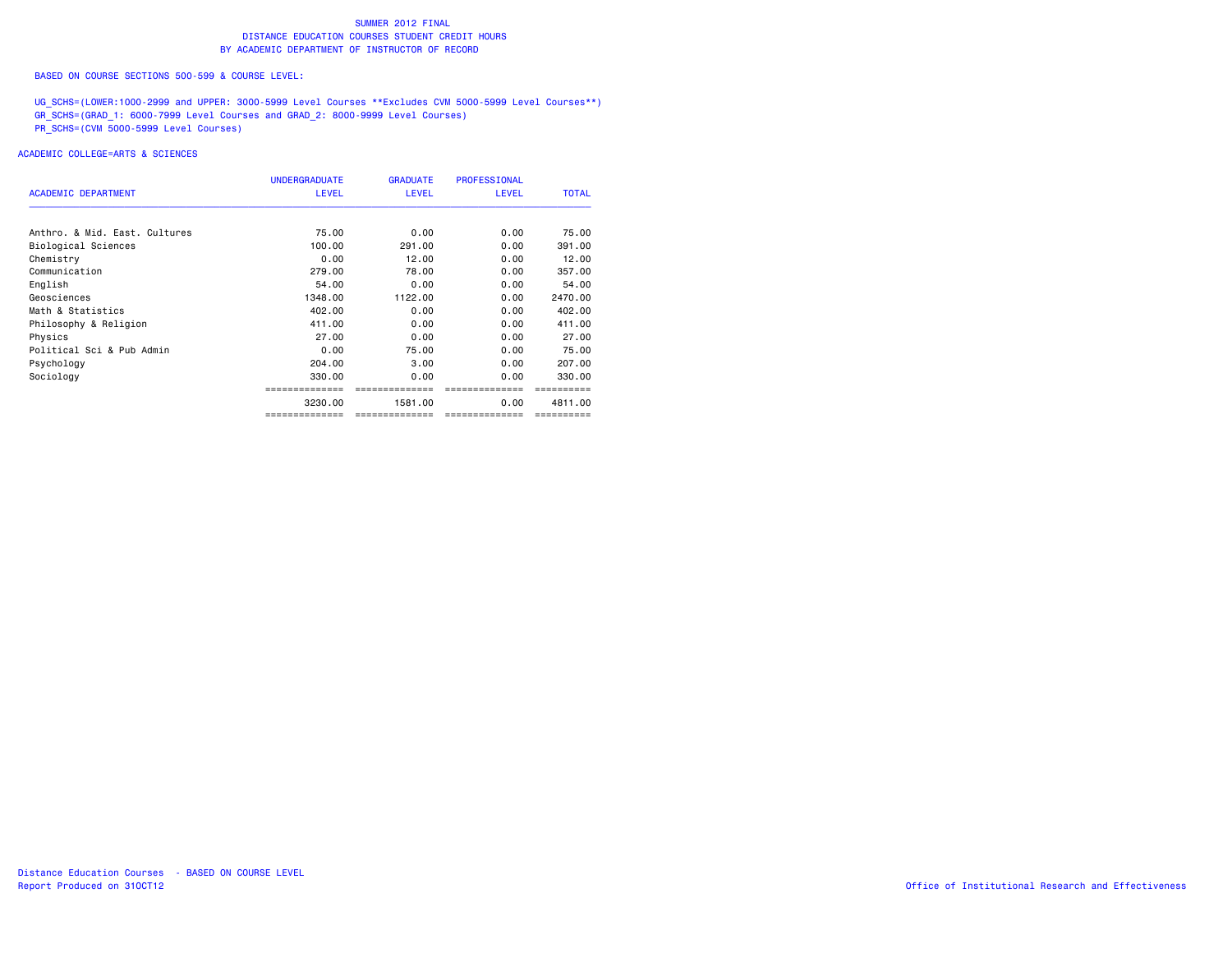BASED ON COURSE SECTIONS 500-599 & COURSE LEVEL:

UG\_SCHS=(LOWER:1000-2999 and UPPER: 3000-5999 Level Courses \*\*Excludes CVM 5000-5999 Level Courses\*\*) GR\_SCHS=(GRAD\_1: 6000-7999 Level Courses and GRAD\_2: 8000-9999 Level Courses) PR\_SCHS=(CVM 5000-5999 Level Courses)

| <b>ACADEMIC DEPARTMENT</b>     | <b>UNDERGRADUATE</b><br>LEVEL | <b>GRADUATE</b><br><b>LEVEL</b> | <b>PROFESSIONAL</b><br>LEVEL | <b>TOTAL</b> |
|--------------------------------|-------------------------------|---------------------------------|------------------------------|--------------|
|                                |                               |                                 |                              |              |
| Accounting                     | 72.00                         | 0.00                            | 0.00                         | 72.00        |
| Finance & Economics            | 378.00                        | 207.00                          | 0.00                         | 585.00       |
| Management & Info Systems      | 0.00                          | 332.00                          | 0.00                         | 332.00       |
| Marketing, Quan Anal &Bus. Law | 39.00                         | 384.00                          | 0.00                         | 423.00       |
|                                |                               |                                 |                              |              |
|                                | 489.00                        | 923.00                          | 0.00                         | 1412.00      |
|                                |                               |                                 |                              |              |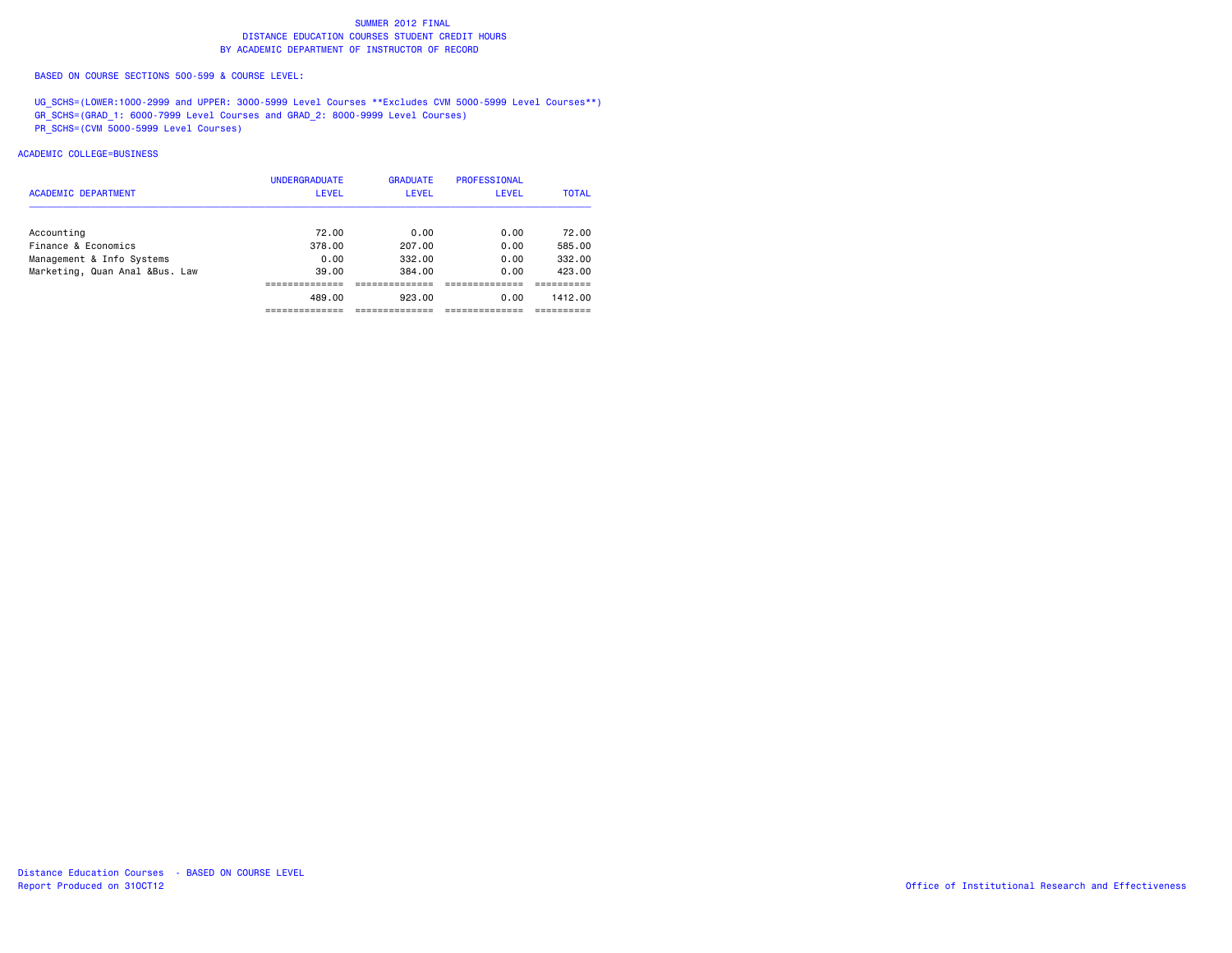BASED ON COURSE SECTIONS 500-599 & COURSE LEVEL:

UG\_SCHS=(LOWER:1000-2999 and UPPER: 3000-5999 Level Courses \*\*Excludes CVM 5000-5999 Level Courses\*\*) GR\_SCHS=(GRAD\_1: 6000-7999 Level Courses and GRAD\_2: 8000-9999 Level Courses) PR\_SCHS=(CVM 5000-5999 Level Courses)

| <b>ACADEMIC DEPARTMENT</b>           | <b>UNDERGRADUATE</b><br>LEVEL | <b>GRADUATE</b><br>LEVEL | <b>PROFESSIONAL</b><br><b>LEVEL</b> | <b>TOTAL</b> |
|--------------------------------------|-------------------------------|--------------------------|-------------------------------------|--------------|
| Counseling & Educational Psychology  | 0.00                          | 85.00                    | 0.00                                | 85.00        |
| Curriculum, Instruction & Special Ed | 96.00                         | 450.00                   | 0.00                                | 546.00       |
| Instructnl Systems & Wkfrc Develop   | 350.00                        | 75.00                    | 0.00                                | 425.00       |
| Kinesiology                          | 96.00                         | 0.00                     | 0.00                                | 96.00        |
| Leadership and Foundations           | 153.00                        | 258.00                   | 0.00                                | 411.00       |
| Music                                | 45.00                         | 0.00                     | 0.00                                | 45.00        |
|                                      |                               |                          |                                     |              |
|                                      | 740.00                        | 868.00                   | 0.00                                | 1608.00      |
|                                      |                               |                          |                                     |              |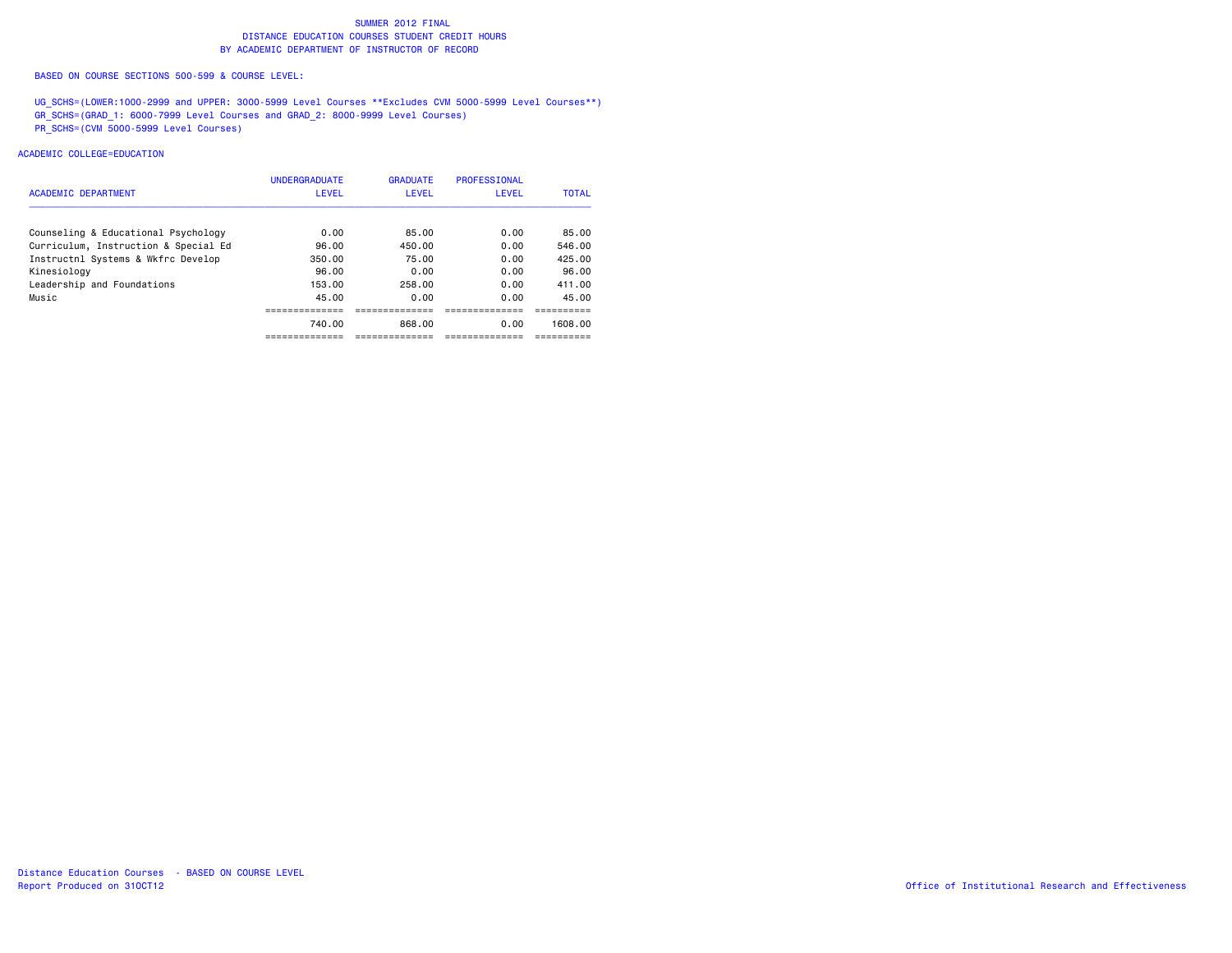BASED ON COURSE SECTIONS 500-599 & COURSE LEVEL:

UG\_SCHS=(LOWER:1000-2999 and UPPER: 3000-5999 Level Courses \*\*Excludes CVM 5000-5999 Level Courses\*\*) GR\_SCHS=(GRAD\_1: 6000-7999 Level Courses and GRAD\_2: 8000-9999 Level Courses) PR\_SCHS=(CVM 5000-5999 Level Courses)

| <b>ACADEMIC DEPARTMENT</b> | <b>UNDERGRADUATE</b><br>LEVEL | <b>GRADUATE</b><br>LEVEL | <b>PROFESSIONAL</b><br><b>LEVEL</b> | <b>TOTAL</b> |
|----------------------------|-------------------------------|--------------------------|-------------------------------------|--------------|
| Aerospace Engineering      | 0.00                          | 6.00                     | 0.00                                | 6.00         |
| Civil & Environmental Engr | 0.00                          | 88.00                    | 0.00                                | 88.00        |
| Computer Science & Engr    | 0.00                          | 27.00                    | 0.00                                | 27.00        |
| Industrial & Systems Engr  | 18.00                         | 112.00                   | 0.00                                | 130.00       |
| Mechanical Engineering     | 0.00                          | 6.00                     | 0.00                                | 6.00         |
|                            |                               |                          |                                     |              |
|                            | 18.00                         | 239.00                   | 0.00                                | 257.00       |
|                            |                               |                          |                                     |              |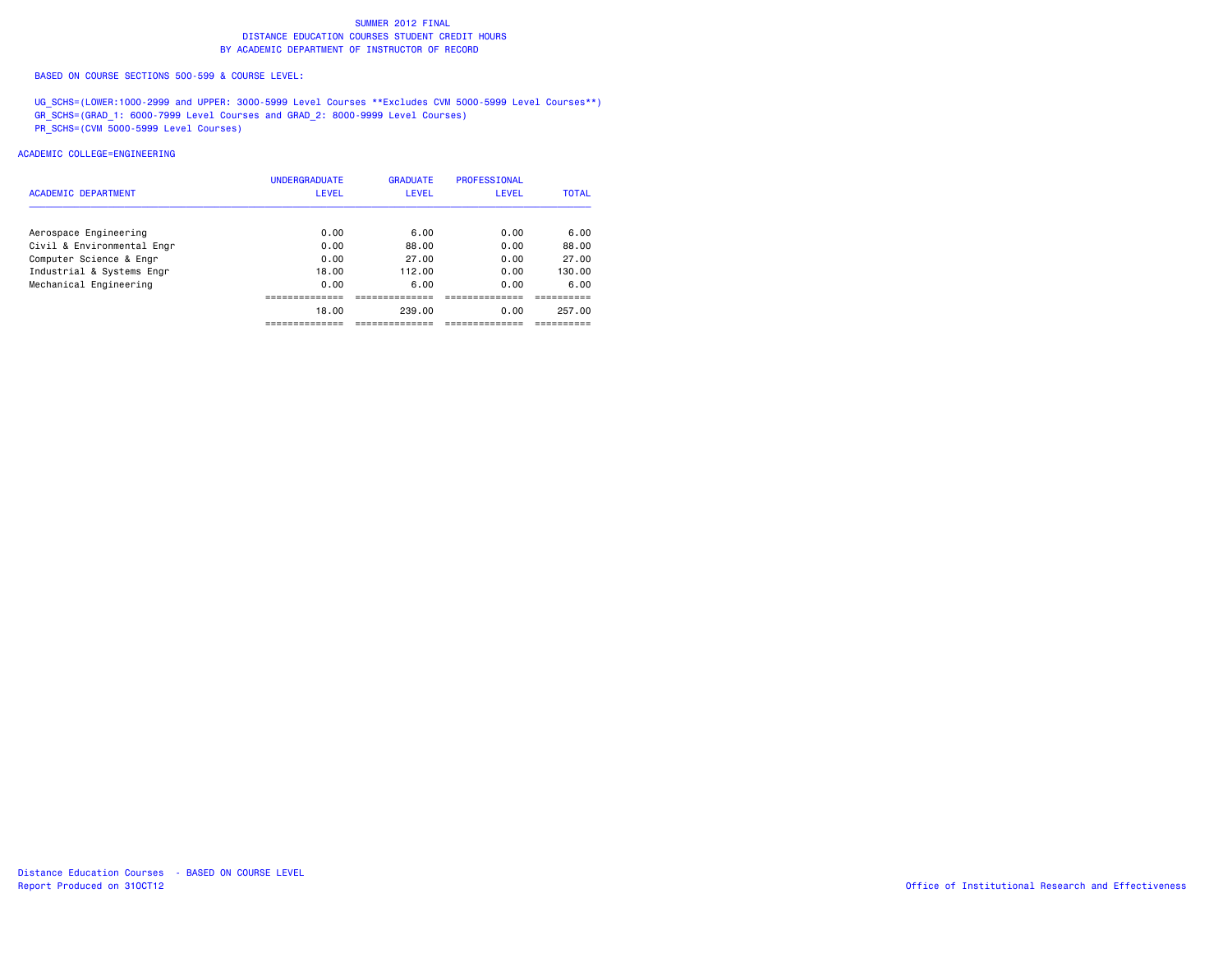BASED ON COURSE SECTIONS 500-599 & COURSE LEVEL:

UG\_SCHS=(LOWER:1000-2999 and UPPER: 3000-5999 Level Courses \*\*Excludes CVM 5000-5999 Level Courses\*\*) GR\_SCHS=(GRAD\_1: 6000-7999 Level Courses and GRAD\_2: 8000-9999 Level Courses) PR\_SCHS=(CVM 5000-5999 Level Courses)

ACADEMIC COLLEGE=FOREST RESOURCES

| <b>ACADEMIC DEPARTMENT</b> | <b>UNDERGRADUATE</b><br><b>LEVEL</b> | <b>GRADUATE</b><br>LEVEL | PROFESSIONAL<br><b>LEVEL</b> | <b>TOTAL</b> |
|----------------------------|--------------------------------------|--------------------------|------------------------------|--------------|
| Forestry                   | 0.00                                 | 4.00                     | 0.00                         | 4.00         |
|                            | 0.00                                 | 4.00                     | 0.00                         | 4.00         |
|                            |                                      |                          |                              |              |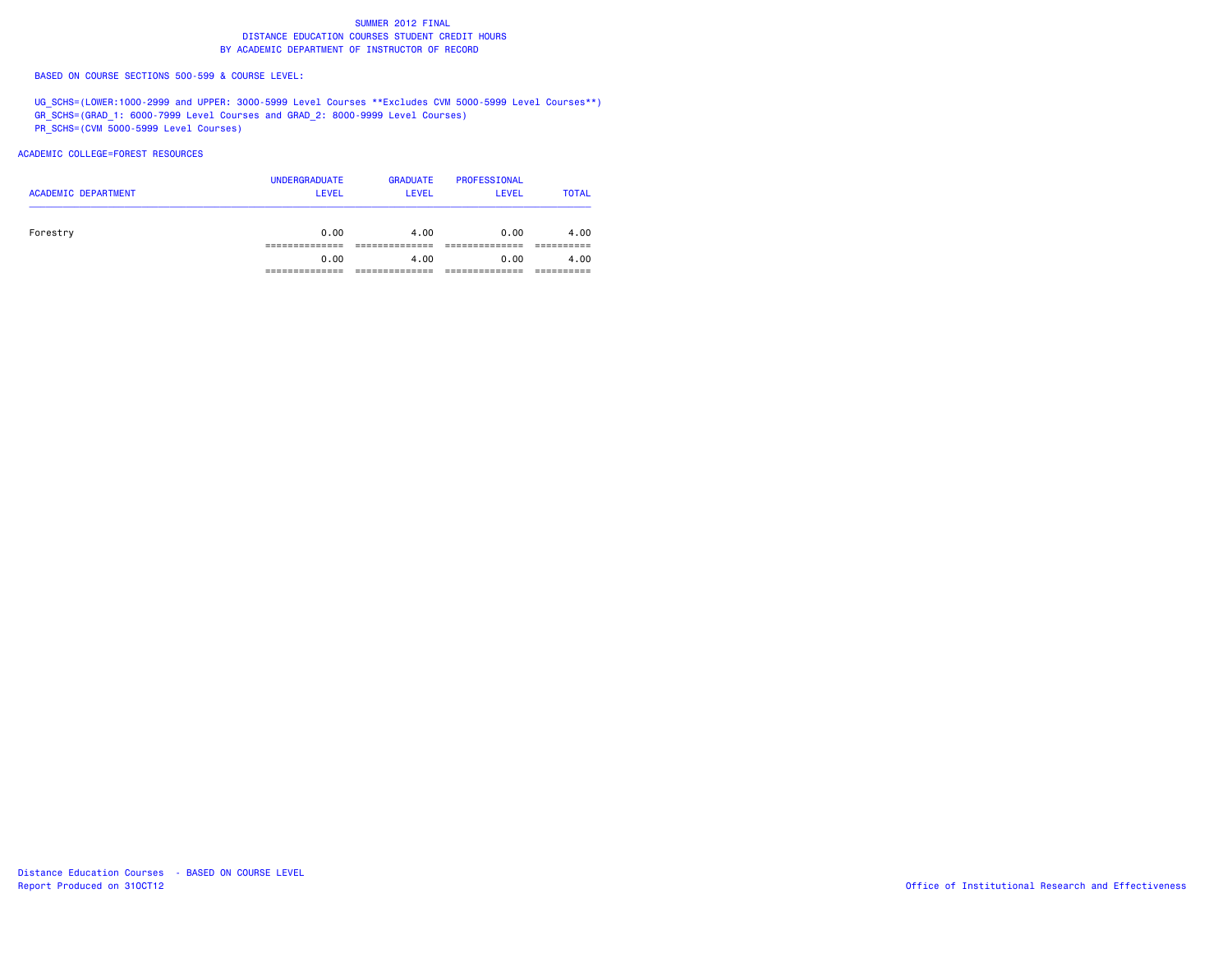BASED ON COURSE SECTIONS 500-599 & COURSE LEVEL:

UG\_SCHS=(LOWER:1000-2999 and UPPER: 3000-5999 Level Courses \*\*Excludes CVM 5000-5999 Level Courses\*\*) GR\_SCHS=(GRAD\_1: 6000-7999 Level Courses and GRAD\_2: 8000-9999 Level Courses) PR\_SCHS=(CVM 5000-5999 Level Courses)

ACADEMIC COLLEGE=AG & LIFE SCIENCES

|                                       |                        |                | <b>Tenure</b> | <b>Course</b> |            |                       |       |              |              |                        | Prim       | Inst | Total    | UG          | <b>GR</b>   | PR          | Total       |
|---------------------------------------|------------------------|----------------|---------------|---------------|------------|-----------------------|-------|--------------|--------------|------------------------|------------|------|----------|-------------|-------------|-------------|-------------|
| <b>ACADEMIC DEPARTMENT</b>            | <b>Instructor Name</b> | Rank           | <b>Status</b> | Cip#          | <b>CRN</b> | Course #              |       | Sec Type Del |              | Title                  | <b>Sec</b> | Per  | Enrolled | <b>SCHS</b> | <b>SCHS</b> | <b>SCHS</b> | <b>SCHS</b> |
| Food Sci Nutr & Health Pr Hunt, Barry |                        | Professor      | Tenured       | 190599        |            | 23426 FNH 7000        | 501 I |              | $\mathbf 0$  | Directed Indiv Study P |            | 1.00 | 1.00     | 0.00        | 3.00        | 0.00        | 3.00        |
|                                       |                        |                |               |               |            | 23427 FNH 7000        | 502 I |              | 0            | Directed Indiv Study P |            | 1.00 | 1.00     | 0.00        | 3.00        | 0.00        | 3.00        |
|                                       |                        |                |               |               |            | 23428 FNH 7000        | 503 I |              | 0            | Directed Indiv Study P |            | 1.00 | 1.00     | 0.00        | 3.00        | 0.00        | 3.00        |
|                                       |                        |                |               |               |            | 23429 FNH 7000        | 504 I |              | $\mathbf 0$  | Directed Indiv Study P |            | 1.00 | 1.00     | 0.00        | 3.00        | 0.00        | 3.00        |
|                                       |                        |                |               |               |            | 23430 FNH 7000        | 505 I |              | $\mathbf 0$  | Directed Indiv Study P |            | 1.00 | 1.00     | 0.00        | 3.00        | 0.00        | 3.00        |
|                                       |                        |                |               |               | 23431      | <b>FNH 7000</b>       | 506 I |              | 0            | Directed Indiv Study P |            | 1.00 | 1.00     | 0.00        | 3.00        | 0.00        | 3.00        |
|                                       |                        |                |               |               |            | 23432 FNH 7000        | 507 I |              | 0            | Directed Indiv Study P |            | 1.00 | 1.00     | 0.00        | 3.00        | 0.00        | 3.00        |
|                                       |                        |                |               |               |            | 23433 FNH 7000        | 508 I |              | $\circ$      | Directed Indiv Study P |            | 1.00 | 1.00     | 0.00        | 3.00        | 0.00        | 3.00        |
|                                       |                        |                |               |               |            | 23434 FNH 7000        | 509 I |              | $\circ$      | Directed Indiv Study P |            | 1.00 | 1.00     | 0.00        | 3.00        | 0.00        | 3.00        |
|                                       |                        |                |               |               |            | 23547 FNH 7000        | 510 I |              | 0            | Directed Indiv Study P |            | 1.00 | 1.00     | 0.00        | 3.00        | 0.00        | 3.00        |
|                                       |                        |                |               |               |            | 23548 FNH 7000        | 511 I |              | 0            | Directed Indiv Study P |            | 1.00 | 1.00     | 0.00        | 3.00        | 0.00        | 3.00        |
|                                       |                        |                |               |               |            |                       |       |              |              |                        |            |      | 11.00    | 0.00        | 33.00       | 0.00        | 33.00       |
|                                       | Matich, June           | Lecturer       | Non-Ten Track |               |            | 190501 21657 FNH 2293 | 555 M |              | $\mathbf 0$  | Indiv & Family Nutri P |            | 1.00 | 3.00     | 9.00        | 0.00        | 0.00        | 9.00        |
|                                       |                        |                |               |               |            |                       |       |              |              |                        |            |      | 3.00     | 9.00        | 0.00        | 0.00        | 9.00        |
|                                       | Silva, Juan            | Professor      | Tenured       | 020301        |            | 21666 FNH 4583        | 555 M |              | $\circ$      | Food Preservation Te P |            | 1.00 | 2.00     | 6.00        | 0.00        | 0.00        | 6.00        |
|                                       |                        |                |               | 190599        |            | 21660 FNH 4553        | 555 M |              | 0            | Curr Issues Food Sci P |            | 1.00 | 8.00     | 24.00       | 0.00        | 0.00        | 24.00       |
|                                       |                        |                |               |               |            | 21663 FNH 4563        | 555 M |              | 0            | Food Prods Eval        | P          | 1.00 | 2.00     | 6.00        | 0.00        | 0.00        | 6.00        |
|                                       |                        |                |               |               |            |                       |       |              |              |                        |            |      | 12.00    | 36.00       | 0.00        | 0.00        | 36.00       |
|                                       | Thompson, Amy          | Lecturer       | Non-Ten Track |               |            | 190501 21418 FNH 6393 | 551 C |              | $\mathbf 0$  | Prevention of Diseas P |            | 1.00 | 20.00    | 0.00        | 60.00       | 0.00        | 60.00       |
|                                       |                        |                |               |               |            |                       |       |              |              |                        |            |      | 20.00    | 0.00        | 60.00       | 0.00        | 60.00       |
|                                       | Williams, Ronald       | Assistant Prof | Ten Track     | 190501        |            | 21419 FNH 8653        | 501 C |              | 0            | Imp Eval Hp Prog       | P          | 1.00 | 20.00    | 0.00        | 60.00       | 0.00        | 60.00       |
|                                       |                        |                |               |               |            | 21813 FNH 4783        | 501 C |              | $\mathsf{o}$ | Sch Comm Drug Use Pr P |            | 1.00 | 12.00    | 36.00       | 0.00        | 0.00        | 36.00       |
|                                       |                        |                |               |               |            | 190502 21814 FNH 6783 | 501 C |              | 0            | Sch Comm Drug Use Pr P |            | 1.00 | 9.00     | 0.00        | 27.00       | 0.00        | 27.00       |
|                                       |                        |                |               |               |            |                       |       |              |              |                        |            |      | 41.00    | 36.00       | 87.00       | 0.00        | 123.00      |
|                                       |                        |                |               |               |            |                       |       |              |              |                        |            |      | ======== |             | ======      | ========    | =======     |
|                                       |                        |                |               |               |            |                       |       |              |              |                        |            |      | 87.00    | 81.00       | 180.00      | 0.00        | 261.00      |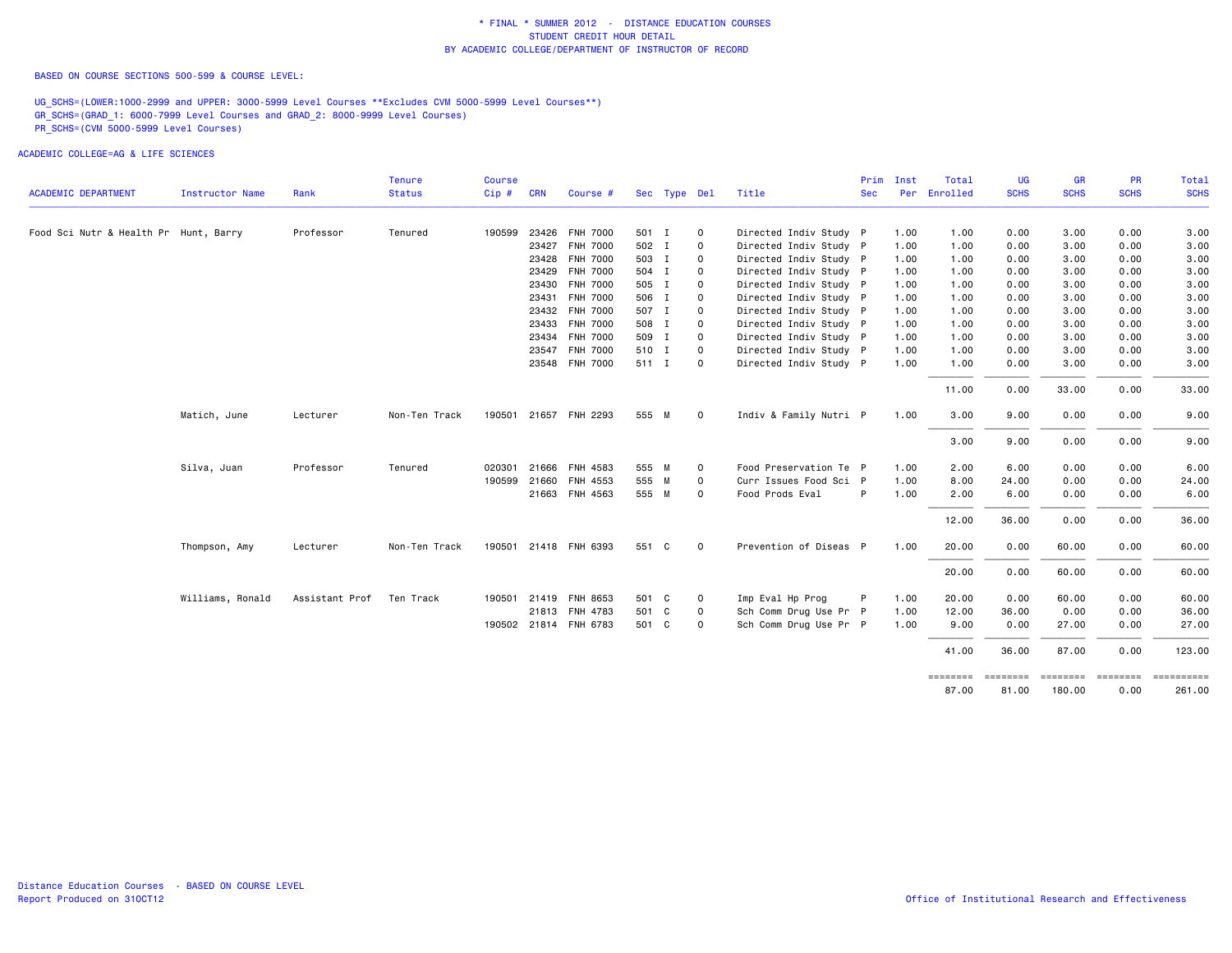BASED ON COURSE SECTIONS 500-599 & COURSE LEVEL:

UG\_SCHS=(LOWER:1000-2999 and UPPER: 3000-5999 Level Courses \*\*Excludes CVM 5000-5999 Level Courses\*\*) GR\_SCHS=(GRAD\_1: 6000-7999 Level Courses and GRAD\_2: 8000-9999 Level Courses) PR\_SCHS=(CVM 5000-5999 Level Courses)

ACADEMIC COLLEGE=AG & LIFE SCIENCES

| <b>ACADEMIC DEPARTMENT</b> | Instructor Name | Rank                       | <b>Tenure</b><br>Status | <b>Course</b><br>Cip # | <b>CRN</b> | Course # Sec Type Del |       |                | Title              | Sec | Prim Inst | Total<br>Per Enrolled | <b>UG</b><br><b>SCHS</b>   | <b>GR</b><br><b>SCHS</b> | <b>PR</b><br><b>SCHS</b> | Total<br><b>SCHS</b> |
|----------------------------|-----------------|----------------------------|-------------------------|------------------------|------------|-----------------------|-------|----------------|--------------------|-----|-----------|-----------------------|----------------------------|--------------------------|--------------------------|----------------------|
| Human Sciences             | Fason, Angel    | Instructor                 | Non-Ten Track           |                        |            | 200203 21472 HS 3803  | 501 B | $\overline{0}$ | Child Care Proceds | P.  | 1.00      | 9.00                  | 27.00                      | 0.00                     | 0.00                     | 27.00                |
|                            |                 |                            |                         |                        |            |                       |       |                |                    |     |           | 9.00                  | 27.00                      | 0.00                     | 0.00                     | 27.00                |
|                            | Phillips, Tommy | Assistant Prof – Ten Track |                         |                        |            | 200201 21474 HS 4803  | 501 C | $\overline{0}$ | Parenting          | P.  | 1.00      | 23.00                 | 69.00                      | 0.00                     | 0.00                     | 69.00                |
|                            |                 |                            |                         |                        |            |                       |       |                |                    |     |           | 23.00                 | 69.00                      | 0.00                     | 0.00                     | 69.00                |
|                            |                 |                            |                         |                        |            |                       |       |                |                    |     |           | ========<br>32.00     | $=$ = = = = = = =<br>96.00 | ========<br>0.00         | ========<br>0.00         | -----------<br>96.00 |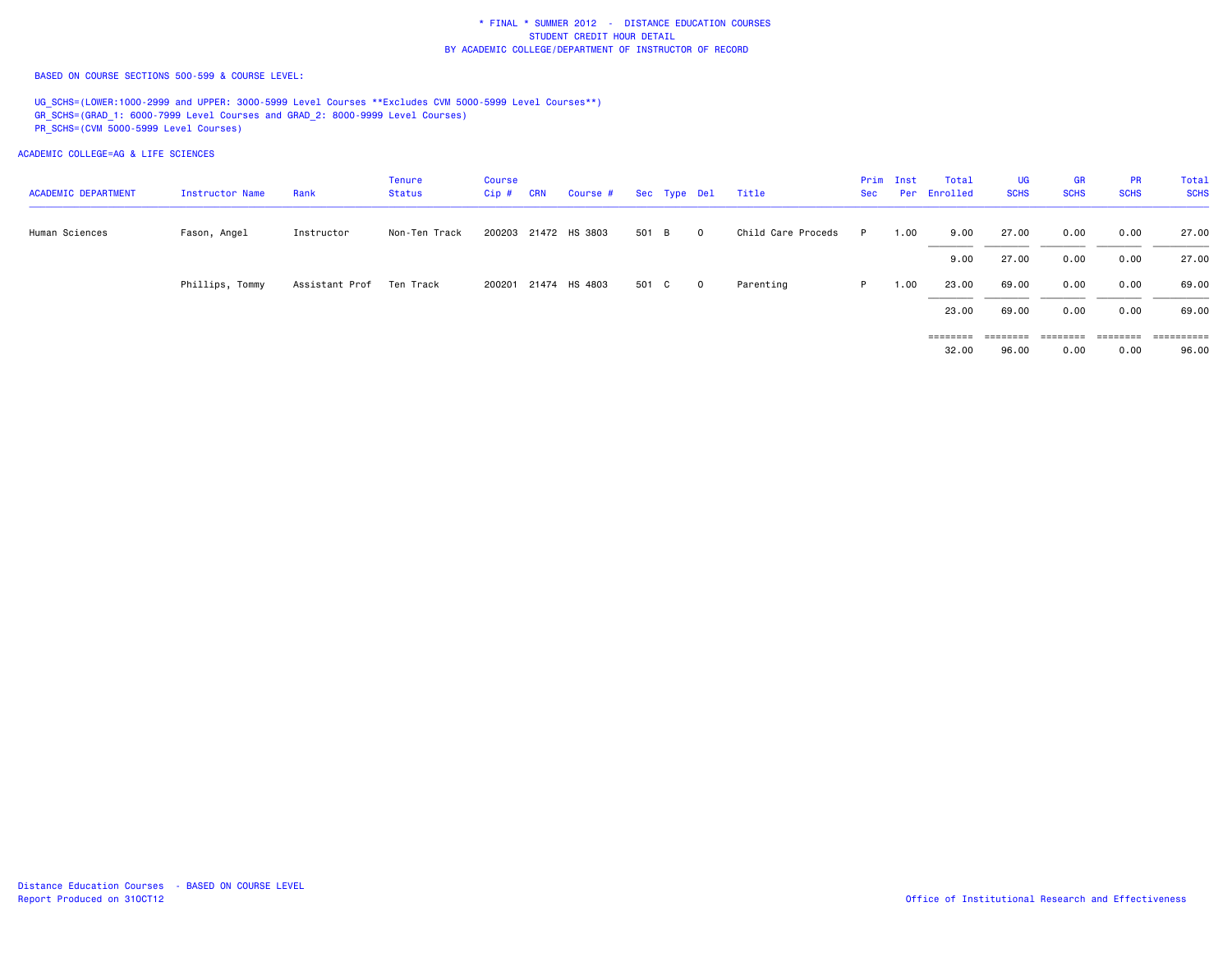BASED ON COURSE SECTIONS 500-599 & COURSE LEVEL:

UG SCHS=(LOWER:1000-2999 and UPPER: 3000-5999 Level Courses \*\*Excludes CVM 5000-5999 Level Courses\*\*) GR\_SCHS=(GRAD\_1: 6000-7999 Level Courses and GRAD\_2: 8000-9999 Level Courses) PR\_SCHS=(CVM 5000-5999 Level Courses)

ACADEMIC COLLEGE=AG & LIFE SCIENCES

| <b>ACADEMIC DEPARTMENT</b> | Instructor Name | Rank     | Tenure<br>Status | Course<br>$Cip$ # | <b>CRN</b> | Course # Sec Type Del |       |            | Title           | Sec | Prim Inst | Total<br>Per Enrolled | <b>UG</b><br><b>SCHS</b> | <b>GR</b><br><b>SCHS</b> | <b>PR</b><br><b>SCHS</b> | Total<br><b>SCHS</b> |
|----------------------------|-----------------|----------|------------------|-------------------|------------|-----------------------|-------|------------|-----------------|-----|-----------|-----------------------|--------------------------|--------------------------|--------------------------|----------------------|
| Landscape Architecture     | Rood, Cynthia   | Lecturer | Non-Ten Track    |                   |            | 040601 21484 LA 1803  | 501 C | $^{\circ}$ | Land Arch Appre | P.  | 1.00      | 16.00                 | 48.00                    | 0.00                     | 0.00                     | 48.00                |
|                            |                 |          |                  |                   |            |                       |       |            |                 |     |           | 16.00                 | 48.00                    | 0.00                     | 0.00                     | 48.00                |
|                            |                 |          |                  |                   |            |                       |       |            |                 |     |           | $=$ = = = = = = =     | ========                 | ========                 | ========                 | ==========           |
|                            |                 |          |                  |                   |            |                       |       |            |                 |     |           | 16.00                 | 48.00                    | 0.00                     | 0.00                     | 48.00                |

Distance Education Courses - BASED ON COURSE LEVELReport Produced on 310CT12 **Canadiates** of Institutional Research and Effectiveness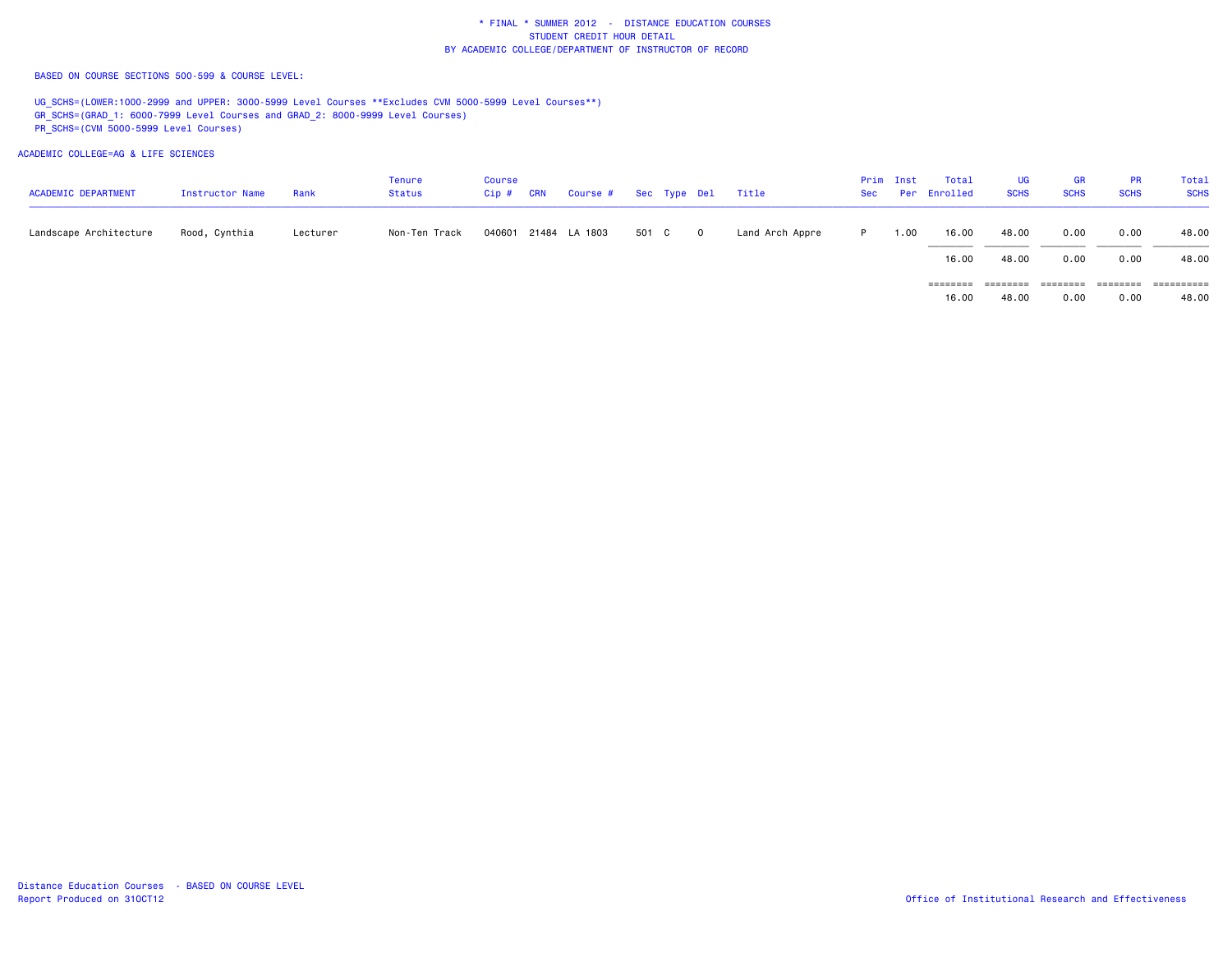BASED ON COURSE SECTIONS 500-599 & COURSE LEVEL:

UG SCHS=(LOWER:1000-2999 and UPPER: 3000-5999 Level Courses \*\*Excludes CVM 5000-5999 Level Courses\*\*) GR\_SCHS=(GRAD\_1: 6000-7999 Level Courses and GRAD\_2: 8000-9999 Level Courses) PR\_SCHS=(CVM 5000-5999 Level Courses)

ACADEMIC COLLEGE=ARCHITECTURE, ART & DESIGN

| <b>ACADEMIC DEPARTMENT</b> | Instructor Name | Rank        | Tenure<br>Status | Course<br>Cip # | <b>CRN</b> | Course # Sec Type Del |       |            | Title             | Sec | Prim Inst | Total<br>Per Enrolled | <b>UG</b><br><b>SCHS</b> | <b>GR</b><br><b>SCHS</b> | <b>PR</b><br><b>SCHS</b> | Total<br><b>SCHS</b> |
|----------------------------|-----------------|-------------|------------------|-----------------|------------|-----------------------|-------|------------|-------------------|-----|-----------|-----------------------|--------------------------|--------------------------|--------------------------|----------------------|
| Architecture               | Kemp, Leah      | Non-Faculty | Non-Faculty      |                 |            | 040201 21816 ARC 1013 | 501 C | $^{\circ}$ | Arch Appreciation |     | 1.00      | 13.00                 | 39.00                    | 0.00                     | 0.00                     | 39.00                |
|                            |                 |             |                  |                 |            |                       |       |            |                   |     |           | 13.00                 | 39.00                    | 0.00                     | 0.00                     | 39.00                |
|                            |                 |             |                  |                 |            |                       |       |            |                   |     |           | $=$ = = = = = = =     | ========                 | ========                 | ========                 | ==========           |
|                            |                 |             |                  |                 |            |                       |       |            |                   |     |           | 13,00                 | 39.00                    | 0.00                     | 0.00                     | 39.00                |

Distance Education Courses - BASED ON COURSE LEVELReport Produced on 310CT12 **Canadiates** of Institutional Research and Effectiveness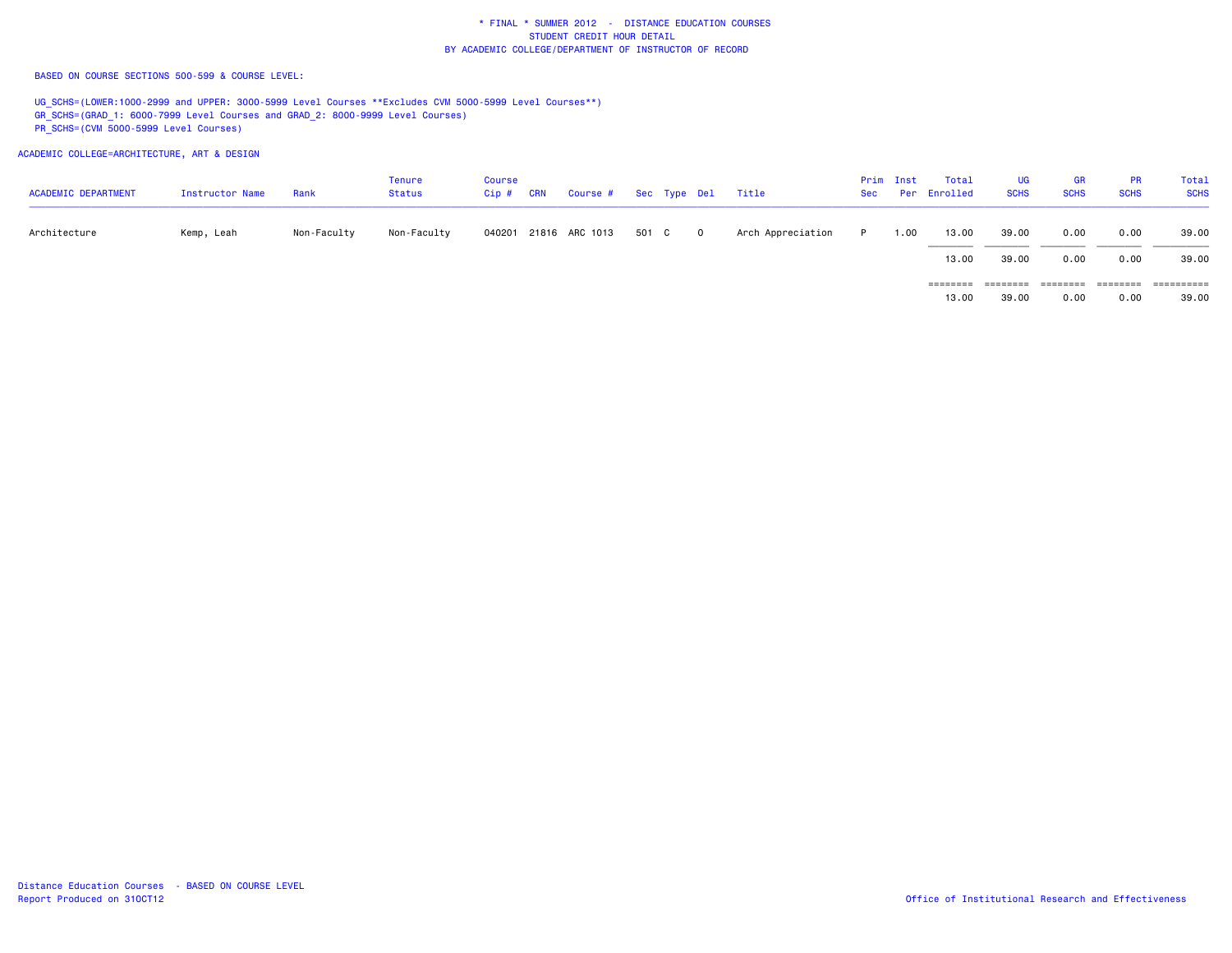BASED ON COURSE SECTIONS 500-599 & COURSE LEVEL:

UG\_SCHS=(LOWER:1000-2999 and UPPER: 3000-5999 Level Courses \*\*Excludes CVM 5000-5999 Level Courses\*\*) GR\_SCHS=(GRAD\_1: 6000-7999 Level Courses and GRAD\_2: 8000-9999 Level Courses) PR\_SCHS=(CVM 5000-5999 Level Courses)

ACADEMIC COLLEGE=ARCHITECTURE, ART & DESIGN

| <b>ACADEMIC DEPARTMENT</b> | Instructor Name | Rank        | Tenure<br>Status | Course<br>Cip # | <b>CRN</b> | Course # Sec Type Del Title |       |                         |                  | Sec | Prim Inst | Total<br>Per Enrolled | <b>UG</b><br><b>SCHS</b> | GR<br><b>SCHS</b> | PR<br><b>SCHS</b> | Total<br><b>SCHS</b> |
|----------------------------|-----------------|-------------|------------------|-----------------|------------|-----------------------------|-------|-------------------------|------------------|-----|-----------|-----------------------|--------------------------|-------------------|-------------------|----------------------|
| Art AAD                    | Ring, Robert    | Non-Faculty | Non-Faculty      |                 |            | 500703 21351 ART 1113       | 501 C | $\overline{\mathbf{0}}$ | Art Appreciation | P.  | 1.00      | 23.00                 | 69.00                    | 0.00              | 0.00              | 69.00                |
|                            |                 |             |                  |                 |            |                             |       |                         |                  |     |           | 23.00                 | 69.00                    | 0.00              | 0.00              | 69.00                |
|                            |                 |             |                  |                 |            |                             |       |                         |                  |     |           | ========              | ========                 | ========          | ========          | ==========           |
|                            |                 |             |                  |                 |            |                             |       |                         |                  |     |           | 23.00                 | 69.00                    | 0.00              | 0.00              | 69.00                |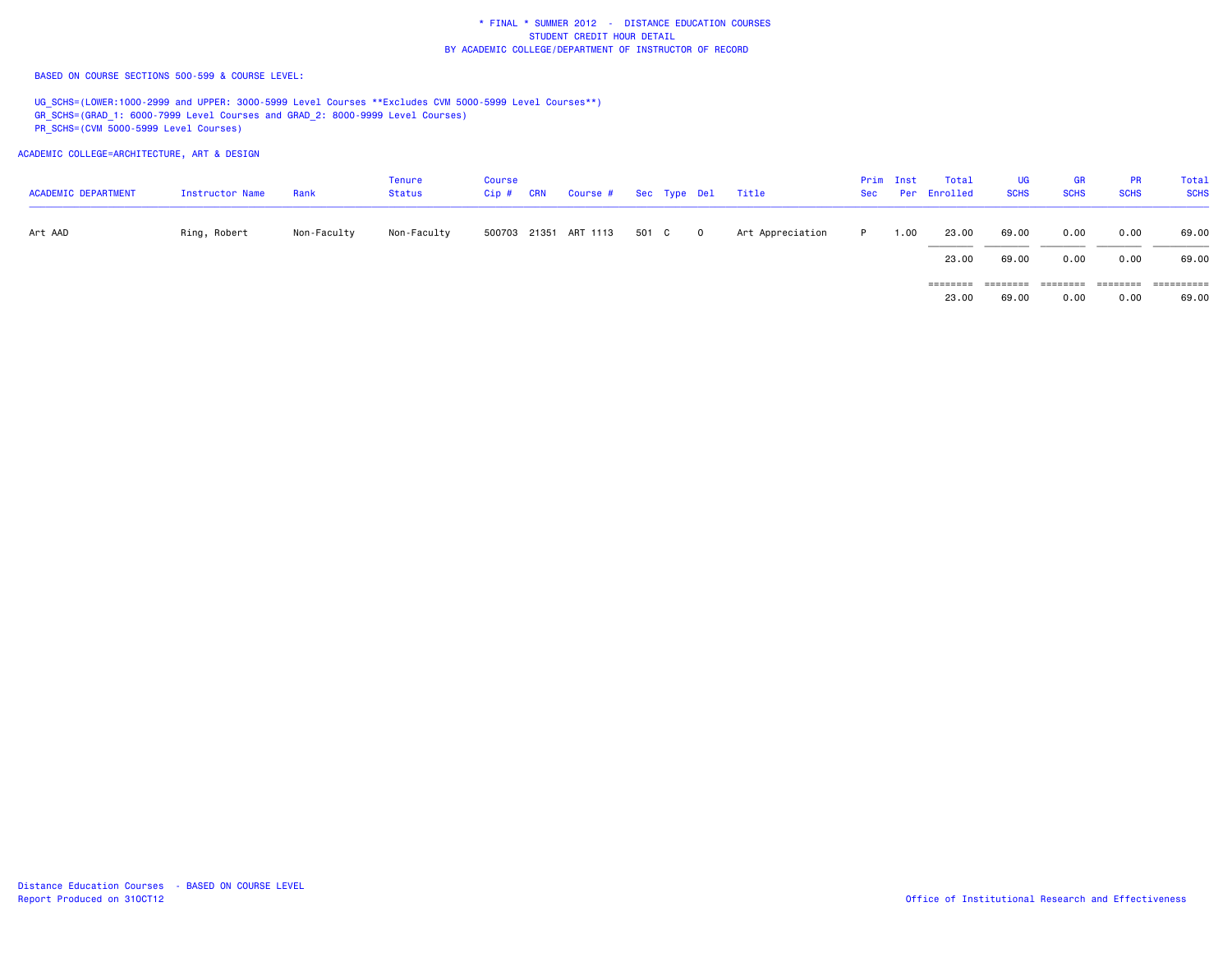BASED ON COURSE SECTIONS 500-599 & COURSE LEVEL:

 UG\_SCHS=(LOWER:1000-2999 and UPPER: 3000-5999 Level Courses \*\*Excludes CVM 5000-5999 Level Courses\*\*) GR\_SCHS=(GRAD\_1: 6000-7999 Level Courses and GRAD\_2: 8000-9999 Level Courses) PR\_SCHS=(CVM 5000-5999 Level Courses)

ACADEMIC COLLEGE=ARCHITECTURE, ART & DESIGN

| <b>ACADEMIC DEPARTMENT</b>                 | Instructor Name | Rank           | Tenure<br>Status | Course<br>Cip# | CRN | Course #      |       | Sec Type Del |         | Title                  | Sec | Prim Inst | Total<br>Per Enrolled | UG<br><b>SCHS</b> | <b>GR</b><br><b>SCHS</b> | <b>PR</b><br><b>SCHS</b> | Total<br><b>SCHS</b> |
|--------------------------------------------|-----------------|----------------|------------------|----------------|-----|---------------|-------|--------------|---------|------------------------|-----|-----------|-----------------------|-------------------|--------------------------|--------------------------|----------------------|
| Building Construction Sci El-Adaway, Islam |                 | Assistant Prof | Ten Track        | 140801         |     | 23343 CE 7000 | 501 I |              | $\circ$ | Directed Indiv Study P |     | 1.00      | 1.00                  | 0.00              | 6.00                     | 0.00                     | 6.00                 |
|                                            |                 |                |                  |                |     | 23344 CE 7000 | 502 I |              | $\circ$ | Directed Indiv Study P |     | 1.00      | 1.00                  | 0.00              | 6.00                     | 0.00                     | 6.00                 |
|                                            |                 |                |                  |                |     | 23345 CE 7000 | 503 I |              | $\circ$ | Directed Indiv Study P |     | 1.00      | 1.00                  | 0.00              | 6.00                     | 0.00                     | 6.00                 |
|                                            |                 |                |                  |                |     | 23346 CE 7000 | 504 I |              | $\circ$ | Directed Indiv Study P |     | 1.00      | 1.00                  | 0.00              | 6.00                     | 0.00                     | 6.00                 |
|                                            |                 |                |                  |                |     |               |       |              |         |                        |     |           | 4.00                  | 0.00              | 24.00                    | 0.00                     | 24,00                |
|                                            |                 |                |                  |                |     |               |       |              |         |                        |     |           | ========              | ========          | ---------                | ========                 | ==========           |

4.00 0.00 24.00 0.00 24.00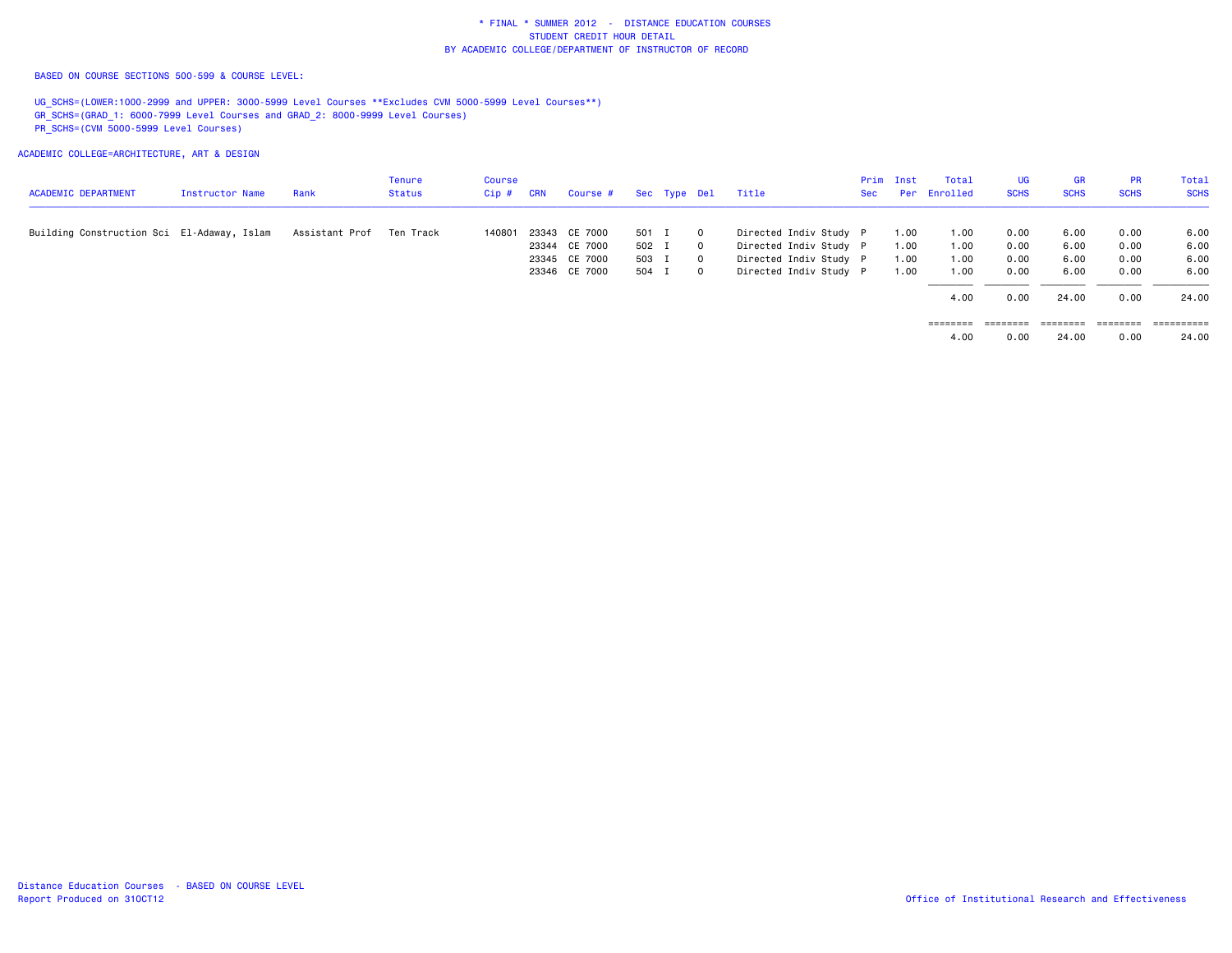BASED ON COURSE SECTIONS 500-599 & COURSE LEVEL:

UG\_SCHS=(LOWER:1000-2999 and UPPER: 3000-5999 Level Courses \*\*Excludes CVM 5000-5999 Level Courses\*\*) GR\_SCHS=(GRAD\_1: 6000-7999 Level Courses and GRAD\_2: 8000-9999 Level Courses) PR\_SCHS=(CVM 5000-5999 Level Courses)

| <b>ACADEMIC DEPARTMENT</b>               | Instructor Name | Rank                       | Tenure<br><b>Status</b> | <b>Course</b><br>$Cip$ # | <b>CRN</b> | Course # Sec Type Del |       |     | Title           | Sec | Prim Inst | Total<br>Per Enrolled | UG<br><b>SCHS</b> | <b>GR</b><br><b>SCHS</b> | PR<br><b>SCHS</b> | Total<br><b>SCHS</b> |
|------------------------------------------|-----------------|----------------------------|-------------------------|--------------------------|------------|-----------------------|-------|-----|-----------------|-----|-----------|-----------------------|-------------------|--------------------------|-------------------|----------------------|
| Anthro. & Mid. East. Cult Copeland, Toni |                 | Assistant Prof – Ten Track |                         |                          |            | 450201 21350 AN 1143  | 501 C | - 0 | Cultural Anthro | P.  | 1.00      | 25.00                 | 75.00             | 0.00                     | 0.00              | 75.00                |
|                                          |                 |                            |                         |                          |            |                       |       |     |                 |     |           | 25.00                 | 75.00             | 0.00                     | 0.00              | 75.00                |
|                                          |                 |                            |                         |                          |            |                       |       |     |                 |     |           | ========              | ========          |                          |                   | ----------           |
|                                          |                 |                            |                         |                          |            |                       |       |     |                 |     |           | 25.00                 | 75.00             | 0.00                     | 0.00              | 75.00                |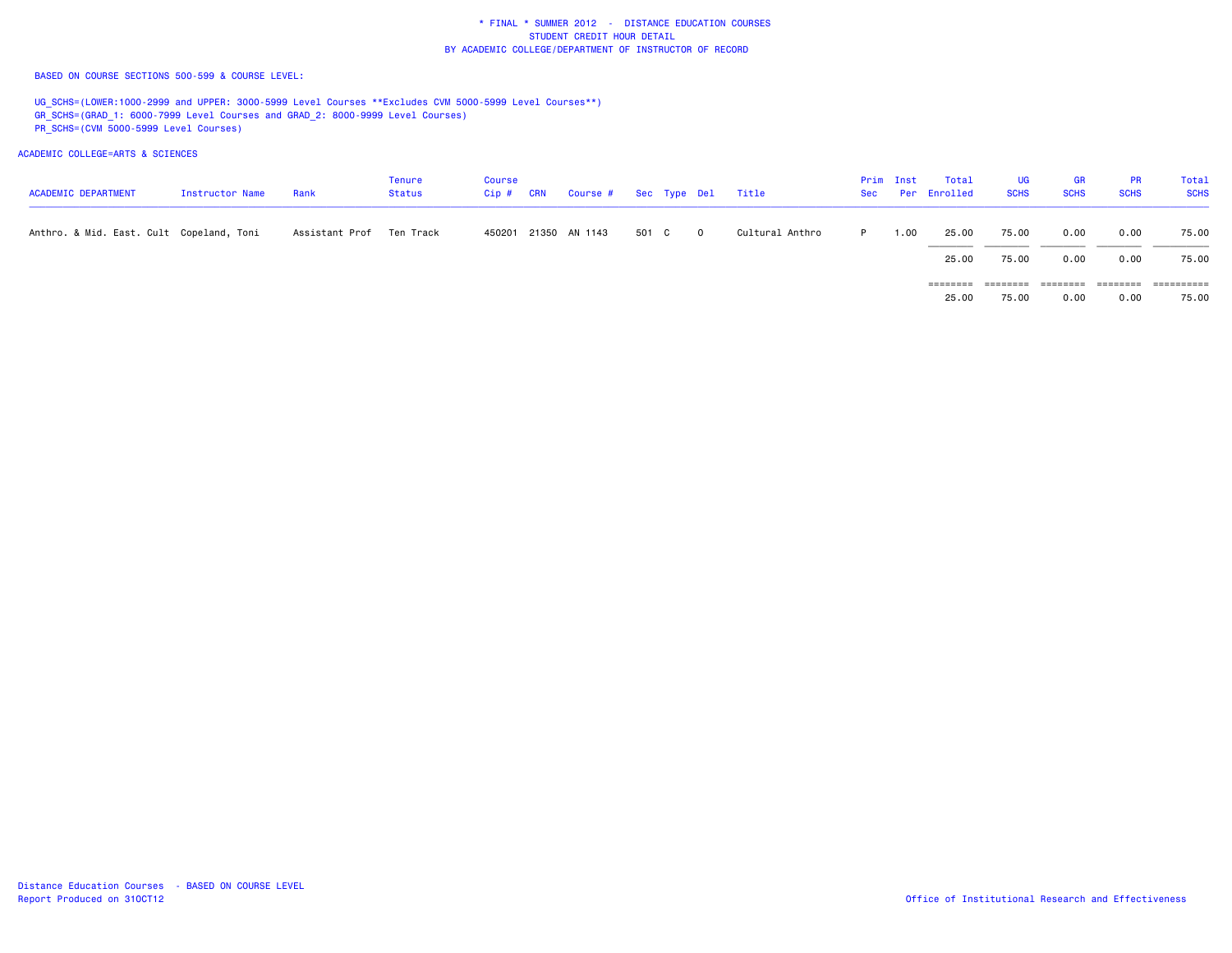BASED ON COURSE SECTIONS 500-599 & COURSE LEVEL:

UG\_SCHS=(LOWER:1000-2999 and UPPER: 3000-5999 Level Courses \*\*Excludes CVM 5000-5999 Level Courses\*\*) GR\_SCHS=(GRAD\_1: 6000-7999 Level Courses and GRAD\_2: 8000-9999 Level Courses) PR\_SCHS=(CVM 5000-5999 Level Courses)

| <b>ACADEMIC DEPARTMENT</b> | <b>Instructor Name</b> | Rank                          | <b>Tenure</b><br><b>Status</b> | Course<br>Cip# | <b>CRN</b> | Course #              |       | Sec Type Del |             | Title                  | Prim<br><b>Sec</b> | Inst<br><b>Per</b> | Total<br>Enrolled | <b>UG</b><br><b>SCHS</b> | <b>GR</b><br><b>SCHS</b> | <b>PR</b><br><b>SCHS</b> | Total<br><b>SCHS</b>  |
|----------------------------|------------------------|-------------------------------|--------------------------------|----------------|------------|-----------------------|-------|--------------|-------------|------------------------|--------------------|--------------------|-------------------|--------------------------|--------------------------|--------------------------|-----------------------|
| Biological Sciences        | Doffitt, Cynthia       | Instructor                    | Non-Ten Track                  | 260399         |            | 21702 MIC 1113        | 555 M |              | $\mathbf 0$ | Elementary Micro       | P                  | 1.00               | 2.00              | 6.00                     | 0.00                     | 0.00                     | 6.00                  |
|                            |                        |                               |                                |                |            | 21705 MIC 1123        | 555 M |              | $\Omega$    | Science of Pub Healt P |                    | 1.00               | 1.00              | 3.00                     | 0.00                     | 0.00                     | 3.00                  |
|                            |                        |                               |                                |                | 21711      | MIC 2013              | 555 M |              | 0           | Foodborne Disease Co P |                    | 1.00               | 4.00              | 12.00                    | 0.00                     | 0.00                     | 12.00                 |
|                            |                        |                               |                                |                |            | 21715 MIC 2033        | 555 M |              | $\Omega$    | Waterborne Disease C P |                    | 1.00               | 1.00              | 3.00                     | 0.00                     | 0.00                     | 3.00                  |
|                            |                        |                               |                                |                |            |                       |       |              |             |                        |                    |                    | 8.00              | 24.00                    | 0.00                     | 0.00                     | 24.00                 |
|                            | Ervin, Gary            | Professor                     | Tenured                        |                |            | 261301 21354 BIO 8043 | 501 C |              | $\mathbf 0$ | Ecology & Environ      | P.                 | 1.00               | 39.00             | 0.00                     | 117.00                   | 0.00                     | 117.00                |
|                            |                        |                               |                                |                |            |                       |       |              |             |                        |                    |                    | 39.00             | 0.00                     | 117.00                   | 0.00                     | 117.00                |
|                            | Outlaw, Robert         | Grad Tch Assist Non-Ten Track |                                |                |            | 260101 21352 BIO 1134 | 501 B |              | F.          | Biology I              | P.                 | 1.00               | 19.00             | 76.00                    | 0.00                     | 0.00                     | 76.00                 |
|                            |                        |                               |                                |                |            |                       |       |              |             |                        |                    |                    | 19.00             | 76.00                    | 0.00                     | 0.00                     | 76.00                 |
|                            | Reichert, Nancy        | Professor                     | Tenured                        | 260101         | 21355      | BIO 8183              | 501 E |              | -F          | Capstone in Modern B P |                    | 1.00               | 21.00             | 0.00                     | 63.00                    | 0.00                     | 63.00                 |
|                            |                        |                               |                                | 261201         | 21353      | BIO 6033              | 501 C |              | $\mathbf 0$ | Fund Biotechnology     | P                  | 1.00               | 37.00             | 0.00                     | 111.00                   | 0.00                     | 111.00                |
|                            |                        |                               |                                |                |            |                       |       |              |             |                        |                    |                    | 58.00             | 0.00                     | 174.00                   | 0.00                     | 174.00                |
|                            |                        |                               |                                |                |            |                       |       |              |             |                        |                    |                    | ========          | ========                 | ========                 | <b>EBBERED</b>           | $=$ = = = = = = = = = |
|                            |                        |                               |                                |                |            |                       |       |              |             |                        |                    |                    | 124,00            | 100.00                   | 291.00                   | 0.00                     | 391.00                |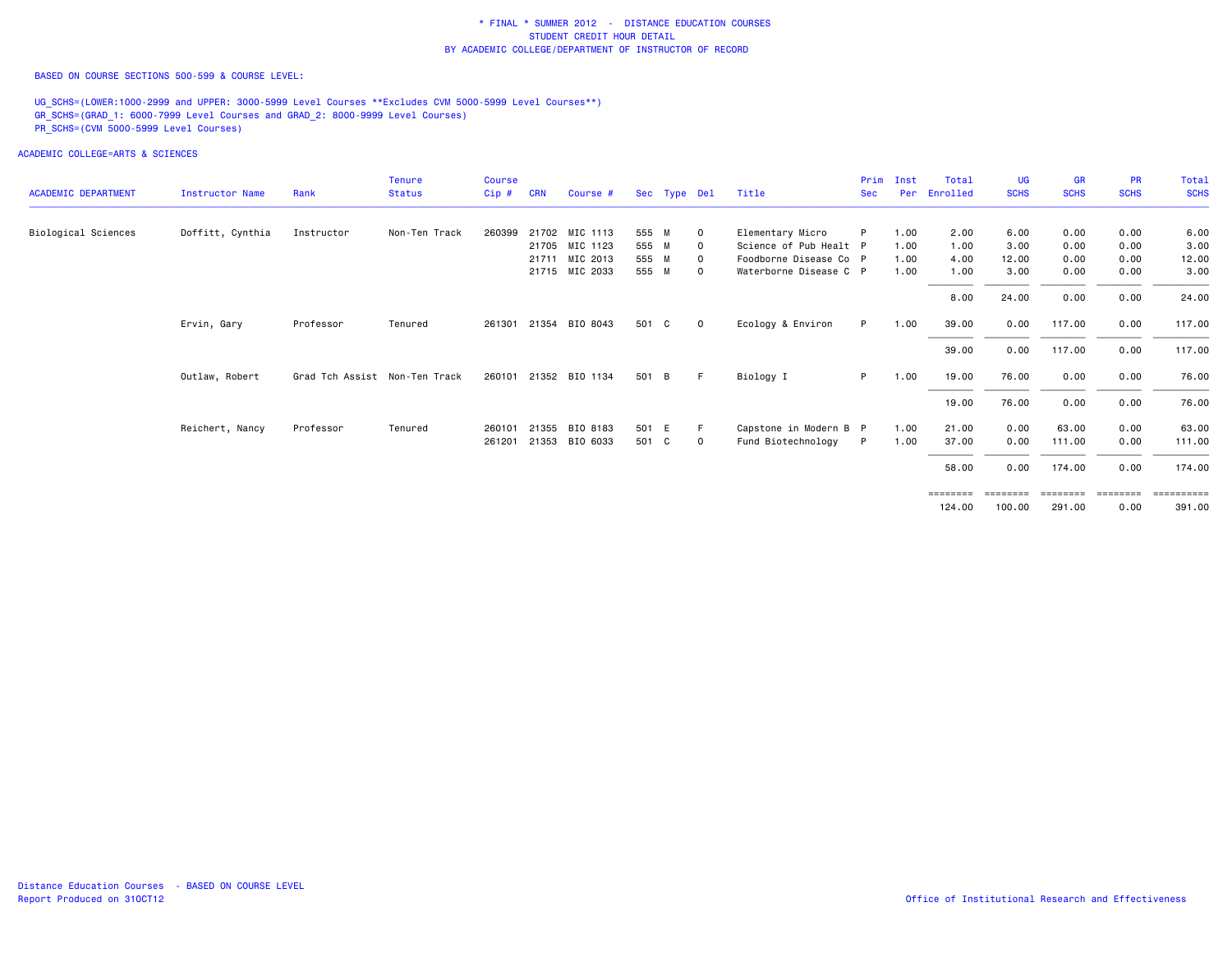BASED ON COURSE SECTIONS 500-599 & COURSE LEVEL:

UG SCHS=(LOWER:1000-2999 and UPPER: 3000-5999 Level Courses \*\*Excludes CVM 5000-5999 Level Courses\*\*) GR\_SCHS=(GRAD\_1: 6000-7999 Level Courses and GRAD\_2: 8000-9999 Level Courses) PR\_SCHS=(CVM 5000-5999 Level Courses)

ACADEMIC COLLEGE=ARTS & SCIENCES

| <b>ACADEMIC DEPARTMENT</b> | Instructor Name | Rank       | <b>Tenure</b><br>Status | <b>Course</b><br>$Cip$ # | <b>CRN</b> | Course #               |       | Sec Type Del |                | Title                  | Sec | Prim Inst | Total<br>Per Enrolled | <b>UG</b><br><b>SCHS</b> | <b>GR</b><br><b>SCHS</b> | <b>PR</b><br><b>SCHS</b> | Total<br><b>SCHS</b> |
|----------------------------|-----------------|------------|-------------------------|--------------------------|------------|------------------------|-------|--------------|----------------|------------------------|-----|-----------|-----------------------|--------------------------|--------------------------|--------------------------|----------------------|
| Chemistry                  | Mlsna, Debra    | Instructor | Non-Ten Track           |                          |            | 400502 21372 CHTC 8083 | 501 C |              | − F −          | Capstone CH for MAIS P |     | 0.67      | 1.34                  | 0.00                     | 4.02                     | 0.00                     | 4.02                 |
|                            |                 |            |                         |                          |            |                        |       |              |                |                        |     |           | 1.34                  | 0.00                     | 4.02                     | 0.00                     | 4.02                 |
|                            | Patel, Sapna    | Lecturer   | Non-Ten Track           |                          |            | 400502 21372 CHTC 8083 | 501 C |              | F              | Capstone CH for MAIS S |     | 0.33      | 0.66                  | 0.00                     | 1.98                     | 0.00                     | 1.98                 |
|                            |                 |            |                         |                          |            |                        |       |              |                |                        |     |           | 0.66                  | 0.00                     | 1.98                     | 0.00                     | 1.98                 |
|                            | Wipf, David     | Professor  | Tenured                 |                          |            | 400502 21373 CHTC 8363 | 501 C |              | $\overline{0}$ | Analytical Forensics P |     | 1.00      | 2.00                  | 0.00                     | 6.00                     | 0.00                     | 6.00                 |
|                            |                 |            |                         |                          |            |                        |       |              |                |                        |     |           | 2.00                  | 0.00                     | 6.00                     | 0.00                     | 6.00                 |
|                            |                 |            |                         |                          |            |                        |       |              |                |                        |     |           | ========              | ---------                | ========                 | ========                 | ___________          |

4.00 0.00 12.00 0.00 12.00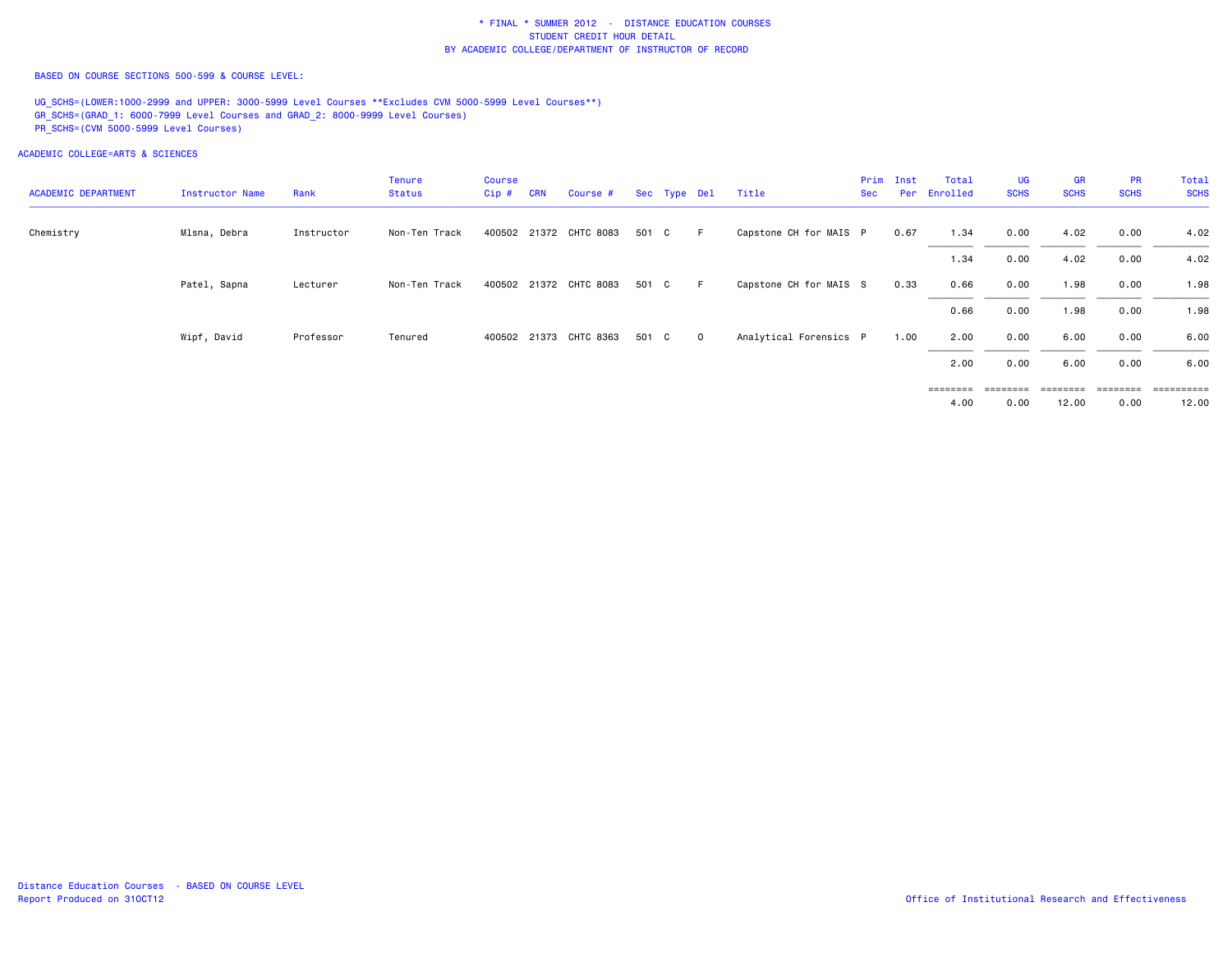BASED ON COURSE SECTIONS 500-599 & COURSE LEVEL:

UG\_SCHS=(LOWER:1000-2999 and UPPER: 3000-5999 Level Courses \*\*Excludes CVM 5000-5999 Level Courses\*\*) GR\_SCHS=(GRAD\_1: 6000-7999 Level Courses and GRAD\_2: 8000-9999 Level Courses) PR\_SCHS=(CVM 5000-5999 Level Courses)

|                            |                 |                | <b>Tenure</b> | <b>Course</b> |            |                      |       |              |              |                        | Prim       | Inst | Total        | <b>UG</b>   | <b>GR</b>   | <b>PR</b>   | Total       |
|----------------------------|-----------------|----------------|---------------|---------------|------------|----------------------|-------|--------------|--------------|------------------------|------------|------|--------------|-------------|-------------|-------------|-------------|
| <b>ACADEMIC DEPARTMENT</b> | Instructor Name | Rank           | <b>Status</b> | Cip#          | <b>CRN</b> | Course #             |       | Sec Type Del |              | Title                  | <b>Sec</b> |      | Per Enrolled | <b>SCHS</b> | <b>SCHS</b> | <b>SCHS</b> | <b>SCHS</b> |
| Communication              | Anthony, Kelli  | Instructor     | Non-Ten Track |               |            | 090101 21821 CO 3833 | 501 C |              | $\mathbf 0$  | Interviewing           | P.         | 1.00 | 16.00        | 48.00       | 0.00        | 0.00        | 48.00       |
|                            |                 |                |               |               |            |                      |       |              |              |                        |            |      | 16.00        | 48.00       | 0.00        | 0.00        | 48.00       |
|                            | Fountain, Amy   | Instructor     | Non-Ten Track |               |            | 090101 21374 CO 1013 | 501 C |              | $\mathbf 0$  | Intro to Communicati P |            | 1.00 | 13.00        | 39.00       | 0.00        | 0.00        | 39.00       |
|                            |                 |                |               |               |            |                      |       |              |              |                        |            |      | 13.00        | 39.00       | 0.00        | 0.00        | 39.00       |
|                            | Knight, Amy     | Instructor     | Non-Ten Track |               |            | 090101 21375 CO 1013 | 551 C |              | $\mathbf 0$  | Intro to Communicati P |            | 1.00 | 18.00        | 54.00       | 0.00        | 0.00        | 54.00       |
|                            |                 |                |               |               |            |                      |       |              |              |                        |            |      | 18.00        | 54.00       | 0.00        | 0.00        | 54.00       |
|                            | Smith, Glenn    | Associate Prof | Tenured       | 090401        |            | 21377 CO 1403        | 501 C |              | $\mathbf 0$  | Intro Mass Media       |            | 1.00 | 16.00        | 48.00       | 0.00        | 0.00        | 48.00       |
|                            |                 |                |               | 231001        | 21381      | CO 4253              | 501 C |              | 0            | Elements Of Persuasn P |            | 1.00 | 19,00        | 57.00       | 0.00        | 0.00        | 57.00       |
|                            |                 |                |               |               |            | 21383 CO 6253        | 501 C |              | $\mathbf 0$  | Elements Of Persuasn P |            | 1.00 | 10.00        | 0.00        | 30.00       | 0.00        | 30.00       |
|                            |                 |                |               |               |            |                      |       |              |              |                        |            |      | 45.00        | 105.00      | 30.00       | 0.00        | 135.00      |
|                            | Williams, Kevin | Associate Prof | Tenured       | 090401        |            | 21382 CO 4323        | 501 C |              | $\mathbf{o}$ | Mass Media-Society     |            | 1.00 | 7.00         | 21.00       | 0.00        | 0.00        | 21.00       |
|                            |                 |                |               |               |            | 21384 CO 6323        | 501 C |              | 0            | Mass Media-Society     |            | 1.00 | 11.00        | 0.00        | 33.00       | 0.00        | 33.00       |
|                            |                 |                |               |               |            | 23575 CO 4323        | 502 C |              | $\mathbf 0$  | Mass Media-Society     |            | 1.00 | 4.00         | 12.00       | 0.00        | 0.00        | 12.00       |
|                            |                 |                |               |               |            | 23576 CO 6323        | 502 C |              | $\circ$      | Mass Media-Society     | P          | 1.00 | 5.00         | 0.00        | 15.00       | 0.00        | 15.00       |
|                            |                 |                |               |               |            |                      |       |              |              |                        |            |      | 27.00        | 33.00       | 48.00       | 0.00        | 81.00       |
|                            |                 |                |               |               |            |                      |       |              |              |                        |            |      | ========     |             |             |             | ==========  |
|                            |                 |                |               |               |            |                      |       |              |              |                        |            |      | 119,00       | 279.00      | 78.00       | 0.00        | 357.00      |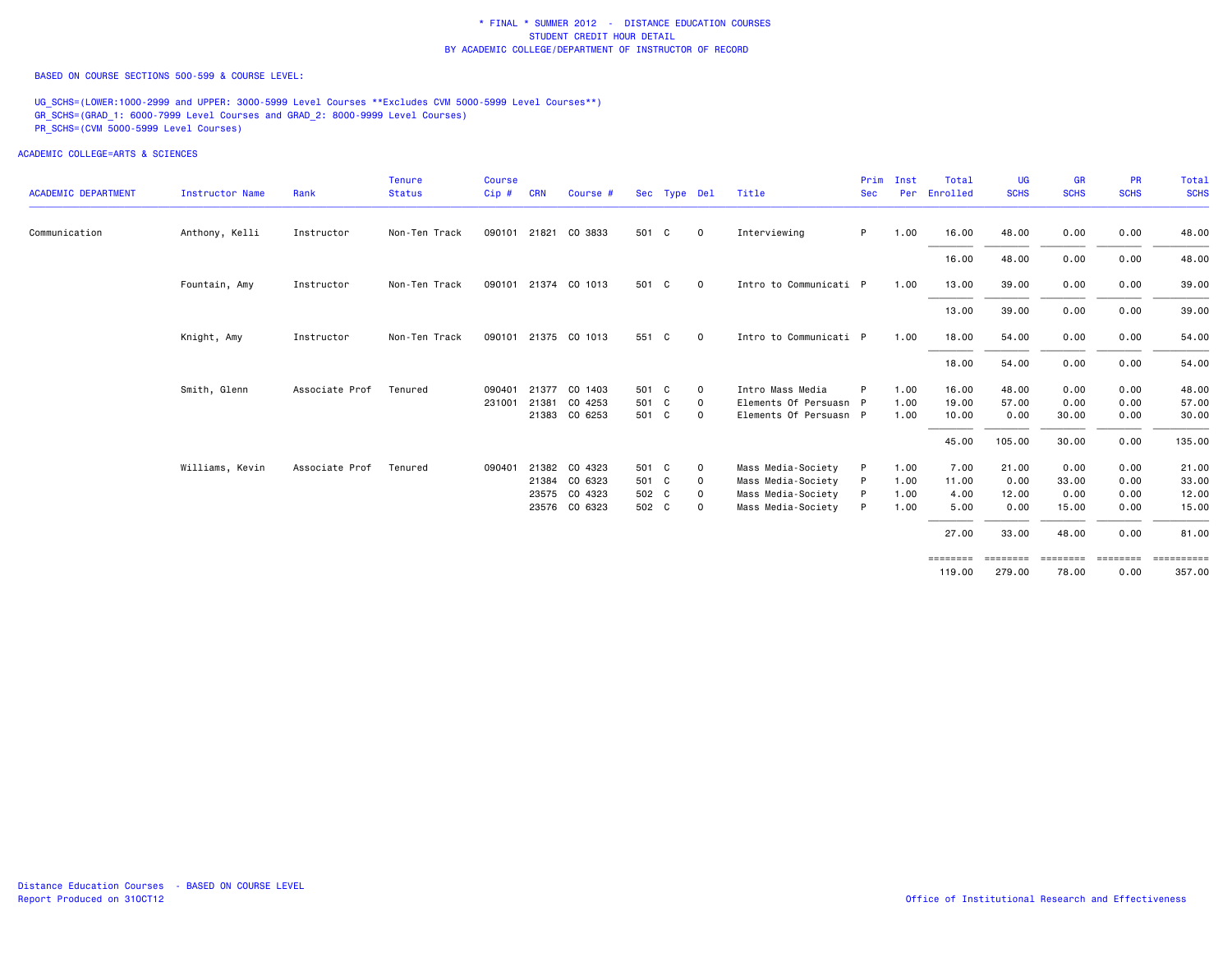BASED ON COURSE SECTIONS 500-599 & COURSE LEVEL:

UG SCHS=(LOWER:1000-2999 and UPPER: 3000-5999 Level Courses \*\*Excludes CVM 5000-5999 Level Courses\*\*) GR\_SCHS=(GRAD\_1: 6000-7999 Level Courses and GRAD\_2: 8000-9999 Level Courses) PR\_SCHS=(CVM 5000-5999 Level Courses)

ACADEMIC COLLEGE=ARTS & SCIENCES

| <b>ACADEMIC DEPARTMENT</b> | Instructor Name   | Rank       | Tenure<br>Status | Course<br>$Cip$ # | <b>CRN</b> | Course #       |       | Sec Type Del |                | Title                  | Sec | Prim Inst | Total<br>Per Enrolled | UG<br><b>SCHS</b> | <b>GR</b><br><b>SCHS</b> | <b>PR</b><br><b>SCHS</b> | Total<br><b>SCHS</b> |
|----------------------------|-------------------|------------|------------------|-------------------|------------|----------------|-------|--------------|----------------|------------------------|-----|-----------|-----------------------|-------------------|--------------------------|--------------------------|----------------------|
| English                    | Campbell, Malcolm | Instructor | Non-Ten Track    | 230301            |            | 22184 EN 2273  | 551 C |              | $\overline{0}$ | World Literature Bef P |     | 1.00      | 13.00                 | 39.00             | 0.00                     | 0.00                     | 39.00                |
|                            |                   |            |                  |                   |            |                |       |              |                |                        |     |           | 13.00                 | 39.00             | 0.00                     | 0.00                     | 39.00                |
|                            | Stamps, Alison    | Instructor | Non-Ten Track    | 131401            |            | 21407 ESL 5323 | 501 C |              |                | Academic Research an P |     | 1.00      | 1.00                  | 3.00              | 0.00                     | 0.00                     | 3.00                 |
|                            |                   |            |                  |                   |            | 21409 ESL 5323 | 503 C |              |                | Academic Research an P |     | 1.00      | 2.00                  | 6.00              | 0.00                     | 0.00                     | 6.00                 |
|                            |                   |            |                  |                   |            | 21410 ESL 5323 | 504 C |              |                | Academic Research an P |     | 1.00      | 2.00                  | 6.00              | 0.00                     | 0.00                     | 6.00                 |
|                            |                   |            |                  |                   |            |                |       |              |                |                        |     |           | 5.00                  | 15.00             | 0.00                     | 0.00                     | 15.00                |
|                            |                   |            |                  |                   |            |                |       |              |                |                        |     |           | ========              | ========          | ========                 | ========                 | ==========           |

54.00 18.00 54.00 0.00 0.00 54.00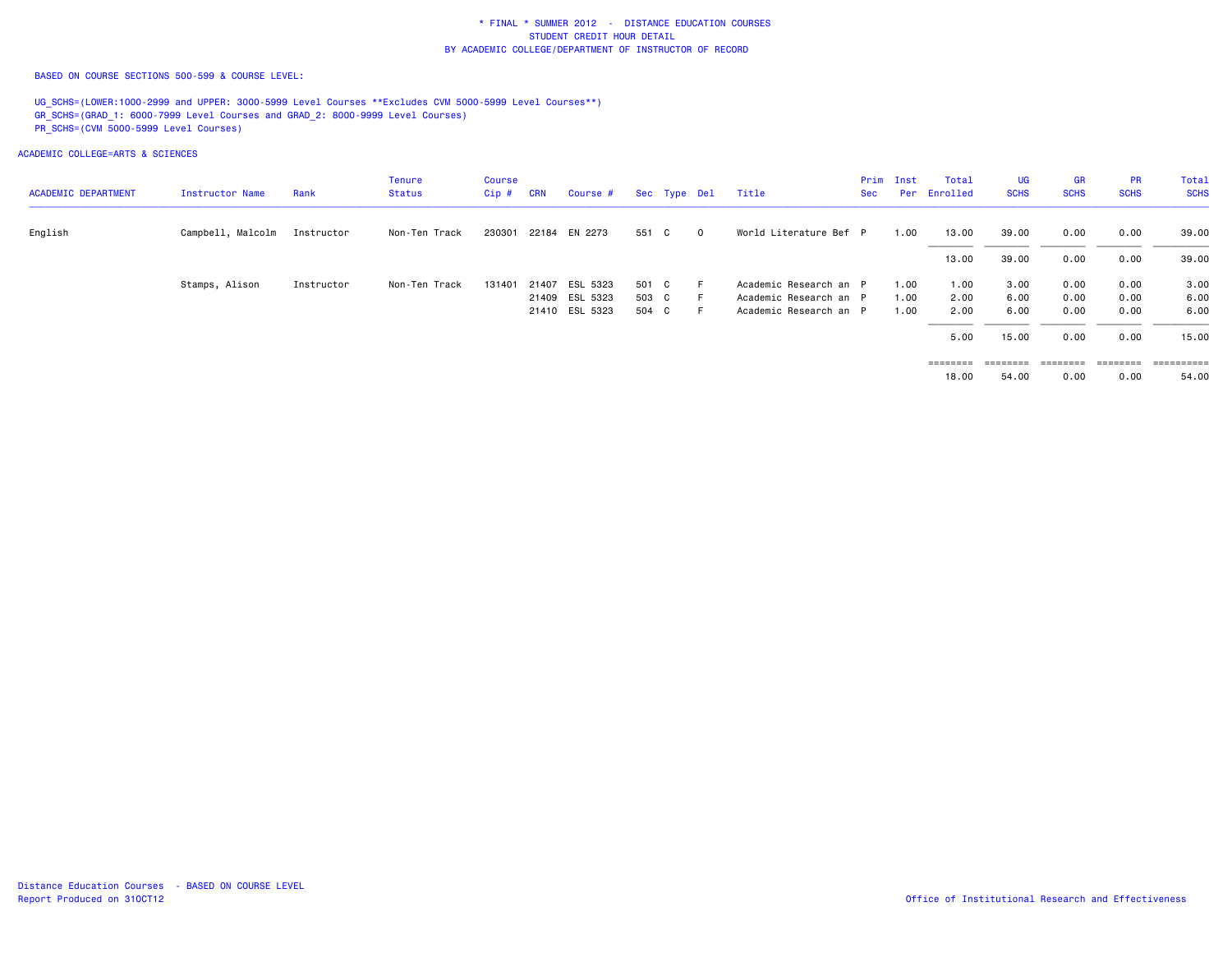BASED ON COURSE SECTIONS 500-599 & COURSE LEVEL:

UG\_SCHS=(LOWER:1000-2999 and UPPER: 3000-5999 Level Courses \*\*Excludes CVM 5000-5999 Level Courses\*\*) GR\_SCHS=(GRAD\_1: 6000-7999 Level Courses and GRAD\_2: 8000-9999 Level Courses) PR\_SCHS=(CVM 5000-5999 Level Courses)

|                            |                                   |                | <b>Tenure</b> | <b>Course</b> |              |                                 |       |              |              |                                                  | Prim         | Inst         | Total        | UG           | <b>GR</b>     | <b>PR</b>    | Total         |
|----------------------------|-----------------------------------|----------------|---------------|---------------|--------------|---------------------------------|-------|--------------|--------------|--------------------------------------------------|--------------|--------------|--------------|--------------|---------------|--------------|---------------|
| <b>ACADEMIC DEPARTMENT</b> | <b>Instructor Name</b>            | Rank           | <b>Status</b> | $Cip \#$      | <b>CRN</b>   | Course #                        |       | Sec Type Del |              | Title                                            | <b>Sec</b>   |              | Per Enrolled | <b>SCHS</b>  | <b>SCHS</b>   | <b>SCHS</b>  | <b>SCHS</b>   |
| Geosciences                | Brown, Michael                    | Associate Prof | Tenured       |               |              | 400401 21902 GR 8573            | 503 S |              | $\mathsf{o}$ | Research Applied Met P                           |              | 1.00         | 4.00         | 0.00         | 12.00         | 0.00         | 12.00         |
|                            |                                   |                |               |               | 400404 23145 | GR 4841                         | 501 C |              | $\mathsf{o}$ | Severe Storm Observa P                           |              | 1.00         | 4.00         | 4.00         | 0.00          | 0.00         | 4.00          |
|                            |                                   |                |               |               | 23271        | GR 6841                         |       | 501 B        | $\Omega$     | Severe Storm Observa P                           |              | 1.00         | 4.00         | 0.00         | 4.00          | 0.00         | 4.00          |
|                            |                                   |                |               |               |              | 450701 21463 GR 8400            |       | 505 E        | F.           | Field Meth In Geosci P                           |              | 1.00         | 9.00         | 0.00         | 27.00         | 0.00         | 27.00         |
|                            |                                   |                |               |               |              |                                 |       |              |              |                                                  |              |              | 21.00        | 4.00         | 43.00         | 0.00         | 47.00         |
|                            | Carter, William                   | Lecturer       | Non-Ten Track |               |              | 400404 21897 GR 6473            | 501 C |              | $\mathbf 0$  | Numerical Wx Predict S                           |              | 0.40         | 5.60         | 0.00         | 16.80         | 0.00         | 16.80         |
|                            |                                   |                |               |               | 21898        | GR 6473                         |       | 502 C        | $\circ$      | Numerical Wx Predict S                           |              | 0.40         | 0.80         | 0.00         | 2.40          | 0.00         | 2.40          |
|                            |                                   |                |               |               |              | 450701 21429 GR 1114            | 501 C |              | $\Omega$     | Physical Geography                               | P            | 1.00         | 29.00        | 116.00       | 0.00          | 0.00         | 116.00        |
|                            |                                   |                |               |               |              |                                 |       |              |              |                                                  |              |              | 35.40        | 116.00       | 19.20         | 0.00         | 135.20        |
|                            | Clary, Renee                      | Associate Prof | Ten Track     |               |              | 400601 23130 GG 8000            |       | 501 D        | $\mathbf 0$  | Research / Thesis                                | P            | 1.00         | 1.00         | 0.00         | 1.00          | 0.00         | 1.00          |
|                            |                                   |                |               |               |              |                                 |       |              |              |                                                  |              |              | 1.00         | 0.00         | 1.00          | 0.00         | 1.00          |
|                            | Cooke, William                    | Associate Prof | Tenured       |               | 450701 22393 | GR 4363                         |       | 501 B        | $\mathsf{O}$ | GIS Programming                                  | P            | 0.60         | 1.20         | 3.60         | 0.00          | 0.00         | 3.60          |
|                            |                                   |                |               |               |              | 22394 GR 6363                   | 501 B |              | $\mathbf 0$  | GIS Programming                                  | P            | 0.60         | 3.60         | 0.00         | 10.80         | 0.00         | 10.80         |
|                            |                                   |                |               |               |              |                                 |       |              |              |                                                  |              |              | 4.80         | 3.60         | 10.80         | 0.00         | 14.40         |
|                            | Dewey, Christopher Associate Prof |                | Tenured       |               |              | 450701 21465 GR 8400            |       | 507 E        | F.           | Field Meth In Geosci P                           |              | 1.00         | 15.00        | 0.00         | 45.00         | 0.00         | 45.00         |
|                            |                                   |                |               |               |              |                                 |       |              |              |                                                  |              |              | 15.00        | 0.00         | 45.00         | 0.00         | 45.00         |
|                            | Dixon, Paul                       | Associate Prof | Tenured       |               | 400401 21907 | GR 8573                         | 508 S |              | $\mathbf{o}$ | Research Applied Met P                           |              | 1.00         | 3.00         | 0.00         | 9.00          | 0.00         | 9.00          |
|                            |                                   |                |               |               |              | 400404 22395 GR 4843            | 501 B |              | F.           | Severe Storm Methods P                           |              | 1.00         | 5.00         | 15.00        | 0.00          | 0.00         | 15.00         |
|                            |                                   |                |               |               | 22396        | GR 4843                         | 502 B |              | F.           | Severe Storm Methods P                           |              | 1.00         | 2.00         | 6.00         | 0.00          | 0.00         | 6.00          |
|                            |                                   |                |               |               | 22398        | GR 6843                         | 501 B |              | F.           | Severe Storm Methods P                           |              | 1.00         | 3.00         | 0.00         | 9.00          | 0.00         | 9.00          |
|                            |                                   |                |               |               | 22399        | GR 6843<br>450701 21464 GR 8400 | 502 B | 506 E        | F.<br>F.     | Severe Storm Methods P<br>Field Meth In Geosci P |              | 1.00<br>1.00 | 2.00<br>9.00 | 0.00<br>0.00 | 6.00<br>27.00 | 0.00<br>0.00 | 6.00<br>27.00 |
|                            |                                   |                |               |               |              |                                 |       |              |              |                                                  |              |              |              |              |               |              |               |
|                            |                                   |                |               |               |              |                                 |       |              |              |                                                  |              |              | 24.00        | 21.00        | 51.00         | 0.00         | 72.00         |
|                            | Dyer, Jamie                       | Associate Prof | Tenured       |               | 400401 21906 | GR 8573                         | 507 S |              | $\mathbf 0$  | Research Applied Met P                           |              | 1.00         | 3.00         | 0.00         | 9.00          | 0.00         | 9.00          |
|                            |                                   |                |               |               |              | 400404 21897 GR 6473            |       | 501 C        | $\circ$      | Numerical Wx Predict P                           |              | 0.60         | 8.40         | 0.00         | 25.20         | 0.00         | 25.20         |
|                            |                                   |                |               |               | 21898        | GR 6473                         | 502 C |              | 0            | Numerical Wx Predict P                           |              | 0.60         | 1.20         | 0.00         | 3.60          | 0.00         | 3.60          |
|                            |                                   |                |               |               | 450701 21449 | GR 4933                         | 501 C |              | $\mathsf{o}$ | Dynamic Meteorology                              | P            | 0.60         | 2.40         | 7.20         | 0.00          | 0.00         | 7.20          |
|                            |                                   |                |               |               |              | 21457 GR 6933                   |       | 501 C        | $\Omega$     | Dynamic Meteorology                              | $\mathsf{P}$ | 0.60         | 1.20         | 0.00         | 3.60          | 0.00         | 3.60          |
|                            |                                   |                |               |               |              |                                 |       |              |              |                                                  |              |              | 16.20        | 7.20         | 41.40         | 0.00         | 48.60         |
|                            | Gillham, Douglas                  | Instructor     | Non-Ten Track | 450701        | 21430        | GR 1123                         |       | 501 C        | $\mathbf 0$  | Intro World Geog                                 | P            | 1.00         | 31.00        | 93.00        | 0.00          | 0.00         | 93.00         |
|                            |                                   |                |               |               | 21443        | GR 4640                         |       | 501 E        | $\mathbf 0$  | Met Internship                                   | P            | 1.00         | 5.00         | 15.00        | 0.00          | 0.00         | 15.00         |
|                            |                                   |                |               |               | 21444        | GR 4640                         | 502 E |              | $\circ$      | Met Internship                                   | P            | 1.00         | 1.00         | 1.00         | 0.00          | 0.00         | 1.00          |
|                            |                                   |                |               |               |              |                                 |       |              |              |                                                  |              |              | 37.00        | 109.00       | 0.00          | 0.00         | 109.00        |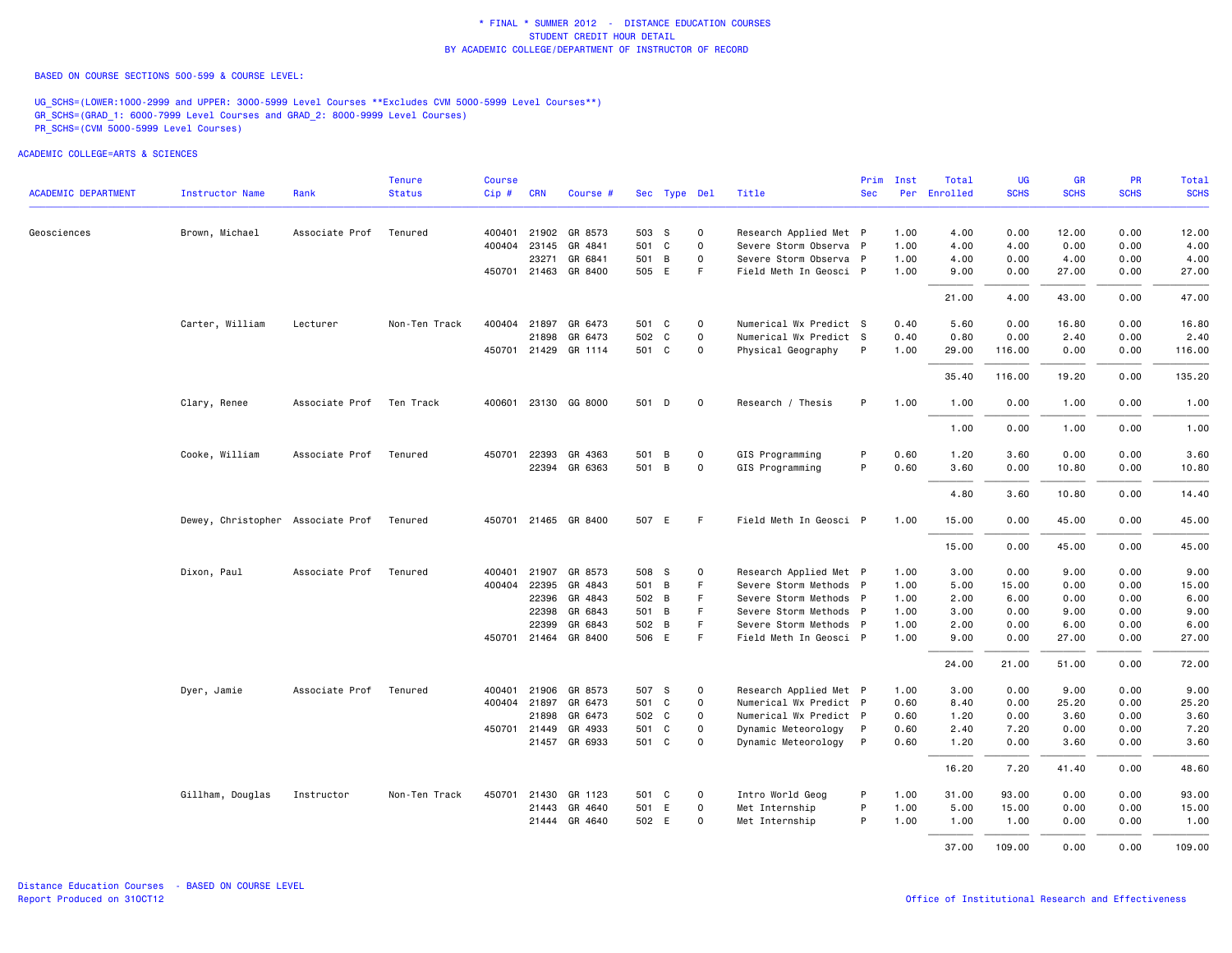BASED ON COURSE SECTIONS 500-599 & COURSE LEVEL:

UG\_SCHS=(LOWER:1000-2999 and UPPER: 3000-5999 Level Courses \*\*Excludes CVM 5000-5999 Level Courses\*\*) GR\_SCHS=(GRAD\_1: 6000-7999 Level Courses and GRAD\_2: 8000-9999 Level Courses) PR\_SCHS=(CVM 5000-5999 Level Courses)

|                            |                        |                | <b>Tenure</b> | <b>Course</b> |              |                      |              |              |                        | Prim       | Inst | Total    | UG          | <b>GR</b>   | <b>PR</b>   | Total       |
|----------------------------|------------------------|----------------|---------------|---------------|--------------|----------------------|--------------|--------------|------------------------|------------|------|----------|-------------|-------------|-------------|-------------|
| <b>ACADEMIC DEPARTMENT</b> | <b>Instructor Name</b> | Rank           | <b>Status</b> | Cip#          | <b>CRN</b>   | Course #             | Sec Type Del |              | Title                  | <b>Sec</b> | Per  | Enrolled | <b>SCHS</b> | <b>SCHS</b> | <b>SCHS</b> | <b>SCHS</b> |
| Geosciences                | Haby, Jeffrey          | Lecturer       | Non-Ten Track | 400601        | 21421        | GG 3603              | 501 C        | $\circ$      | Intro To Oceanograph P |            | 1.00 | 34.00    | 102.00      | 0.00        | 0.00        | 102.00      |
|                            |                        |                |               |               | 21422        | GG 3603              | 502 C        | $\mathbf 0$  | Intro To Oceanograph P |            | 1.00 | 16.00    | 48.00       | 0.00        | 0.00        | 48.00       |
|                            |                        |                |               |               | 21423        | GG 3603              | 503 C        | $\mathbf 0$  | Intro To Oceanograph P |            | 1.00 | 2.00     | 6.00        | 0.00        | 0.00        | 6.00        |
|                            |                        |                |               | 450701        | 21441        | GR 4613              | 501 B        | $\Omega$     | Applied Climatology    |            | 1.00 | 28,00    | 84.00       | 0.00        | 0.00        | 84.00       |
|                            |                        |                |               |               |              | 21442 GR 4613        | 502 B        | $\mathbf 0$  | Applied Climatology    | P          | 1.00 | 30.00    | 90.00       | 0.00        | 0.00        | 90.00       |
|                            |                        |                |               |               | 21445        | GR 4713              | 501 B        | $\mathbf 0$  | Synoptic Met I         | P          | 1.00 | 23.00    | 69.00       | 0.00        | 0.00        | 69.00       |
|                            |                        |                |               |               |              | 21895 GR 4613        | 503 B        | $\mathbf 0$  | Applied Climatology    | P          | 1.00 | 11.00    | 33.00       | 0.00        | 0.00        | 33.00       |
|                            |                        |                |               |               |              |                      |              |              |                        |            |      | 144.00   | 432.00      | 0.00        | 0.00        | 432.00      |
|                            | Haney, Christa         | Instructor     | Non-Ten Track | 400401        | 21471        | GR 8633              | 501 C        | 0            | Climate Change         | S          | 0.40 | 11.60    | 0.00        | 34.80       | 0.00        | 34.80       |
|                            |                        |                |               | 450701        | 21453        | GR 6603              | 501 C        | $\mathbf 0$  | Climatology            | s          | 0.40 | 9.60     | 0.00        | 28.80       | 0.00        | 28.80       |
|                            |                        |                |               |               | 21454        | GR 6603              | 502 C        | 0            | Climatology            | s          | 0.40 | 9.60     | 0.00        | 28.80       | 0.00        | 28.80       |
|                            |                        |                |               |               | 21455        | GR 6603              | 503 C        | $\circ$      | Climatology            | S          | 0.40 | 2.80     | 0.00        | 8.40        | 0.00        | 8.40        |
|                            |                        |                |               |               |              | 21456 GR 6603        | 504 C        | $\mathbf 0$  | Climatology            | s          | 0.40 | 2.00     | 0.00        | 6.00        | 0.00        | 6.00        |
|                            |                        |                |               |               |              |                      |              |              |                        |            |      | 35.60    | 0.00        | 106.80      | 0.00        | 106.80      |
|                            | Keeney, David          | Instructor     | Non-Ten Track | 400404        | 22390        | GR 4473              | 501 C        | $\mathbf 0$  | Numerical Wx Predict P |            | 1.00 | 27.00    | 81.00       | 0.00        | 0.00        | 81.00       |
|                            |                        |                |               |               |              | 22391 GR 4473        | 502 C        | $\mathbf 0$  | Numerical Wx Predict P |            | 1.00 | 22.00    | 66.00       | 0.00        | 0.00        | 66.00       |
|                            |                        |                |               |               | 22392        | GR 4473              | 503 C        | $\mathbf 0$  | Numerical Wx Predict P |            | 1.00 | 7.00     | 21.00       | 0.00        | 0.00        | 21.00       |
|                            |                        |                |               |               | 450701 21449 | GR 4933              | 501 C        | $\mathbf 0$  | Dynamic Meteorology    | s          | 0.40 | 1.60     | 4.80        | 0.00        | 0.00        | 4.80        |
|                            |                        |                |               |               |              | 21457 GR 6933        | 501 C        | $\mathbf 0$  | Dynamic Meteorology    | S          | 0.40 | 0.80     | 0.00        | 2.40        | 0.00        | 2.40        |
|                            |                        |                |               |               |              |                      |              |              |                        |            |      | 58.40    | 172.80      | 2.40        | 0.00        | 175.20      |
|                            | May, James             | Lecturer       | Non-Ten Track |               |              | 400601 23129 GG 8990 | 501 C        | $\mathbf 0$  | Special Topic In GG    | P          | 1.00 | 7.00     | 0.00        | 21.00       | 0.00        | 21.00       |
|                            |                        |                |               |               |              |                      |              |              |                        |            |      | 7.00     | 0.00        | 21.00       | 0.00        | 21.00       |
|                            | McNeal, Karen          | Associate Prof | Ten Track     | 400601        |              | 21424 GG 8203        | 501 C        | 0            | Ocean Science          | P          | 0.60 | 15.00    | 0.00        | 45.00       | 0.00        | 45.00       |
|                            |                        |                |               |               | 21425        | GG 8203              | 502 C        | $\mathbf 0$  | Ocean Science          | P          | 0.60 | 13.80    | 0.00        | 41.40       | 0.00        | 41.40       |
|                            |                        |                |               |               | 21426        | GG 8203              | 503 C        | $\mathbf 0$  | Ocean Science          | P          | 0.60 | 5.40     | 0.00        | 16.20       | 0.00        | 16.20       |
|                            |                        |                |               |               |              | 21427 GG 8203        | 504 C        | $\Omega$     | Ocean Science          | P          | 0.60 | 3.00     | 0.00        | 9.00        | 0.00        | 9.00        |
|                            |                        |                |               |               |              |                      |              |              |                        |            |      | 37.20    | 0.00        | 111.60      | 0.00        | 111.60      |
|                            | Mercer, Andrew         | Assistant Prof | Ten Track     | 400401        | 21900        | GR 8573              | 501 S        | $\mathbf 0$  | Research Applied Met P |            | 1.00 | 4.00     | 0.00        | 12.00       | 0.00        | 12.00       |
|                            |                        |                |               | 450701        | 21469        | GR 8553              | 501 S        | $\mathbf 0$  | Research Methods in    |            | 1.00 | 24.00    | 0.00        | 72.00       | 0.00        | 72.00       |
|                            |                        |                |               |               | 21470        | GR 8553              | 502 S        | $\mathbf 0$  | Research Methods in    | P          | 1.00 | 17.00    | 0.00        | 51.00       | 0.00        | 51.00       |
|                            |                        |                |               |               | 21899        | GR 8553              | 503 S        | $\mathbf 0$  | Research Methods in    | P          | 1.00 | 3.00     | 0.00        | 9.00        | 0.00        | 9.00        |
|                            |                        |                |               |               |              | 23328 GR 7000        | 502 I        | $\mathbf 0$  | Directed Indiv Study P |            | 1.00 | 1.00     | 0.00        | 3.00        | 0.00        | 3.00        |
|                            |                        |                |               |               |              |                      |              |              |                        |            |      | 49.00    | 0.00        | 147.00      | 0.00        | 147.00      |
|                            | Mylroie, John          | Professor      | Tenured       | 450701        | 21459        | GR 8400              | 501 E        | $\mathbf{o}$ | Field Meth In Geosci P |            | 0.60 | 12.00    | 0.00        | 36.00       | 0.00        | 36.00       |
|                            |                        |                |               |               | 21460        | GR 8400              | 502 E        | $\circ$      | Field Meth In Geosci P |            | 0.60 | 11.40    | 0.00        | 34.20       | 0.00        | 34.20       |
|                            |                        |                |               |               | 21461        | GR 8400              | 503 E        | $\mathbf 0$  | Field Meth In Geosci P |            | 0.60 | 4.80     | 0.00        | 14.40       | 0.00        | 14.40       |
|                            |                        |                |               |               |              | 21462 GR 8400        | 504 E        | $\mathbf 0$  | Field Meth In Geosci P |            | 0.60 | 3.00     | 0.00        | 9.00        | 0.00        | 9.00        |
|                            |                        |                |               |               |              |                      |              |              |                        |            |      |          |             |             |             |             |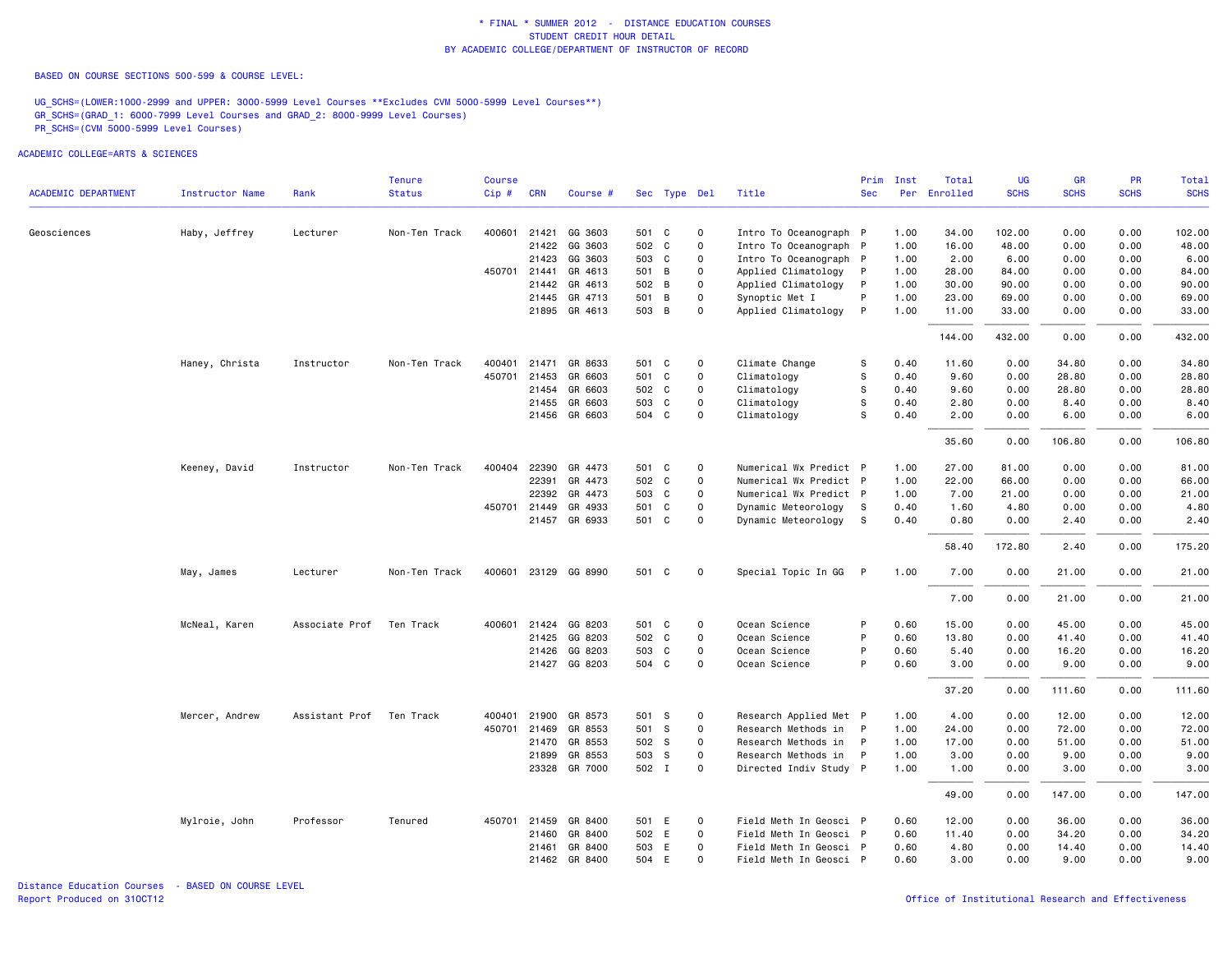BASED ON COURSE SECTIONS 500-599 & COURSE LEVEL:

UG\_SCHS=(LOWER:1000-2999 and UPPER: 3000-5999 Level Courses \*\*Excludes CVM 5000-5999 Level Courses\*\*) GR\_SCHS=(GRAD\_1: 6000-7999 Level Courses and GRAD\_2: 8000-9999 Level Courses) PR\_SCHS=(CVM 5000-5999 Level Courses)

| <b>ACADEMIC DEPARTMENT</b> | <b>Instructor Name</b>            | Rank                          | <b>Tenure</b><br><b>Status</b> | <b>Course</b><br>Cip# | <b>CRN</b>   | Course #                       |                | Sec Type Del |               | Title                                       | Prim<br><b>Sec</b> | Inst         | Total<br>Per Enrolled | UG<br><b>SCHS</b> | <b>GR</b><br><b>SCHS</b> | <b>PR</b><br><b>SCHS</b> | Total<br><b>SCHS</b> |
|----------------------------|-----------------------------------|-------------------------------|--------------------------------|-----------------------|--------------|--------------------------------|----------------|--------------|---------------|---------------------------------------------|--------------------|--------------|-----------------------|-------------------|--------------------------|--------------------------|----------------------|
|                            |                                   |                               |                                |                       |              |                                |                |              |               |                                             |                    |              |                       |                   |                          |                          |                      |
| Geosciences                | Mylroie, John                     | Professor                     | Tenured                        |                       | 450701 21467 | GR 8400                        | 509 E          |              | F.            | Field Meth In Geosci P                      |                    | 1.00         | 12.00                 | 0.00              | 36.00                    | 0.00                     | 36.00                |
|                            |                                   |                               |                                |                       | 21468        | GR 8400                        | 510 E          |              | F             | Field Meth In Geosci P                      |                    | 1.00         | 6.00                  | 0.00              | 18.00                    | 0.00                     | 18.00                |
|                            |                                   |                               |                                |                       |              |                                |                |              |               |                                             |                    |              | 49.20                 | 0.00              | 147.60                   | 0.00                     | 147.60               |
|                            | Nagel, Athena                     | Instructor                    | Non-Ten Track                  | 450701                |              | 21446 GR 4813                  |                | 501 C        | 0             | Natural Hazards                             | P                  | 1.00         | 30.00                 | 90.00             | 0.00                     | 0.00                     | 90.00                |
|                            |                                   |                               |                                |                       | 21447        | GR 4813                        | 502 C          |              | $\mathbf 0$   | Natural Hazards                             | P                  | 1.00         | 30.00                 | 90.00             | 0.00                     | 0.00                     | 90.00                |
|                            |                                   |                               |                                |                       |              | 21448 GR 4813                  | 503 C          |              | $\circ$       | Natural Hazards                             | P                  | 1.00         | 13.00                 | 39.00             | 0.00                     | 0.00                     | 39.00                |
|                            |                                   |                               |                                |                       |              |                                |                |              |               |                                             |                    |              | 73.00                 | 219.00            | 0.00                     | 0.00                     | 219.00               |
|                            | Nordstrom, Gregory Lecturer       |                               | Non-Ten Track                  |                       | 450701 21431 | GR 1603                        | 501 C          |              | $\mathbf{o}$  | Intro To Meteorology P                      |                    | 1.00         | 22.00                 | 66.00             | 0.00                     | 0.00                     | 66.00                |
|                            |                                   |                               |                                |                       | 21434        | GR 4453                        | 501            | C            | $\mathbf 0$   | Weather Prediction I P                      |                    | 1.00         | 30.00                 | 90.00             | 0.00                     | 0.00                     | 90.00                |
|                            |                                   |                               |                                |                       |              | 21435 GR 4453                  | 502 C          |              | $\mathbf 0$   | Weather Prediction I P                      |                    | 1.00         | 23.00                 | 69.00             | 0.00                     | 0.00                     | 69.00                |
|                            |                                   |                               |                                |                       |              |                                |                |              |               |                                             |                    |              | 75.00                 | 225.00            | 0.00                     | 0.00                     | 225.00               |
|                            | Rodgers, John                     | Associate Prof                | Tenured                        | 400401                |              | 21471 GR 8633                  | 501 C          |              | 0             | Climate Change                              | P                  | 0.60         | 17.40                 | 0.00              | 52.20                    | 0.00                     | 52.20                |
|                            |                                   |                               |                                |                       | 450701 21433 | GR 4303                        | 501 B          |              | $\mathbf 0$   | Principles of GIS                           | P                  | 1.00         | 6.00                  | 18.00             | 0.00                     | 0.00                     | 18.00                |
|                            |                                   |                               |                                |                       |              | 21450 GR 6303                  | 501 B          |              | $\mathbf 0$   | Principles of GIS                           | P                  | 1.00         | 9.00                  | 0.00              | 27.00                    | 0.00                     | 27.00                |
|                            |                                   |                               |                                |                       | 21466        | GR 8400                        | 508 E          |              | F             | Field Meth In Geosci P                      |                    | 1.00         | 9.00                  | 0.00              | 27.00                    | 0.00                     | 27.00                |
|                            |                                   |                               |                                |                       | 22393        | GR 4363                        | 501            | B            | $\mathbf 0$   | GIS Programming                             | S                  | 0.40         | 0.80                  | 2.40              | 0.00                     | 0.00                     | 2.40                 |
|                            |                                   |                               |                                |                       | 22394        | GR 6363                        | 501 B          |              | 0             | GIS Programming                             | s                  | 0.40         | 2.40                  | 0.00              | 7.20                     | 0.00                     | 7.20                 |
|                            |                                   |                               |                                |                       |              |                                |                |              |               |                                             |                    |              | 44.60                 | 20.40             | 113.40                   | 0.00                     | 133.80               |
|                            | Schmitz, Darrel                   | Professor                     | Tenured                        |                       |              | 450701 23146 GR 7000           | 501 I          |              | $\mathbf 0$   | Directed Indiv Study P                      |                    | 1.00         | 1.00                  | 0.00              | 1.00                     | 0.00                     | 1.00                 |
|                            |                                   |                               |                                |                       |              |                                |                |              |               |                                             |                    |              | 1.00                  | 0.00              | 1.00                     | 0.00                     | 1.00                 |
|                            | Sherman-Morris, Ka Assistant Prof |                               | Ten Track                      | 400401                |              | 21905 GR 8573                  | 506 S          |              | 0             | Research Applied Met P                      |                    | 1.00         | 2.00                  | 0.00              | 6.00                     | 0.00                     | 6.00                 |
|                            |                                   |                               |                                | 450701                | 21459        | GR 8400                        | 501 E          |              | $\mathbf 0$   | Field Meth In Geosci S                      |                    | 0.40         | 8.00                  | 0.00              | 24.00                    | 0.00                     | 24.00                |
|                            |                                   |                               |                                |                       | 21460        | GR 8400                        | 502 E          |              | 0             | Field Meth In Geosci S                      |                    | 0.40         | 7.60                  | 0.00              | 22.80                    | 0.00                     | 22.80                |
|                            |                                   |                               |                                |                       | 21461        | GR 8400                        | 503 E          |              | $\mathbf 0$   | Field Meth In Geosci S                      |                    | 0.40         | 3.20                  | 0.00              | 9.60                     | 0.00                     | 9.60                 |
|                            |                                   |                               |                                |                       |              | 21462 GR 8400<br>23566 GR 8000 | 504 E<br>501 D |              | 0<br>$\Omega$ | Field Meth In Geosci S<br>Research / Thesis | P                  | 0.40<br>1.00 | 2.00<br>1.00          | 0.00<br>0.00      | 6.00<br>3.00             | 0.00<br>0.00             | 6.00<br>3.00         |
|                            |                                   |                               |                                |                       |              |                                |                |              |               |                                             |                    |              | 23.80                 | 0.00              | 71.40                    | 0.00                     | 71.40                |
|                            |                                   |                               |                                |                       |              |                                |                |              |               |                                             |                    |              |                       |                   |                          |                          |                      |
|                            | Sumrall, Jonathan                 | Grad Tch Assist Non-Ten Track |                                |                       | 400601 21424 | GG 8203                        | 501 C          |              | 0             | Ocean Science                               | s                  | 0.40         | 10.00                 | 0.00              | 30.00                    | 0.00                     | 30.00                |
|                            |                                   |                               |                                |                       |              | 21425 GG 8203                  | 502 C          |              | $\mathbf 0$   | Ocean Science                               | s                  | 0.40         | 9.20                  | 0.00              | 27.60                    | 0.00                     | 27.60                |
|                            |                                   |                               |                                |                       |              | 21426 GG 8203                  | 503 C          |              | $\mathbf 0$   | Ocean Science                               | s                  | 0.40         | 3.60                  | 0.00              | 10.80                    | 0.00                     | 10.80                |
|                            |                                   |                               |                                |                       |              | 21427 GG 8203                  | 504 C          |              | $\mathbf 0$   | Ocean Science                               | s                  | 0.40         | 2.00                  | 0.00              | 6.00                     | 0.00                     | 6.00                 |
|                            |                                   |                               |                                |                       |              |                                |                |              |               |                                             |                    |              | 24.80                 | 0.00              | 74.40                    | 0.00                     | 74.40                |
|                            | Wallace, Timothy                  | Instructor                    | Non-Ten Track                  |                       | 450701 21440 | GR 4603                        |                | 501 C        | $\mathbf 0$   | Climatology                                 | P                  | 1.00         | 3.00                  | 9.00              | 0.00                     | 0.00                     | 9.00                 |
|                            |                                   |                               |                                |                       |              | 21669 GR 1123                  | 555 M          |              | $\mathbf 0$   | Intro World Geog                            | P                  | 1.00         | 3.00                  | 9.00              | 0.00                     | 0.00                     | 9.00                 |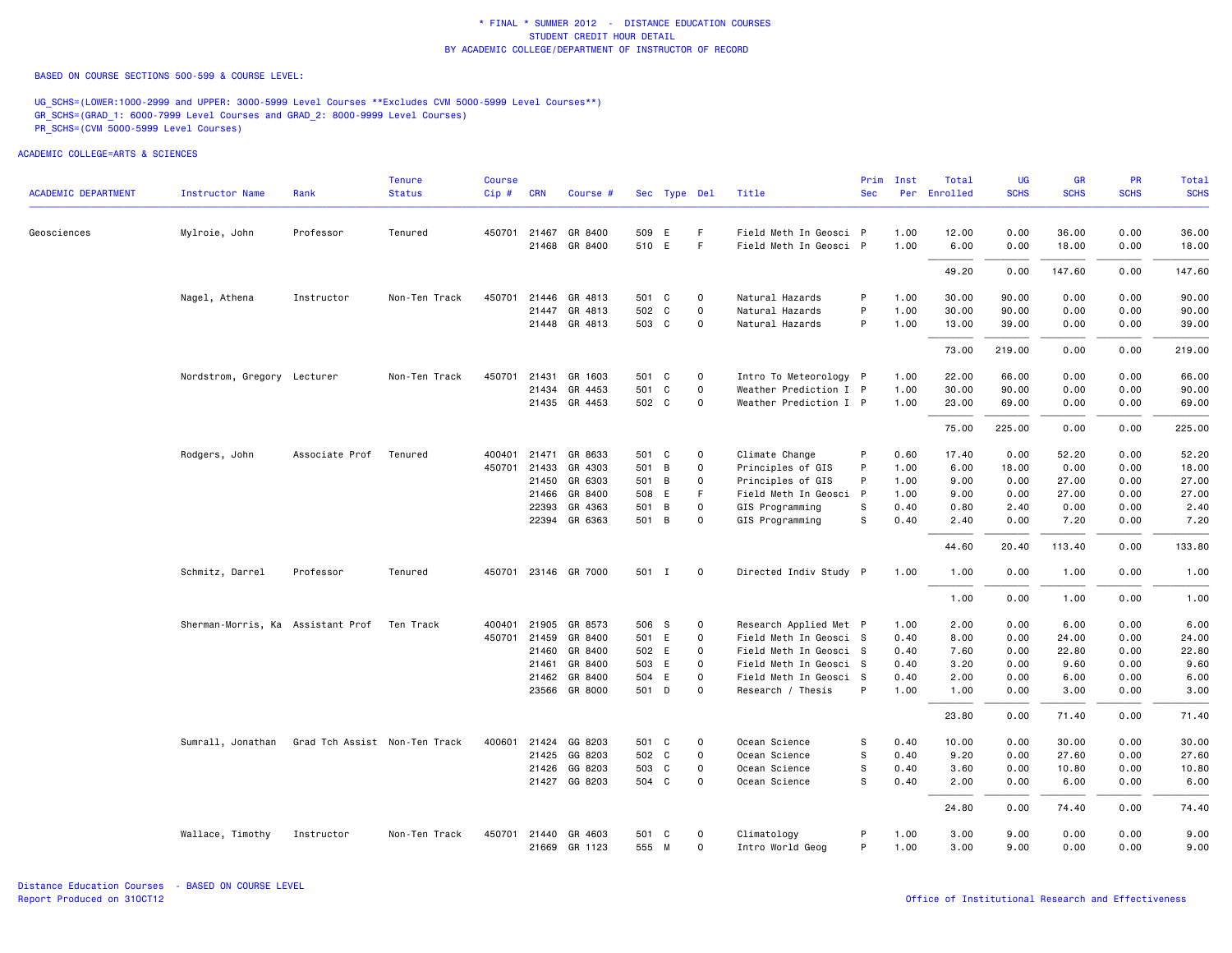BASED ON COURSE SECTIONS 500-599 & COURSE LEVEL:

UG\_SCHS=(LOWER:1000-2999 and UPPER: 3000-5999 Level Courses \*\*Excludes CVM 5000-5999 Level Courses\*\*) GR\_SCHS=(GRAD\_1: 6000-7999 Level Courses and GRAD\_2: 8000-9999 Level Courses) PR\_SCHS=(CVM 5000-5999 Level Courses)

| <b>ACADEMIC DEPARTMENT</b> | Instructor Name | Rank      | <b>Tenure</b><br><b>Status</b> | <b>Course</b><br>$Cip$ # | <b>CRN</b> | Course #      |       | Sec Type Del |             | Title                  | Prim<br>Sec | Inst<br>Per | Total<br>Enrolled | <b>UG</b><br><b>SCHS</b> | <b>GR</b><br><b>SCHS</b> | <b>PR</b><br><b>SCHS</b> | Total<br><b>SCHS</b> |
|----------------------------|-----------------|-----------|--------------------------------|--------------------------|------------|---------------|-------|--------------|-------------|------------------------|-------------|-------------|-------------------|--------------------------|--------------------------|--------------------------|----------------------|
|                            |                 |           |                                |                          |            |               |       |              |             |                        |             |             |                   |                          |                          |                          |                      |
|                            |                 |           |                                |                          |            |               |       |              |             |                        |             |             | 6.00              | 18.00                    | 0.00                     | 0.00                     | 18.00                |
| Geosciences                | Wax, Charles    | Professor | Tenured                        | 400401                   |            | 21903 GR 8573 | 504 S |              | $\mathbf 0$ | Research Applied Met P |             | 1.00        | 2.00              | 0.00                     | 6.00                     | 0.00                     | 6.00                 |
|                            |                 |           |                                | 450701                   |            | 21453 GR 6603 | 501 C |              | $\Omega$    | Climatology            | P.          | 0.60        | 14.40             | 0.00                     | 43.20                    | 0.00                     | 43.20                |
|                            |                 |           |                                |                          |            | 21454 GR 6603 | 502 C |              | $\Omega$    | Climatology            | P           | 0.60        | 14.40             | 0.00                     | 43.20                    | 0.00                     | 43.20                |
|                            |                 |           |                                |                          |            | 21455 GR 6603 | 503 C |              | $\Omega$    | Climatology            | P.          | 0.60        | 4.20              | 0.00                     | 12.60                    | 0.00                     | 12.60                |
|                            |                 |           |                                |                          |            | 21456 GR 6603 | 504 C |              | $\Omega$    | Climatology            | P           | 0.60        | 3.00              | 0.00                     | 9.00                     | 0.00                     | 9.00                 |
|                            |                 |           |                                |                          |            |               |       |              |             |                        |             |             | 38.00             | 0.00                     | 114.00                   | 0.00                     | 114.00               |
|                            |                 |           |                                |                          |            |               |       |              |             |                        |             |             | ========          |                          | --------- --------       | ---------                | ==========           |
|                            |                 |           |                                |                          |            |               |       |              |             |                        |             |             | 821.00            | 1348.00                  | 1122.00                  | 0.00                     | 2470.00              |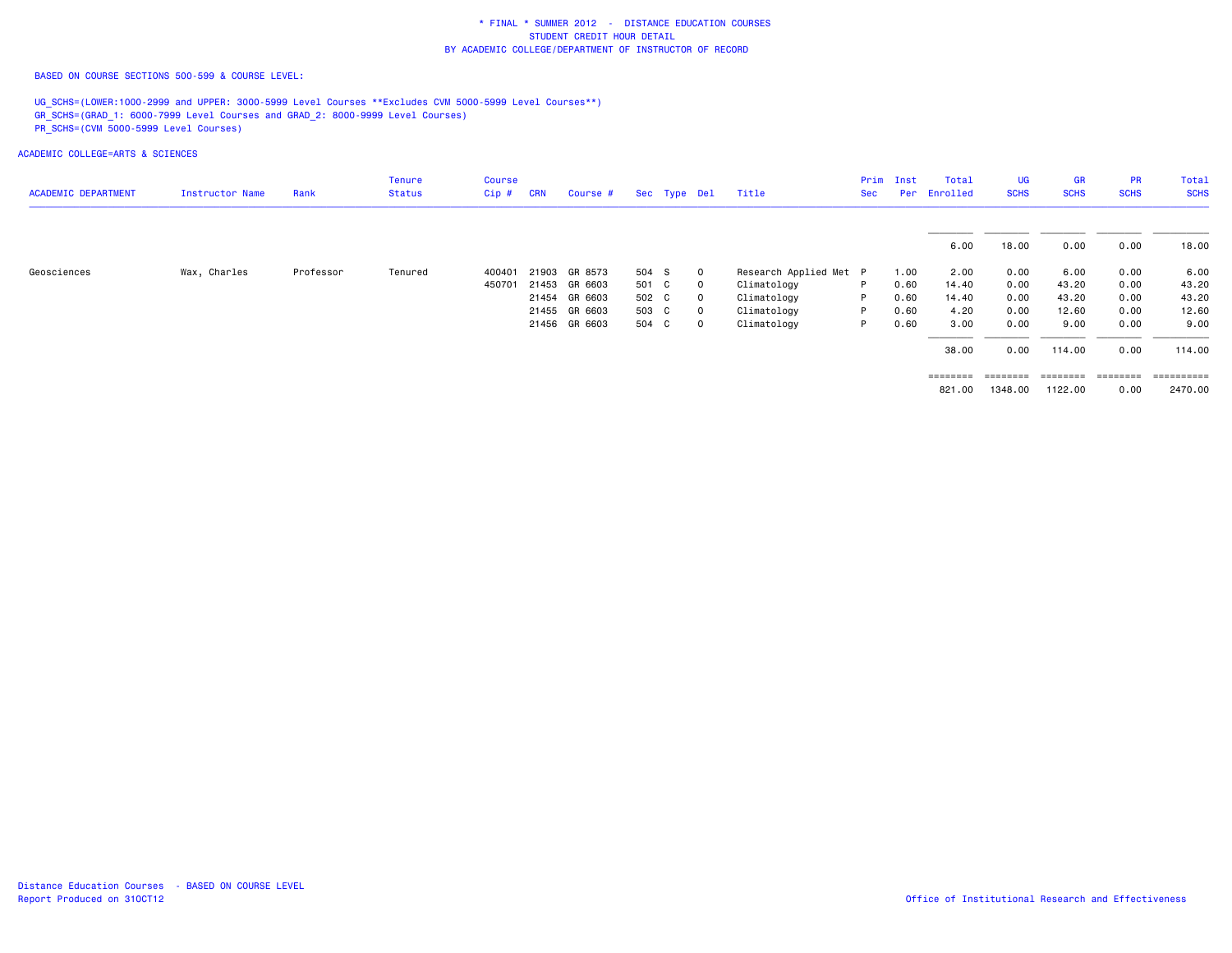BASED ON COURSE SECTIONS 500-599 & COURSE LEVEL:

UG\_SCHS=(LOWER:1000-2999 and UPPER: 3000-5999 Level Courses \*\*Excludes CVM 5000-5999 Level Courses\*\*) GR\_SCHS=(GRAD\_1: 6000-7999 Level Courses and GRAD\_2: 8000-9999 Level Courses) PR\_SCHS=(CVM 5000-5999 Level Courses)

| <b>ACADEMIC DEPARTMENT</b> | <b>Instructor Name</b>        | Rank       | <b>Tenure</b><br><b>Status</b> | <b>Course</b><br>Cip# | <b>CRN</b> | Course #      |       | Sec Type Del |              | Title                  | Prim<br><b>Sec</b> | Inst<br><b>Per</b> | Total<br>Enrolled  | <b>UG</b><br><b>SCHS</b> | <b>GR</b><br><b>SCHS</b> | <b>PR</b><br><b>SCHS</b> | Total<br><b>SCHS</b> |
|----------------------------|-------------------------------|------------|--------------------------------|-----------------------|------------|---------------|-------|--------------|--------------|------------------------|--------------------|--------------------|--------------------|--------------------------|--------------------------|--------------------------|----------------------|
| Math & Statistics          | Crittenden, Marjor Instructor |            | Non-Ten Track                  | 270501                | 21494      | MA 2113       | 501 C |              | $\mathbf 0$  | Intro to Stats         | P                  | 1.00               | 15.00              | 45.00                    | 0.00                     | 0.00                     | 45.00                |
|                            |                               |            |                                |                       |            | 21534 ST 2113 | 501 C |              | $\circ$      | Intro to Stats         | P.                 | 1.00               | 12.00              | 36.00                    | 0.00                     | 0.00                     | 36.00                |
|                            |                               |            |                                |                       |            |               |       |              |              |                        |                    |                    | 27.00              | 81.00                    | 0.00                     | 0.00                     | 81.00                |
|                            | Nation, Julie                 | Instructor | Non-Ten Track                  | 270101 21491          |            | MA 1453       | 501 C |              | F.           | Precal w/Graphing Ca P |                    | 1.00               | 19.00              | 57.00                    | 0.00                     | 0.00                     | 57.00                |
|                            |                               |            |                                |                       |            |               |       |              |              |                        |                    |                    | 19.00              | 57.00                    | 0.00                     | 0.00                     | 57.00                |
|                            | Shaw, Patricia                | Instructor | Non-Ten Track                  | 270101                | 21487      | MA 1313       | 501 C |              | $\circ$      | College Algebra        | P                  | 1.00               | 14.00              | 42.00                    | 0.00                     | 0.00                     | 42.00                |
|                            |                               |            |                                |                       |            | 21493 MA 1713 | 501 C |              | $\circ$      | Calculus I             | P                  | 1.00               | 12.00              | 36.00                    | 0.00                     | 0.00                     | 36.00                |
|                            |                               |            |                                |                       |            |               |       |              |              |                        |                    |                    | 26.00              | 78.00                    | 0.00                     | 0.00                     | 78.00                |
|                            | Woodard, Kelly                | Lecturer   | Non-Ten Track                  | 270101                | 21486      | MA 0103       | 501 C |              | $\mathbf{o}$ | Intermediate Algebra P |                    | 1.00               | 10.00              | 30.00                    | 0.00                     | 0.00                     | 30.00                |
|                            |                               |            |                                |                       |            | 21488 MA 1323 | 501 C |              | $\mathbf 0$  | Trigonometry           |                    | 1.00               | 18.00              | 54.00                    | 0.00                     | 0.00                     | 54.00                |
|                            |                               |            |                                |                       | 21489      | MA 1413       | 501 C |              | $\Omega$     | Structure Real Numbe P |                    | 1.00               | 11.00              | 33.00                    | 0.00                     | 0.00                     | 33.00                |
|                            |                               |            |                                |                       | 21490      | MA 1423       | 501 C |              | 0            | Problem Solving Real P |                    | 1.00               | 16.00              | 48.00                    | 0.00                     | 0.00                     | 48.00                |
|                            |                               |            |                                |                       |            | 21830 MA 1433 | 501 C |              | $\Omega$     | Informal Geom & Meas P |                    | 1.00               | 7.00               | 21.00                    | 0.00                     | 0.00                     | 21.00                |
|                            |                               |            |                                |                       |            |               |       |              |              |                        |                    |                    | 62.00              | 186.00                   | 0.00                     | 0.00                     | 186.00               |
|                            |                               |            |                                |                       |            |               |       |              |              |                        |                    |                    | ========<br>134,00 | ========<br>402.00       | ========<br>0.00         | ========<br>0.00         | ==========<br>402.00 |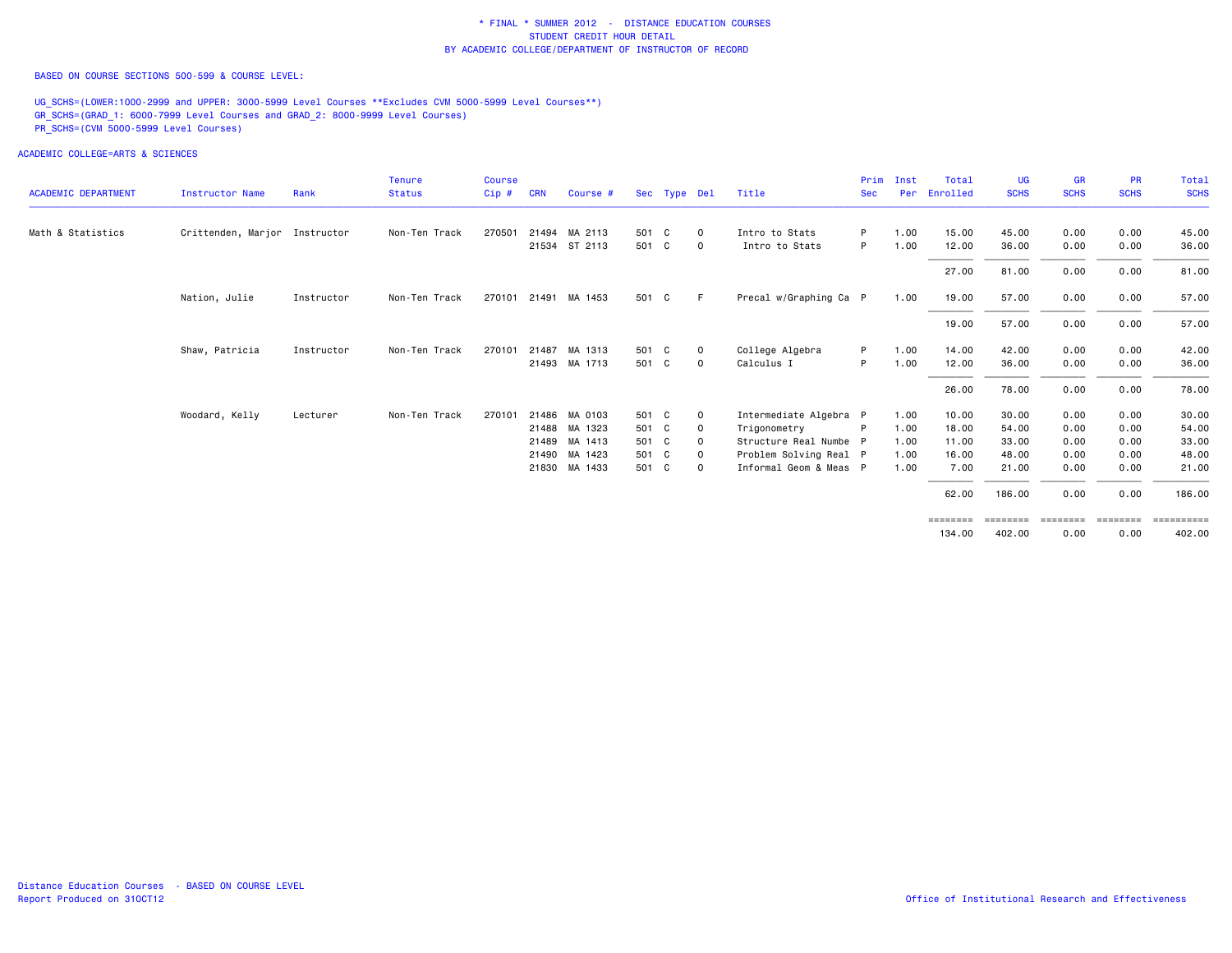BASED ON COURSE SECTIONS 500-599 & COURSE LEVEL:

UG\_SCHS=(LOWER:1000-2999 and UPPER: 3000-5999 Level Courses \*\*Excludes CVM 5000-5999 Level Courses\*\*) GR\_SCHS=(GRAD\_1: 6000-7999 Level Courses and GRAD\_2: 8000-9999 Level Courses) PR\_SCHS=(CVM 5000-5999 Level Courses)

ACADEMIC COLLEGE=ARTS & SCIENCES

|                            |                        |                | Tenure        | Course |            |                       |       |              |                |                        | Prim       | Inst | Total    | <b>UG</b>   | <b>GR</b>          | PR          | <b>Total</b> |
|----------------------------|------------------------|----------------|---------------|--------|------------|-----------------------|-------|--------------|----------------|------------------------|------------|------|----------|-------------|--------------------|-------------|--------------|
| <b>ACADEMIC DEPARTMENT</b> | <b>Instructor Name</b> | Rank           | <b>Status</b> | Cip#   | <b>CRN</b> | Course #              |       | Sec Type Del |                | Title                  | <b>Sec</b> | Per  | Enrolled | <b>SCHS</b> | <b>SCHS</b>        | <b>SCHS</b> | <b>SCHS</b>  |
| Philosophy & Religion      | Bickle, John           | Professor      | Tenured       |        |            | 380101 21518 PHI 1103 | 501 C |              | $\mathbf{O}$   | Intro To Philosophy    | <b>P</b>   | 1.00 | 14.00    | 42.00       | 0.00               | 0.00        | 42.00        |
|                            |                        |                |               |        |            | 21519 PHI 1103        | 551 C |              | $\overline{0}$ | Intro To Philosophy P  |            | 1.00 | 14.00    | 42.00       | 0.00               | 0.00        | 42.00        |
|                            |                        |                |               |        |            |                       |       |              |                |                        |            |      | 28.00    | 84.00       | 0.00               | 0.00        | 84.00        |
|                            | Bisson, Albert         | Instructor     | Non-Ten Track | 380201 |            | 21528 REL 1103        | 501 C |              | $\mathbf{0}$   | Intro To Religion      |            | 1.00 | 20.00    | 60.00       | 0.00               | 0.00        | 60.00        |
|                            |                        |                |               |        |            | 21529 REL 1103        | 551 C |              | $\mathbf{O}$   | Intro To Religion      | P          | 1.00 | 21.00    | 63.00       | 0.00               | 0.00        | 63.00        |
|                            |                        |                |               |        |            |                       |       |              |                |                        |            |      | 41.00    | 123.00      | 0.00               | 0.00        | 123.00       |
|                            | Clifford, Michael      | Professor      | Tenured       | 380101 |            | 21522 PHI 3013        | 501 C |              | $\mathbf{O}$   | <b>Business Ethics</b> | P          | 1.00 | 9.00     | 27.00       | 0.00               | 0.00        | 27.00        |
|                            |                        |                |               |        |            | 21745 PHI 3013        | 555 M |              | $\mathbf{O}$   | <b>Business Ethics</b> | P          | 1.00 | 4.00     | 12.00       | 0.00               | 0.00        | 12.00        |
|                            |                        |                |               |        |            |                       |       |              |                |                        |            |      | 13.00    | 39.00       | 0.00               | 0.00        | 39.00        |
|                            | Holt, Dale             | Professor      | Tenured       |        |            | 380101 22152 PHI 1123 | 551   | C C          | $\mathbf{O}$   | Intro To Ethics        | P.         | 1.00 | 21.00    | 63.00       | 0.00               | 0.00        | 63.00        |
|                            |                        |                |               |        |            |                       |       |              |                |                        |            |      | 21.00    | 63.00       | 0.00               | 0.00        | 63.00        |
|                            | Moffatt, Barton        | Assistant Prof | Ten Track     |        |            | 380101 21520 PHI 1113 | 551 C |              | $\mathbf 0$    | Intro To Logic         | P.         | 1.00 | 16.00    | 48.00       | 0.00               | 0.00        | 48.00        |
|                            |                        |                |               |        |            |                       |       |              |                |                        |            |      | 16.00    | 48.00       | 0.00               | 0.00        | 48.00        |
|                            | Phillips, Trisha       | Associate Prof | Tenured       |        |            | 380101 21521 PHI 1123 | 501 C |              | $\overline{0}$ | Intro To Ethics        | P.         | 1.00 | 18.00    | 54.00       | 0.00               | 0.00        | 54.00        |
|                            |                        |                |               |        |            |                       |       |              |                |                        |            |      | 18.00    | 54.00       | 0.00               | 0.00        | 54.00        |
|                            |                        |                |               |        |            |                       |       |              |                |                        |            |      | ======== | ========    | --------- -------- |             | ==========   |

137.00 411.00 0.00 0.00 411.00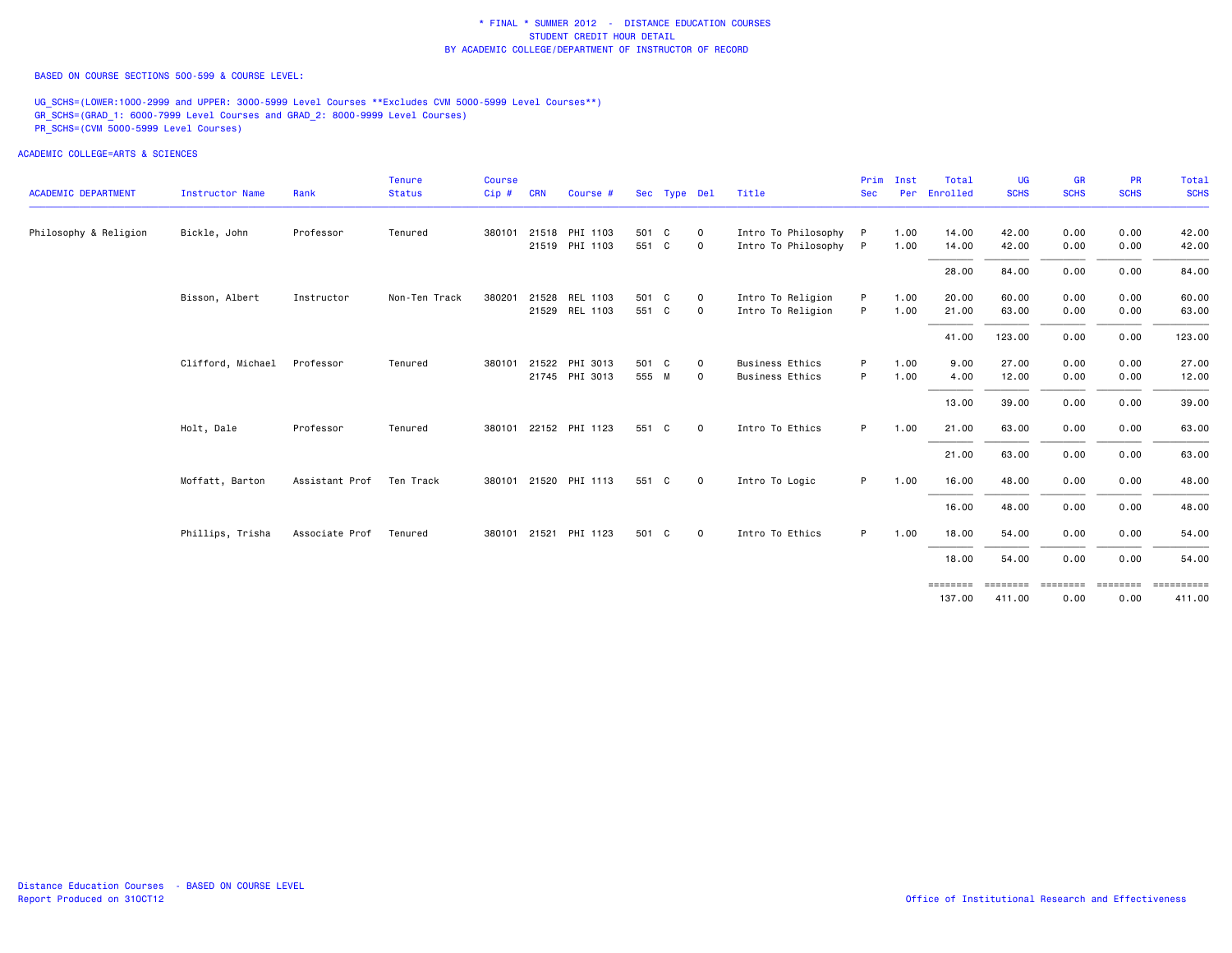BASED ON COURSE SECTIONS 500-599 & COURSE LEVEL:

UG\_SCHS=(LOWER:1000-2999 and UPPER: 3000-5999 Level Courses \*\*Excludes CVM 5000-5999 Level Courses\*\*) GR\_SCHS=(GRAD\_1: 6000-7999 Level Courses and GRAD\_2: 8000-9999 Level Courses) PR\_SCHS=(CVM 5000-5999 Level Courses)

ACADEMIC COLLEGE=ARTS & SCIENCES

| <b>ACADEMIC DEPARTMENT</b> | Instructor Name | Rank     | Tenure<br>Status | <b>Course</b><br>$Cip$ # | <b>CRN</b> | Course # Sec Type Del Title |         |                       | Prim Inst | Total<br>Sec Per Enrolled | UG<br><b>SCHS</b> | <b>GR</b><br><b>SCHS</b> | <b>PR</b><br><b>SCHS</b> | Total<br><b>SCHS</b> |
|----------------------------|-----------------|----------|------------------|--------------------------|------------|-----------------------------|---------|-----------------------|-----------|---------------------------|-------------------|--------------------------|--------------------------|----------------------|
| Physics                    | Moody, Judith   | Lecturer | Non-Ten Track    |                          |            | 400801 23415 PH 1023        | 501 C 0 | Physical Sci Survey P | 1.00      | 9.00                      | 27.00             | 0.00                     | 0.00                     | 27.00                |
|                            |                 |          |                  |                          |            |                             |         |                       |           | 9.00<br>========          | 27.00<br>======== | 0.00<br>========         | 0.00<br>========         | 27.00                |

27.00 9.00 27.00 0.00 0.00 27.00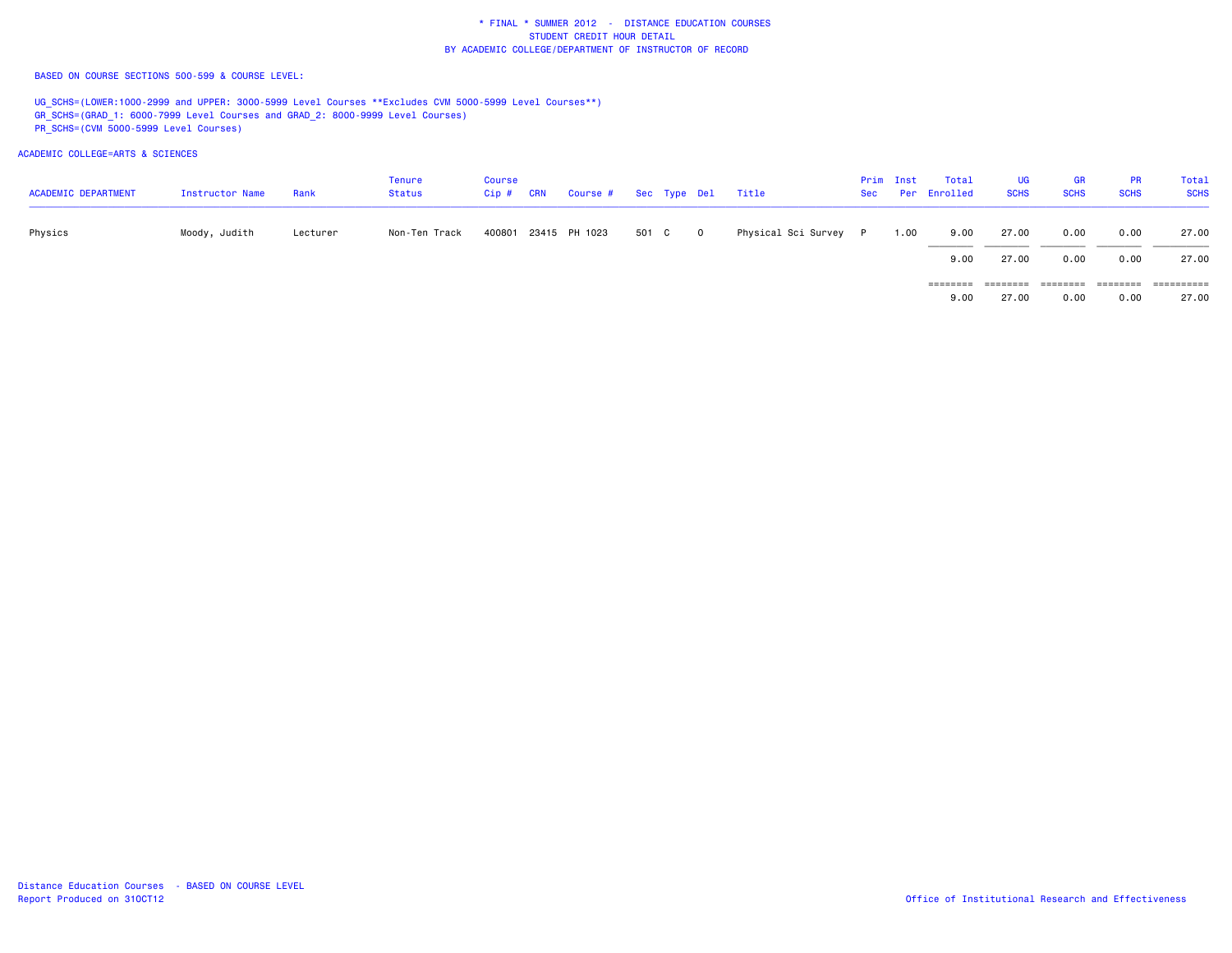BASED ON COURSE SECTIONS 500-599 & COURSE LEVEL:

UG\_SCHS=(LOWER:1000-2999 and UPPER: 3000-5999 Level Courses \*\*Excludes CVM 5000-5999 Level Courses\*\*) GR\_SCHS=(GRAD\_1: 6000-7999 Level Courses and GRAD\_2: 8000-9999 Level Courses) PR\_SCHS=(CVM 5000-5999 Level Courses)

| <b>ACADEMIC DEPARTMENT</b>             | Instructor Name  | Rank       | Tenure<br>Status | Course<br>$Cip$ # | <b>CRN</b> | Course #              |       | Sec Type Del | Title                  | Sec | Prim Inst | Total<br>Per Enrolled | UG<br><b>SCHS</b> | <b>GR</b><br><b>SCHS</b> | <b>PR</b><br><b>SCHS</b> | Total<br><b>SCHS</b> |
|----------------------------------------|------------------|------------|------------------|-------------------|------------|-----------------------|-------|--------------|------------------------|-----|-----------|-----------------------|-------------------|--------------------------|--------------------------|----------------------|
| Political Sci & Pub Admin Waide, David |                  | Instructor | Non-Ten Track    |                   |            | 451001 21525 PPA 8743 | 501 C | - F          | Administrative Law     | P.  | 1.00      | 24.00                 | 0.00              | 72.00                    | 0.00                     | 72.00                |
|                                        |                  |            |                  |                   |            |                       |       |              |                        |     |           | 24.00                 | 0.00              | 72.00                    | 0.00                     | 72.00                |
|                                        | Wiseman, William | Professor  | Tenured          | 440401            |            | 23677 PPA 8990        | 501 E | E.           | Special Topic In PPA P |     | 1.00      | 1.00                  | 0.00              | 3.00                     | 0.00                     | 3.00                 |
|                                        |                  |            |                  |                   |            |                       |       |              |                        |     |           | 1.00                  | 0.00              | 3.00                     | 0.00                     | 3.00                 |
|                                        |                  |            |                  |                   |            |                       |       |              |                        |     |           | ========<br>25.00     | ========<br>0.00  | ========<br>75.00        | ========<br>0.00         | =======<br>75.00     |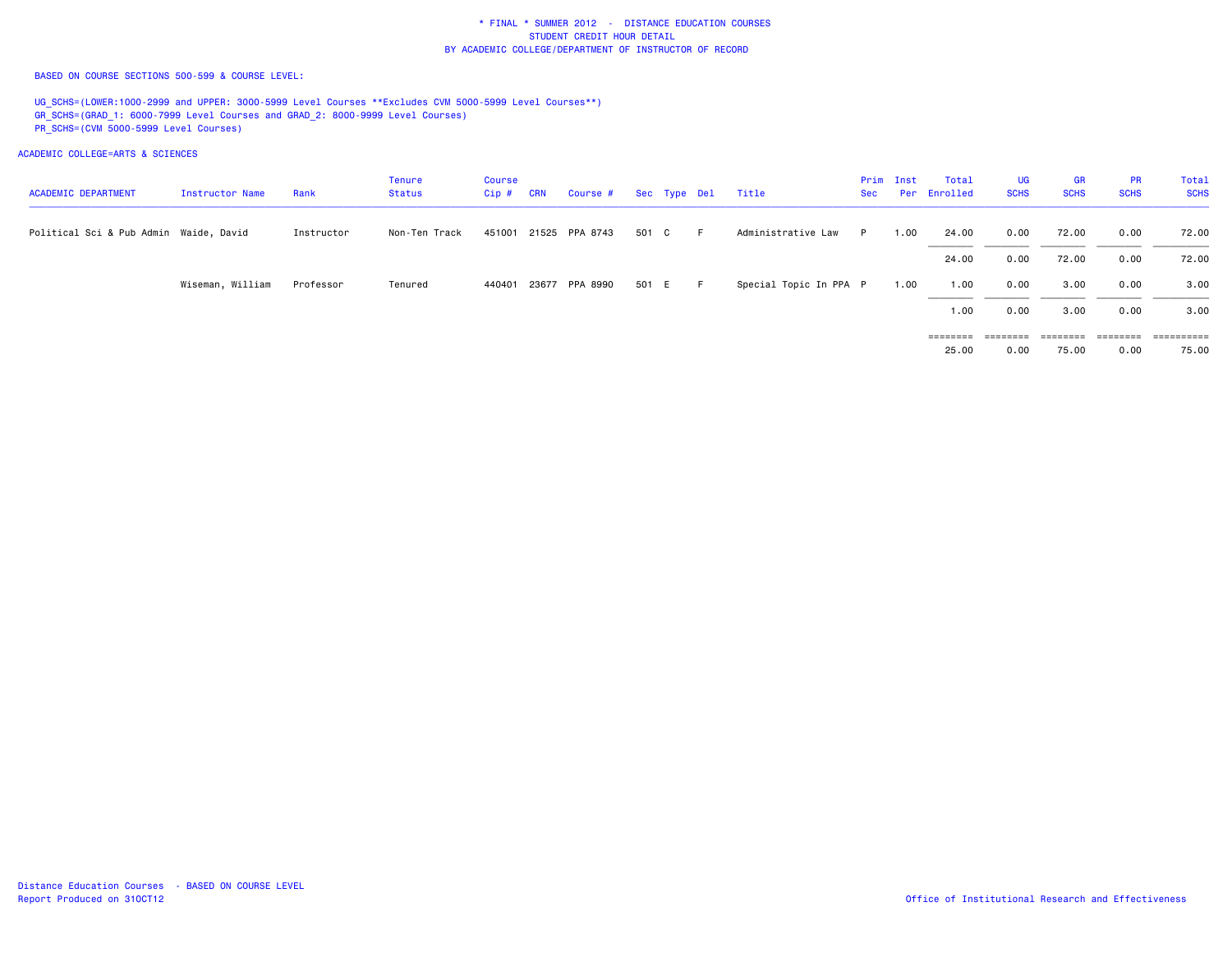BASED ON COURSE SECTIONS 500-599 & COURSE LEVEL:

UG\_SCHS=(LOWER:1000-2999 and UPPER: 3000-5999 Level Courses \*\*Excludes CVM 5000-5999 Level Courses\*\*) GR\_SCHS=(GRAD\_1: 6000-7999 Level Courses and GRAD\_2: 8000-9999 Level Courses) PR\_SCHS=(CVM 5000-5999 Level Courses)

|                   |                | <b>Tenure</b>                                   | Course  |            |          |                                                                                        |                                           |                         | Prim       | Inst                                                                            | Total        | UG                            | <b>GR</b>                           | <b>PR</b>                        | Total                            |
|-------------------|----------------|-------------------------------------------------|---------|------------|----------|----------------------------------------------------------------------------------------|-------------------------------------------|-------------------------|------------|---------------------------------------------------------------------------------|--------------|-------------------------------|-------------------------------------|----------------------------------|----------------------------------|
| Instructor Name   | Rank           | <b>Status</b>                                   | $Cip$ # | <b>CRN</b> | Course # |                                                                                        |                                           | Title                   | <b>Sec</b> |                                                                                 | Enrolled     | <b>SCHS</b>                   | <b>SCHS</b>                         | <b>SCHS</b>                      | <b>SCHS</b>                      |
|                   |                |                                                 |         |            |          |                                                                                        |                                           |                         |            |                                                                                 |              |                               |                                     |                                  | 39.00                            |
|                   |                |                                                 |         |            |          |                                                                                        | $\mathbf{O}$                              |                         |            |                                                                                 |              |                               |                                     |                                  | 3.00                             |
|                   |                |                                                 | 420301  |            |          |                                                                                        | $\overline{0}$                            |                         |            | 1.00                                                                            | 17.00        | 51.00                         | 0.00                                | 0.00                             | 51.00                            |
|                   |                |                                                 |         |            |          |                                                                                        |                                           |                         |            |                                                                                 | 31.00        | 90.00                         | 3.00                                | 0.00                             | 93.00                            |
| Gresham, Courtney | Non-Faculty    | Non-Faculty                                     | 420101  |            |          |                                                                                        | $\overline{0}$                            |                         |            | 1.00                                                                            | 17.00        | 51.00                         | 0.00                                | 0.00                             | 51.00                            |
|                   |                |                                                 |         |            |          |                                                                                        |                                           |                         |            |                                                                                 | 17.00        | 51.00                         | 0.00                                | 0.00                             | 51.00                            |
|                   |                | Non-Ten Track                                   |         |            |          |                                                                                        | $\overline{0}$                            | Motivation              | P.         | 1.00                                                                            | 21.00        | 63.00                         | 0.00                                | 0.00                             | 63.00                            |
|                   |                |                                                 |         |            |          |                                                                                        |                                           |                         |            |                                                                                 | 21.00        | 63.00                         | 0.00                                | 0.00                             | 63.00                            |
|                   |                |                                                 |         |            |          |                                                                                        |                                           |                         |            |                                                                                 |              |                               |                                     |                                  | 207.00                           |
|                   | Eakin, Deborah | Associate Prof<br>Valentine, Michael Instructor | Tenured | 420101     | 420101   | 21817 PSY 4733<br>23126 PSY 7000<br>22151 PSY 3713<br>21526 PSY 3213<br>21527 PSY 3353 | 501 C<br>501 I<br>501 C<br>501 C<br>501 C | Sec Type Del<br>$\circ$ | Memory     | P<br>Directed Indiv Study P<br>Cognitive Psychology P<br>Psych Of Ab Behavior P | 1.00<br>1.00 | Per<br>13.00<br>1.00<br>69.00 | 39.00<br>0.00<br>========<br>204.00 | 0.00<br>3.00<br>========<br>3.00 | 0.00<br>0.00<br>========<br>0.00 |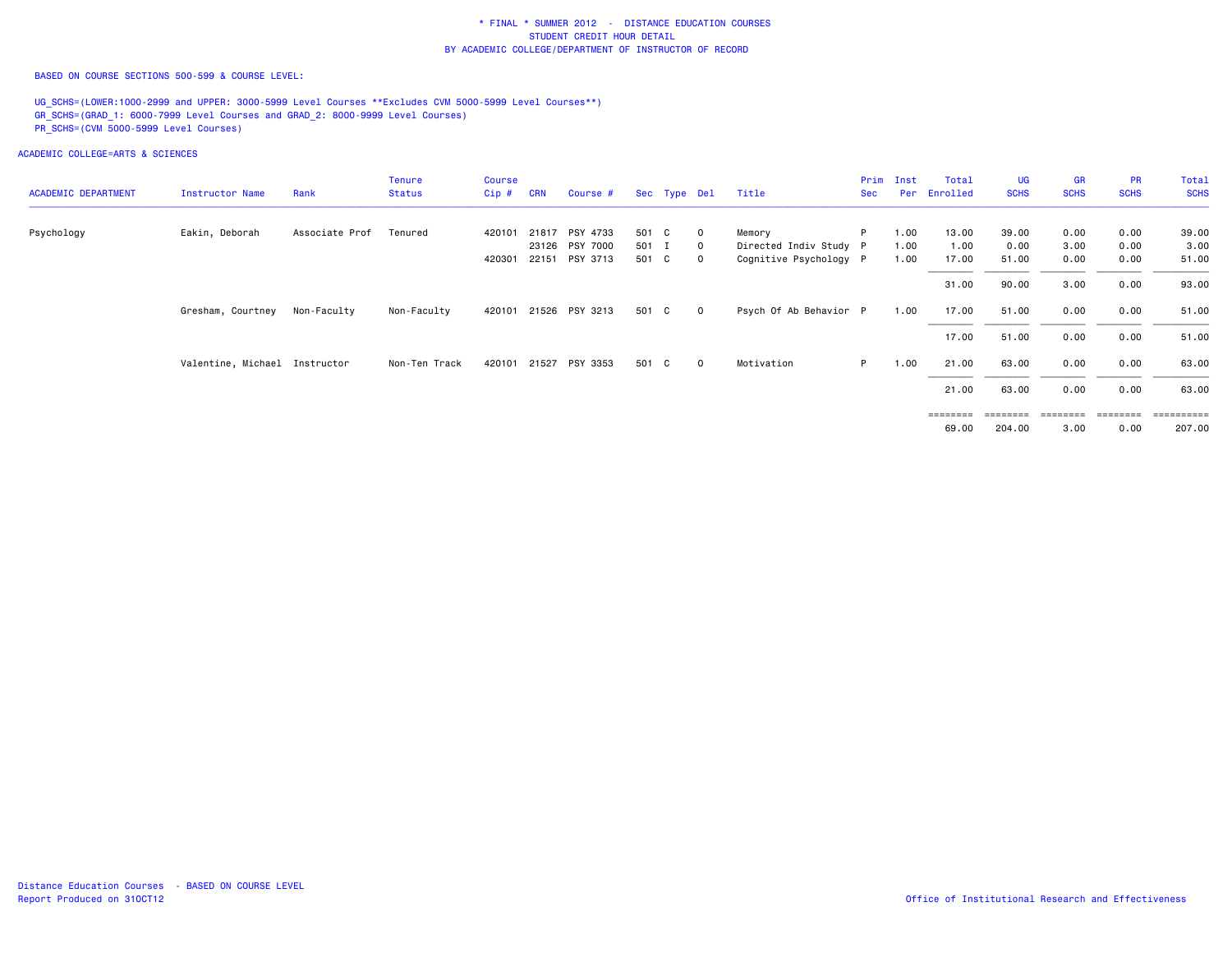BASED ON COURSE SECTIONS 500-599 & COURSE LEVEL:

UG SCHS=(LOWER:1000-2999 and UPPER: 3000-5999 Level Courses \*\*Excludes CVM 5000-5999 Level Courses\*\*) GR\_SCHS=(GRAD\_1: 6000-7999 Level Courses and GRAD\_2: 8000-9999 Level Courses) PR\_SCHS=(CVM 5000-5999 Level Courses)

ACADEMIC COLLEGE=ARTS & SCIENCES

| <b>ACADEMIC DEPARTMENT</b> | <b>Instructor Name</b>      | Rank           | <b>Tenure</b><br><b>Status</b> | <b>Course</b><br>Cip# | <b>CRN</b> | Course #                  |                | Sec Type Del |                     | Title                                        | Prim<br><b>Sec</b> | Inst<br>Per  | Total<br>Enrolled | <b>UG</b><br><b>SCHS</b> | <b>GR</b><br><b>SCHS</b> | <b>PR</b><br><b>SCHS</b> | Total<br><b>SCHS</b>                  |
|----------------------------|-----------------------------|----------------|--------------------------------|-----------------------|------------|---------------------------|----------------|--------------|---------------------|----------------------------------------------|--------------------|--------------|-------------------|--------------------------|--------------------------|--------------------------|---------------------------------------|
|                            |                             |                |                                |                       |            |                           |                |              |                     |                                              |                    |              |                   |                          |                          |                          |                                       |
| Sociology                  | Barranco, Raymond           | Assistant Prof | Ten Track                      | 450401                |            | 21823 CRM 1003            | 501 C          |              | $\mathbf 0$         | Crime & Justice in A P                       |                    | 1.00         | 18.00             | 54.00                    | 0.00                     | 0.00                     | 54.00                                 |
|                            |                             |                |                                |                       |            |                           |                |              |                     |                                              |                    |              | 18.00             | 54.00                    | 0.00                     | 0.00                     | 54.00                                 |
|                            | Chavez, Jacqueline Lecturer |                | Non-Ten Track                  | 450401<br>451101      | 21824      | CRM 3103<br>21530 SO 1003 | 501 C<br>501 C |              | $\Omega$<br>$\circ$ | Contemp Issues in CJ P<br>Intro To Sociology | P                  | 1.00<br>1.00 | 8,00<br>18.00     | 24.00<br>54.00           | 0.00<br>0.00             | 0.00<br>0.00             | 24.00<br>54.00                        |
|                            |                             |                |                                |                       |            |                           |                |              |                     |                                              |                    |              | 26.00             | 78.00                    | 0.00                     | 0.00                     | 78.00                                 |
|                            | Cook, Amanda                | Lecturer       | Non-Ten Track                  | 451101                |            | 21533 SO 4333             | 501 C          |              | $\mathbf 0$         | Sociology Of Sports                          | P.                 | 1.00         | 27.00             | 81.00                    | 0.00                     | 0.00                     | 81.00                                 |
|                            |                             |                |                                |                       |            |                           |                |              |                     |                                              |                    |              | 27.00             | 81.00                    | 0.00                     | 0.00                     | 81.00                                 |
|                            | Vasquez, Lauren             | Lecturer       | Non-Ten Track                  | 451101                |            | 21531 SO 3313             | 501 C          |              | $\mathbf 0$         | Deviant Behavior                             | P                  | 1.00         | 13.00             | 39.00                    | 0.00                     | 0.00                     | 39.00                                 |
|                            |                             |                |                                |                       |            | 21532 SO 4233             | 501 C          |              | $\mathbf 0$         | Juvenile Delinquency P                       |                    | 1.00         | 10.00             | 30.00                    | 0.00                     | 0.00                     | 30.00                                 |
|                            |                             |                |                                |                       |            |                           |                |              |                     |                                              |                    |              | 23.00             | 69.00                    | 0.00                     | 0.00                     | 69.00                                 |
|                            | Young, Sarah                | Lecturer       | Non-Ten Track                  | 440701                |            | 21822 SW 2303             | 551 C          |              | $\Omega$            | Welfare Policy I                             | P.                 | 1.00         | 16.00             | 48.00                    | 0.00                     | 0.00                     | 48.00                                 |
|                            |                             |                |                                |                       |            |                           |                |              |                     |                                              |                    |              | 16.00             | 48.00                    | 0.00                     | 0.00                     | 48.00                                 |
|                            |                             |                |                                |                       |            |                           |                |              |                     |                                              |                    |              | ========          |                          |                          |                          | ======== ======== ======== ========== |

 110.00 330.00 0.00 0.00 330.00330.00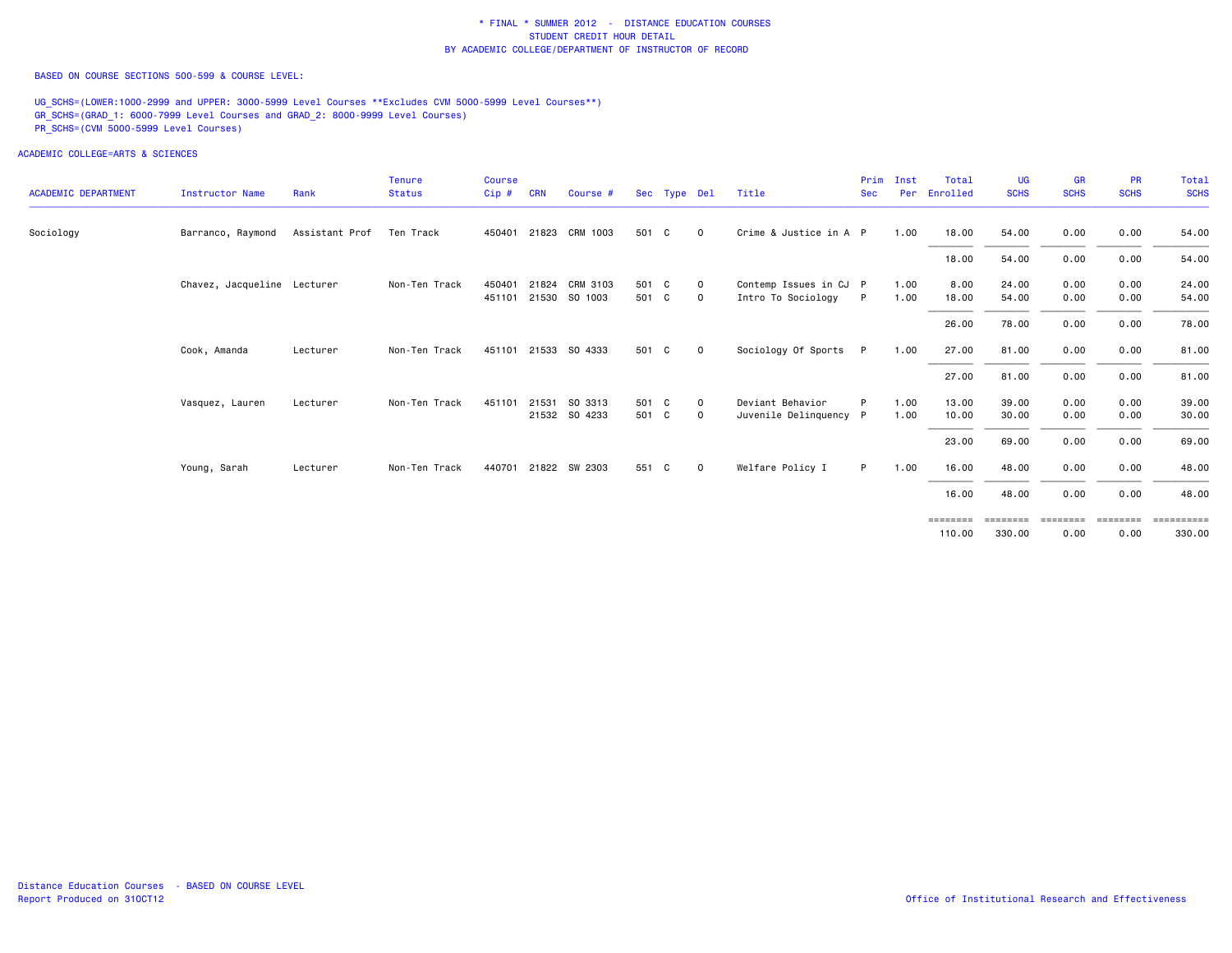BASED ON COURSE SECTIONS 500-599 & COURSE LEVEL:

UG\_SCHS=(LOWER:1000-2999 and UPPER: 3000-5999 Level Courses \*\*Excludes CVM 5000-5999 Level Courses\*\*) GR\_SCHS=(GRAD\_1: 6000-7999 Level Courses and GRAD\_2: 8000-9999 Level Courses) PR\_SCHS=(CVM 5000-5999 Level Courses)

| <b>ACADEMIC DEPARTMENT</b> | Instructor Name   | Rank        | Tenure<br>Status | Course<br>$Cip$ # | <b>CRN</b> | Course #       |       | Sec Type Del |             | Title                  | Sec | Prim Inst | Total<br>Per Enrolled | <b>UG</b><br><b>SCHS</b> | <b>GR</b><br><b>SCHS</b> | <b>PR</b><br><b>SCHS</b> | Total<br><b>SCHS</b> |
|----------------------------|-------------------|-------------|------------------|-------------------|------------|----------------|-------|--------------|-------------|------------------------|-----|-----------|-----------------------|--------------------------|--------------------------|--------------------------|----------------------|
| Accounting                 | Gardner, Virginia | Non-Faculty | Non-Faculty      | 520301            |            | 21344 ACC 2203 | 501 C |              | $\mathbf 0$ | Survey of Accounting P |     | 1.00      | 8.00                  | 24.00                    | 0.00                     | 0.00                     | 24.00                |
|                            |                   |             |                  |                   |            | 21345 ACC 2203 | 503 C |              | $\mathbf 0$ | Survey of Accounting P |     | 1.00      | 13.00                 | 39.00                    | 0.00                     | 0.00                     | 39.00                |
|                            |                   |             |                  |                   |            | 21346 ACC 2203 | 505 C |              | $\mathbf 0$ | Survey of Accounting P |     | 1.00      | 3.00                  | 9.00                     | 0.00                     | 0.00                     | 9.00                 |
|                            |                   |             |                  |                   |            |                |       |              |             |                        |     |           | 24.00                 | 72.00                    | 0.00                     | 0.00                     | 72.00                |
|                            |                   |             |                  |                   |            |                |       |              |             |                        |     |           | ========              | ========                 | --------                 | --------                 | ==========           |
|                            |                   |             |                  |                   |            |                |       |              |             |                        |     |           | 24.00                 | 72.00                    | 0.00                     | 0.00                     | 72.00                |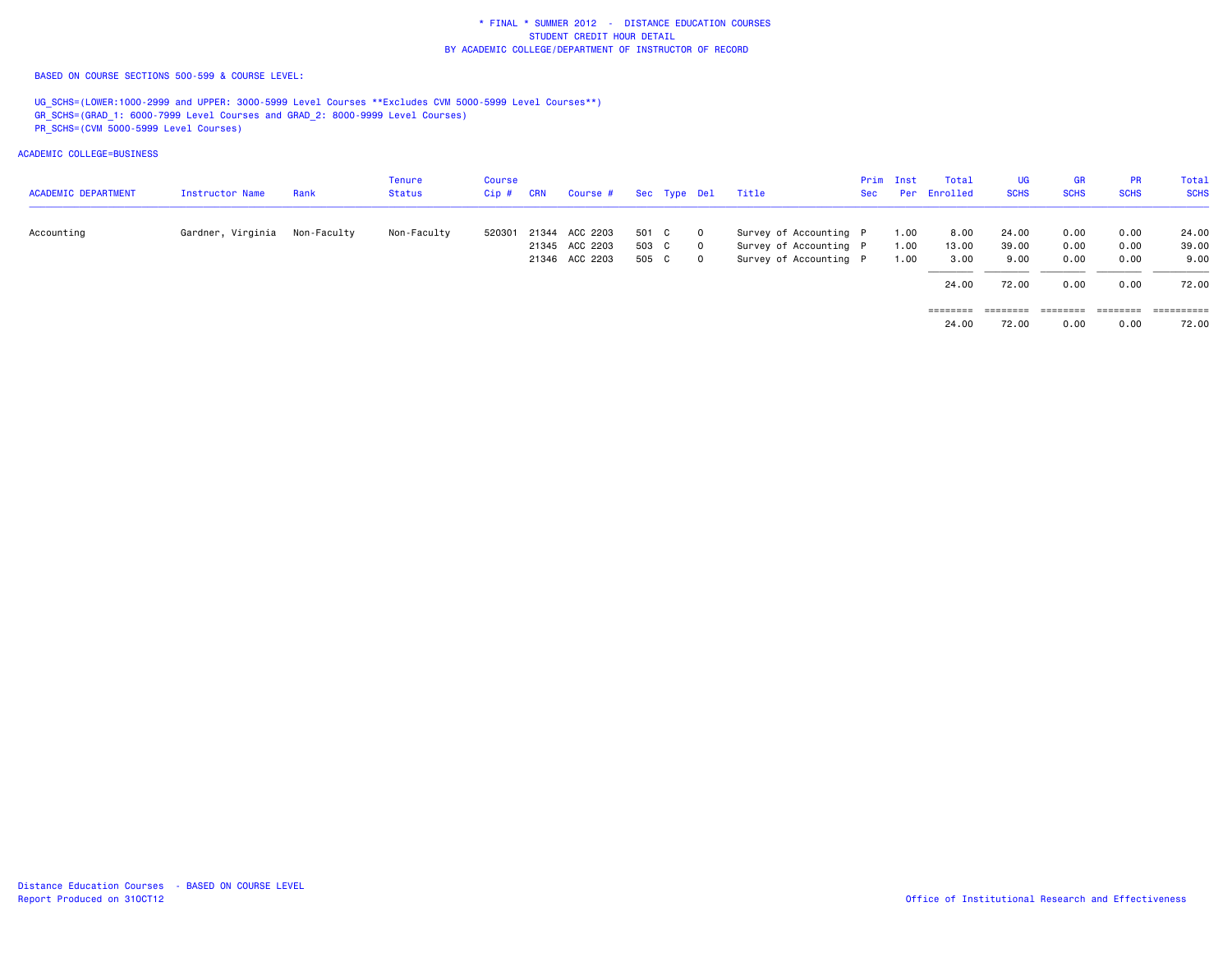BASED ON COURSE SECTIONS 500-599 & COURSE LEVEL:

UG\_SCHS=(LOWER:1000-2999 and UPPER: 3000-5999 Level Courses \*\*Excludes CVM 5000-5999 Level Courses\*\*) GR\_SCHS=(GRAD\_1: 6000-7999 Level Courses and GRAD\_2: 8000-9999 Level Courses) PR\_SCHS=(CVM 5000-5999 Level Courses)

| <b>ACADEMIC DEPARTMENT</b> | <b>Instructor Name</b>            | Rank                          | Tenure<br><b>Status</b> | Course<br>$Cip$ # | <b>CRN</b> | Course #              |       | Sec Type Del |             | Title                  | Prim<br><b>Sec</b> | Inst<br>Per | Total<br>Enrolled  | <b>UG</b><br><b>SCHS</b> | <b>GR</b><br><b>SCHS</b>  | PR<br><b>SCHS</b>       | Total<br><b>SCHS</b> |
|----------------------------|-----------------------------------|-------------------------------|-------------------------|-------------------|------------|-----------------------|-------|--------------|-------------|------------------------|--------------------|-------------|--------------------|--------------------------|---------------------------|-------------------------|----------------------|
|                            |                                   |                               |                         |                   |            |                       |       |              |             |                        |                    |             |                    |                          |                           |                         |                      |
| Finance & Economics        | Byrd, Charles                     | Lecturer                      | Non-Ten Track           |                   |            | 521501 21755 REF 3333 | 555 M |              | $\mathbf 0$ | Principles of Real E P |                    | 1.00        | 1.00               | 3.00                     | 0.00                      | 0.00                    | 3.00                 |
|                            |                                   |                               |                         |                   |            |                       |       |              |             |                        |                    |             | 1.00               | 3.00                     | 0.00                      | 0.00                    | 3.00                 |
|                            | He, Wei                           | Instructor                    | Non-Ten Track           |                   |            | 520801 21411 FIN 3113 | 504 C |              | $\circ$     | Financial Systems      | P                  | 1.00        | 18.00              | 54.00                    | 0.00                      | 0.00                    | 54.00                |
|                            |                                   |                               |                         |                   |            |                       |       |              |             |                        |                    |             | 18.00              | 54.00                    | 0.00                      | 0.00                    | 54.00                |
|                            | Henry, Thomas                     | Lecturer                      | Non-Ten Track           | 450601            |            | 21390 EC 4043         | 501 C |              | $\mathbf 0$ | Survey of Economics P  |                    | 1.00        | 8.00               | 24.00                    | 0.00                      | 0.00                    | 24.00                |
|                            |                                   |                               |                         |                   |            | 21391 EC 4043         | 503 C |              | $\circ$     | Survey of Economics P  |                    | 1.00        | 14.00              | 42.00                    | 0.00                      | 0.00                    | 42.00                |
|                            |                                   |                               |                         |                   |            | 21392 EC 4043         | 505 C |              | $\mathbf 0$ | Survey of Economics P  |                    | 1.00        | 4.00               | 12.00                    | 0.00                      | 0.00                    | 12.00                |
|                            |                                   |                               |                         |                   |            |                       |       |              |             |                        |                    |             | 26.00              | 78.00                    | 0.00                      | 0.00                    | 78.00                |
|                            | Metz, Tammi                       | Instructor                    | Non-Ten Track           |                   |            | 520804 21482 INS 3303 | 504 C |              | $\mathbf 0$ | Life Insurance         | P                  | 1.00        | 32.00              | 96.00                    | 0.00                      | 0.00                    | 96.00                |
|                            |                                   |                               |                         |                   |            | 21483 INS 3503        | 504 C |              | $\circ$     | Employee Benefits      | P                  | 1.00        | 28.00              | 84.00                    | 0.00                      | 0.00                    | 84.00                |
|                            |                                   |                               |                         |                   |            |                       |       |              |             |                        |                    |             | 60.00              | 180.00                   | 0.00                      | 0.00                    | 180.00               |
|                            | Rezek, Jon                        | Associate Prof                | Tenured                 | 520601            |            | 21393 EC 8103         | 501 C |              | $\mathbf 0$ | Econ for Managers      | P                  | 1.00        | 13.00              | 0.00                     | 39.00                     | 0.00                    | 39.00                |
|                            |                                   |                               |                         |                   |            | 21394 EC 8103         | 503 C |              | $\mathbf 0$ | Econ for Managers      | P                  | 1.00        | 17.00              | 0.00                     | 51.00                     | 0.00                    | 51.00                |
|                            |                                   |                               |                         |                   |            | 21395 EC 8103         | 505 C |              | $\mathbf 0$ | Econ for Managers      | P                  | 1.00        | 2.00               | 0.00                     | 6.00                      | 0.00                    | 6.00                 |
|                            |                                   |                               |                         |                   |            |                       |       |              |             |                        |                    |             | 32.00              | 0.00                     | 96.00                     | 0.00                    | 96.00                |
|                            | Roskelley, Kenneth Associate Prof |                               | Tenured                 |                   |            | 520801 21415 FIN 8113 | 501 C |              | $\mathbf 0$ | Corporate Finance      | P                  | 1.00        | 12.00              | 0.00                     | 36.00                     | 0.00                    | 36.00                |
|                            |                                   |                               |                         |                   |            | 21416 FIN 8113        | 503 C |              | $\mathbf 0$ | Corporate Finance      | P                  | 1.00        | 20.00              | 0.00                     | 60.00                     | 0.00                    | 60.00                |
|                            |                                   |                               |                         |                   |            | 21417 FIN 8113        | 505 C |              | $\circ$     | Corporate Finance      | P                  | 1.00        | 5.00               | 0.00                     | 15.00                     | 0.00                    | 15.00                |
|                            |                                   |                               |                         |                   |            |                       |       |              |             |                        |                    |             | 37.00              | 0.00                     | 111.00                    | 0.00                    | 111.00               |
|                            | Yao, Haibo                        | Grad Tch Assist Non-Ten Track |                         | 520801            |            | 21412 FIN 3123        | 503 C |              | $\mathbf 0$ | Financial Management P |                    | 1.00        | 8.00               | 24.00                    | 0.00                      | 0.00                    | 24.00                |
|                            |                                   |                               |                         |                   |            | 21413 FIN 3123        | 504 C |              | $\mathbf 0$ | Financial Management P |                    | 1.00        | 13.00              | 39.00                    | 0.00                      | 0.00                    | 39.00                |
|                            |                                   |                               |                         |                   |            |                       |       |              |             |                        |                    |             | 21.00              | 63.00                    | 0.00                      | 0.00                    | 63.00                |
|                            |                                   |                               |                         |                   |            |                       |       |              |             |                        |                    |             | ========<br>195.00 | ========<br>378.00       | <b>EEEEEEEE</b><br>207.00 | <b>ESSESSES</b><br>0.00 | ==========<br>585.00 |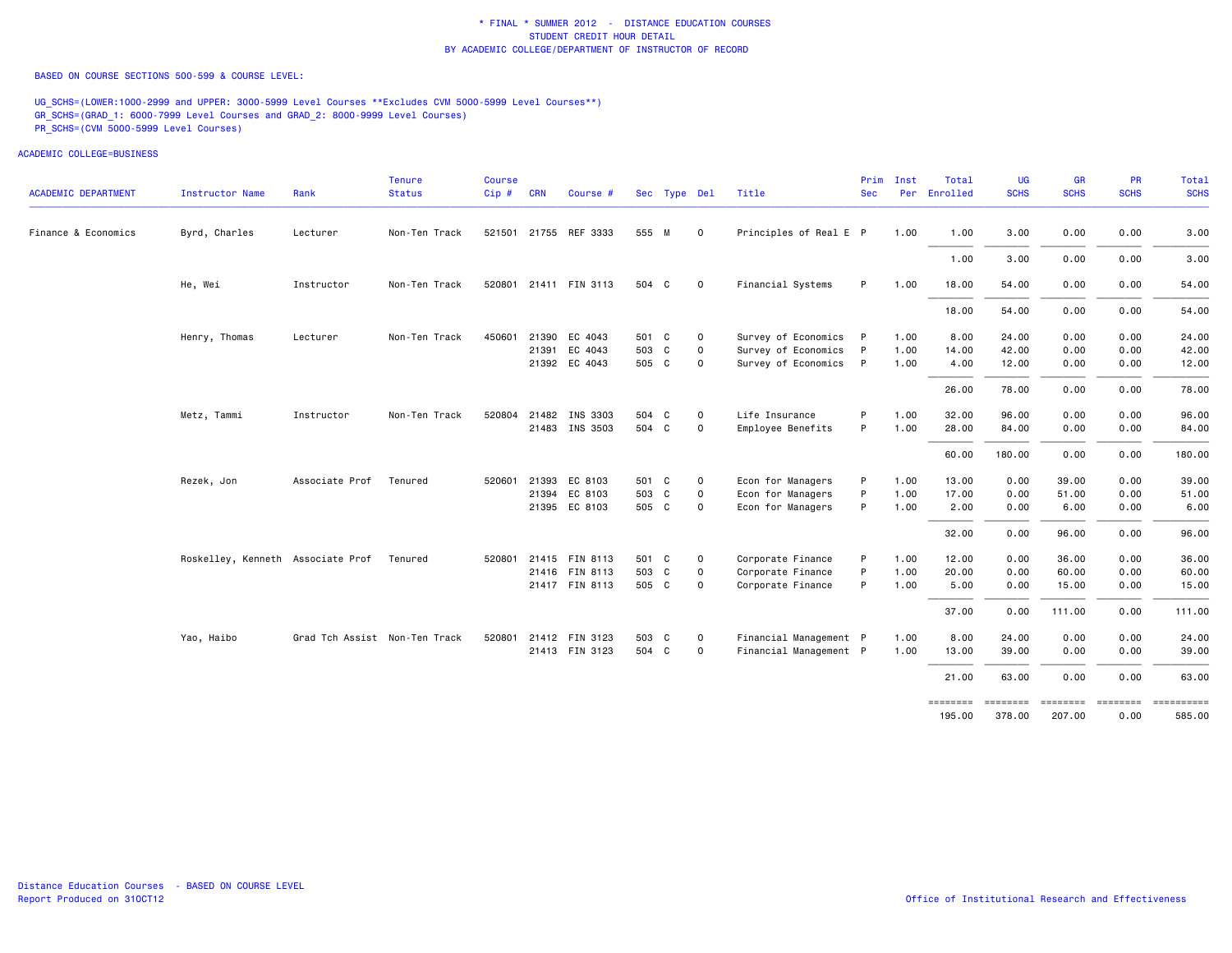BASED ON COURSE SECTIONS 500-599 & COURSE LEVEL:

UG\_SCHS=(LOWER:1000-2999 and UPPER: 3000-5999 Level Courses \*\*Excludes CVM 5000-5999 Level Courses\*\*) GR\_SCHS=(GRAD\_1: 6000-7999 Level Courses and GRAD\_2: 8000-9999 Level Courses) PR\_SCHS=(CVM 5000-5999 Level Courses)

|                                           |                        |                | <b>Tenure</b> | <b>Course</b> |            |                |       |              |             |                        | Prim       | Inst | Total              | UG            | <b>GR</b>          | <b>PR</b>        | <b>Total</b>                    |
|-------------------------------------------|------------------------|----------------|---------------|---------------|------------|----------------|-------|--------------|-------------|------------------------|------------|------|--------------------|---------------|--------------------|------------------|---------------------------------|
| <b>ACADEMIC DEPARTMENT</b>                | <b>Instructor Name</b> | Rank           | <b>Status</b> | Cip#          | <b>CRN</b> | Course #       |       | Sec Type Del |             | Title                  | <b>Sec</b> | Per  | Enrolled           | <b>SCHS</b>   | <b>SCHS</b>        | <b>SCHS</b>      | <b>SCHS</b>                     |
| Management & Info Systems Pearson, Rodney |                        | Professor      | Tenured       | 521202        | 22107      | BIS 6523       | 513 C |              | $\mathbf 0$ | Adv Languages II       | P          | 1.00 | 24.00              | 0.00          | 72.00              | 0.00             | 72.00                           |
|                                           |                        |                |               |               |            | 22109 BIS 6523 | 515 C |              | $\mathbf 0$ | Adv Languages II       | P          | 1.00 | 1.00               | 0.00          | 3.00               | 0.00             | 3.00                            |
|                                           |                        |                |               |               |            |                |       |              |             |                        |            |      | 25.00              | 0.00          | 75.00              | 0.00             | 75.00                           |
|                                           | Spencer, Barbara       | Professor      | Tenured       | 520201        |            | 21502 MGT 8123 | 501 C |              | $\mathbf 0$ | Strategic Bus Consul P |            | 1.00 | 8.00               | 0.00          | 24.00              | 0.00             | 24.00                           |
|                                           |                        |                |               |               | 21503      | MGT 8123       | 503 C |              | $\mathbf 0$ | Strategic Bus Consul P |            | 1.00 | 25.00              | 0.00          | 75.00              | 0.00             | 75.00                           |
|                                           |                        |                |               |               |            | 21504 MGT 8123 | 505 C |              | $\mathbf 0$ | Strategic Bus Consul P |            | 1.00 | 4.00               | 0.00          | 12.00              | 0.00             | 12.00                           |
|                                           |                        |                |               |               |            |                |       |              |             |                        |            |      | 37.00              | 0.00          | 111.00             | 0.00             | 111.00                          |
|                                           | Templeton, Gary        | Associate Prof | Tenured       | 521201        |            | 21356 BIS 8112 | 521 C |              | $\mathbf 0$ | Mgt Info Tech & Sys P  |            | 1.00 | 8.00               | 0.00          | 16.00              | 0.00             | 16.00                           |
|                                           |                        |                |               |               | 21357      | BIS 8112       | 523 C |              | $\mathbf 0$ | Mgt Info Tech & Sys P  |            | 1.00 | 21.00              | 0.00          | 42.00              | 0.00             | 42.00                           |
|                                           |                        |                |               |               | 21358      | BIS 8112       | 525 C |              | $\mathbf 0$ | Mgt Info Tech & Sys P  |            | 1.00 | 3.00               | 0.00          | 6.00               | 0.00             | 6.00                            |
|                                           |                        |                |               |               |            |                |       |              |             |                        |            |      | 32.00              | 0.00          | 64.00              | 0.00             | 64.00                           |
|                                           | Vardaman, James        | Assistant Prof | Ten Track     | 521003        | 21496      | MGT 8111       | 521 C |              | $\mathbf 0$ | Human Resource Issue P |            | 1.00 | 6.00               | 0.00          | 6.00               | 0.00             | 6.00                            |
|                                           |                        |                |               |               | 21497      | MGT 8111       | 523 C |              | 0           | Human Resource Issue P |            | 1.00 | 20.00              | 0.00          | 20.00              | 0.00             | 20.00                           |
|                                           |                        |                |               |               | 21498      | MGT 8111       | 525 C |              | 0           | Human Resource Issue P |            | 1.00 | 2.00               | 0.00          | 2.00               | 0.00             | 2.00                            |
|                                           |                        |                |               |               | 21499      | MGT 8112       | 521 C |              | $\mathbf 0$ | Leadership Skills      |            | 1.00 | 7.00               | 0.00          | 14.00              | 0.00             | 14.00                           |
|                                           |                        |                |               |               | 21500      | MGT 8112       | 523 C |              | $\mathbf 0$ | Leadership Skills      | P          | 1.00 | 18,00              | 0.00          | 36.00              | 0.00             | 36.00                           |
|                                           |                        |                |               |               | 21501      | MGT 8112       | 525 C |              | $\Omega$    | Leadership Skills      | P          | 1.00 | 2.00               | 0.00          | 4.00               | 0.00             | 4.00                            |
|                                           |                        |                |               |               |            |                |       |              |             |                        |            |      | 55.00              | 0.00          | 82.00              | 0.00             | 82.00                           |
|                                           |                        |                |               |               |            |                |       |              |             |                        |            |      | ========<br>149.00 | -----<br>0.00 | ========<br>332.00 | ========<br>0.00 | $=$ = = = = = = = = =<br>332.00 |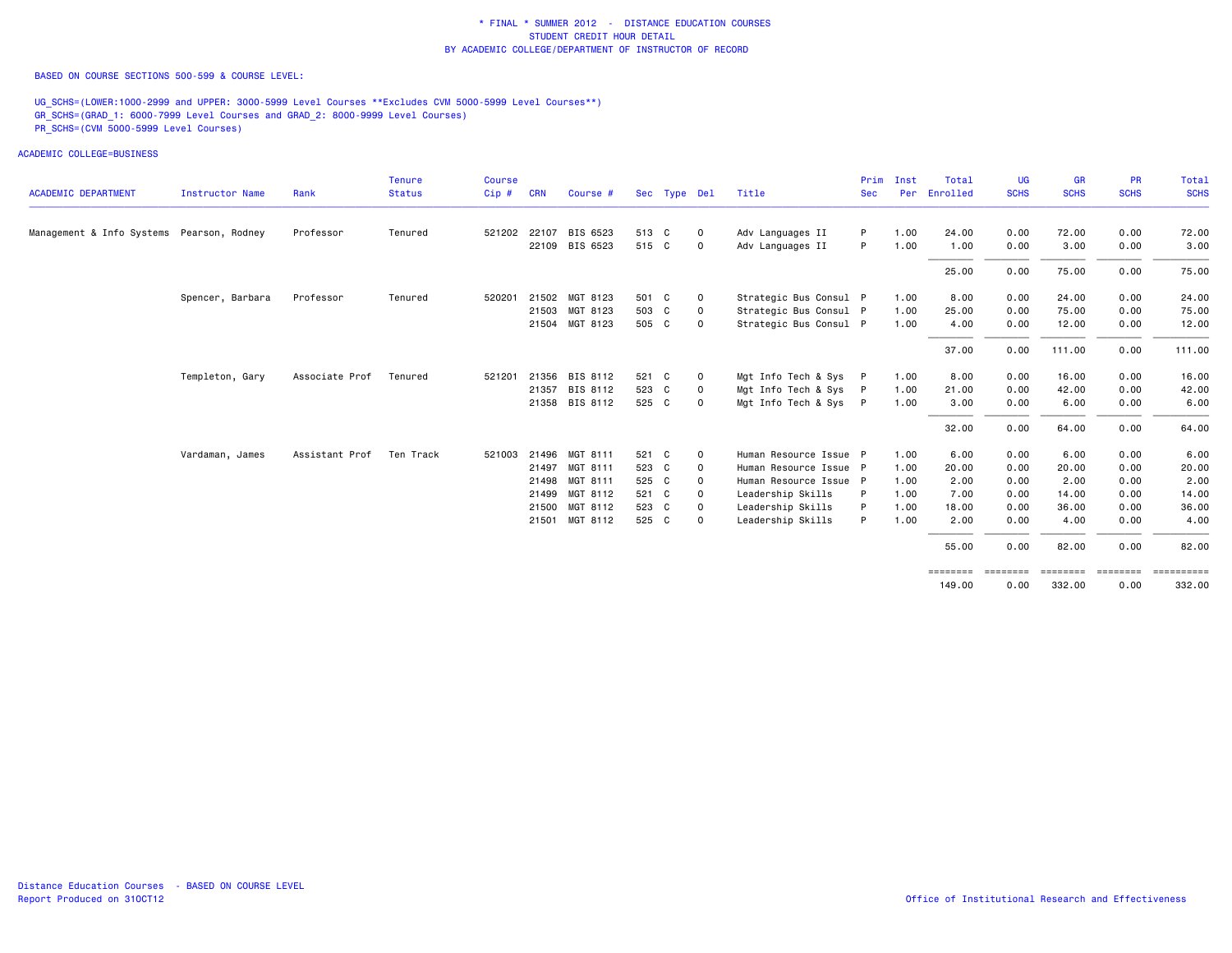BASED ON COURSE SECTIONS 500-599 & COURSE LEVEL:

UG\_SCHS=(LOWER:1000-2999 and UPPER: 3000-5999 Level Courses \*\*Excludes CVM 5000-5999 Level Courses\*\*) GR\_SCHS=(GRAD\_1: 6000-7999 Level Courses and GRAD\_2: 8000-9999 Level Courses) PR\_SCHS=(CVM 5000-5999 Level Courses)

|                                         |                                                  |                | <b>Tenure</b> | <b>Course</b> |              |                       |       |              |             |                        | Prim         | Inst | Total        | <b>UG</b>   | <b>GR</b>   | PR          | Total                                                                                                                                                                                                                                                                                                                                                                                                                                                                                  |
|-----------------------------------------|--------------------------------------------------|----------------|---------------|---------------|--------------|-----------------------|-------|--------------|-------------|------------------------|--------------|------|--------------|-------------|-------------|-------------|----------------------------------------------------------------------------------------------------------------------------------------------------------------------------------------------------------------------------------------------------------------------------------------------------------------------------------------------------------------------------------------------------------------------------------------------------------------------------------------|
| <b>ACADEMIC DEPARTMENT</b>              | <b>Instructor Name</b>                           | Rank           | <b>Status</b> | Cip#          | <b>CRN</b>   | Course #              |       | Sec Type Del |             | Title                  | <b>Sec</b>   |      | Per Enrolled | <b>SCHS</b> | <b>SCHS</b> | <b>SCHS</b> | <b>SCHS</b>                                                                                                                                                                                                                                                                                                                                                                                                                                                                            |
| Marketing, Quan Anal &Bus Bryant, James |                                                  | Lecturer       | Non-Ten Track | 220199        |              | 21362 BL 8112         | 521 C |              | $\mathbf 0$ | Law Ethics Disp Res P  |              | 1.00 | 5.00         | 0.00        | 10.00       | 0.00        | 10.00                                                                                                                                                                                                                                                                                                                                                                                                                                                                                  |
|                                         |                                                  |                |               |               |              | 21363 BL 8112         | 523   | C            | $\circ$     | Law Ethics Disp Res    | $\mathsf{P}$ | 1.00 | 27.00        | 0.00        | 54.00       | 0.00        | 54.00                                                                                                                                                                                                                                                                                                                                                                                                                                                                                  |
|                                         |                                                  |                |               |               |              | 21364 BL 8112         | 525 C |              | $\mathbf 0$ | Law Ethics Disp Res P  |              | 1.00 | 4.00         | 0.00        | 8.00        | 0.00        | 8.00                                                                                                                                                                                                                                                                                                                                                                                                                                                                                   |
|                                         |                                                  |                |               |               |              |                       |       |              |             |                        |              |      | 36.00        | 0.00        | 72.00       | 0.00        | 72.00                                                                                                                                                                                                                                                                                                                                                                                                                                                                                  |
|                                         | Collier, Joel                                    | Associate Prof | Tenured       |               |              | 521401 21514 MKT 8153 | 511 C |              | $\mathbf 0$ | Strategic Marketing P  |              | 1.00 | 5.00         | 0.00        | 15.00       | 0.00        | 15.00                                                                                                                                                                                                                                                                                                                                                                                                                                                                                  |
|                                         |                                                  |                |               |               |              | 21515 MKT 8153        | 513 C |              | $\mathbf 0$ | Strategic Marketing    | P            | 1.00 | 23.00        | 0.00        | 69.00       | 0.00        | 69.00                                                                                                                                                                                                                                                                                                                                                                                                                                                                                  |
|                                         |                                                  |                |               |               |              | 21516 MKT 8153        | 515 C |              | $\mathbf 0$ | Strategic Marketing    | $\mathsf{P}$ | 1.00 | 5.00         | 0.00        | 15.00       | 0.00        | 15.00                                                                                                                                                                                                                                                                                                                                                                                                                                                                                  |
|                                         |                                                  |                |               |               |              |                       |       |              |             |                        |              |      | 33.00        | 0.00        | 99.00       | 0.00        | 99.00                                                                                                                                                                                                                                                                                                                                                                                                                                                                                  |
|                                         | Ford, Toni-Rochell Grad Tch Assist Non-Ten Track |                |               | 521401        | 21508        | MKT 3013              | 501 C |              | $\mathbf 0$ | Principles Of Mkt      | P            | 1.00 | 4.00         | 12.00       | 0.00        | 0.00        | 12.00                                                                                                                                                                                                                                                                                                                                                                                                                                                                                  |
|                                         |                                                  |                |               |               | 21509        | MKT 3013              | 503 C |              | 0           | Principles Of Mkt      | P            | 1.00 | 2.00         | 6.00        | 0.00        | 0.00        | 6.00                                                                                                                                                                                                                                                                                                                                                                                                                                                                                   |
|                                         |                                                  |                |               |               | 22378        | MKT 3013              | 504 C |              | $\mathbf 0$ | Principles Of Mkt      | P            | 1.00 | 1.00         | 3.00        | 0.00        | 0.00        | 3.00                                                                                                                                                                                                                                                                                                                                                                                                                                                                                   |
|                                         |                                                  |                |               |               |              |                       |       |              |             |                        |              |      | 7.00         | 21.00       | 0.00        | 0.00        | 21.00                                                                                                                                                                                                                                                                                                                                                                                                                                                                                  |
|                                         | Goree, Michael                                   | Instructor     | Non-Ten Track |               |              | 521401 21721 MKT 3013 | 555 M |              | $\mathbf 0$ | Principles Of Mkt      | P            | 1.00 | 3.00         | 9.00        | 0.00        | 0.00        | 9.00                                                                                                                                                                                                                                                                                                                                                                                                                                                                                   |
|                                         |                                                  |                |               |               |              |                       |       |              |             |                        |              |      | 3.00         | 9.00        | 0.00        | 0.00        | 9.00                                                                                                                                                                                                                                                                                                                                                                                                                                                                                   |
|                                         | Hill, William                                    | Associate Prof | Tenured       |               | 521302 21368 | BQA 8233              | 561 C |              | $\mathsf 0$ | Quant Analysis & Bus P |              | 1.00 | 8.00         | 0.00        | 24.00       | 0.00        | 24.00                                                                                                                                                                                                                                                                                                                                                                                                                                                                                  |
|                                         |                                                  |                |               |               | 21369        | BQA 8233              | 563 C |              | $\mathbf 0$ | Quant Analysis & Bus P |              | 1.00 | 12.00        | 0.00        | 36.00       | 0.00        | 36.00                                                                                                                                                                                                                                                                                                                                                                                                                                                                                  |
|                                         |                                                  |                |               |               |              | 21370 BQA 8233        | 565 C |              | $\mathbf 0$ | Quant Analysis & Bus P |              | 1.00 | 1.00         | 0.00        | 3.00        | 0.00        | 3.00                                                                                                                                                                                                                                                                                                                                                                                                                                                                                   |
|                                         |                                                  |                |               |               |              |                       |       |              |             |                        |              |      | 21.00        | 0.00        | 63.00       | 0.00        | 63.00                                                                                                                                                                                                                                                                                                                                                                                                                                                                                  |
|                                         | Johnson, Emily                                   | Non-Faculty    | Non-Faculty   |               |              | 521401 21724 MKT 3213 | 555 M |              | $\mathbf 0$ | Retailing              | P            | 1.00 | 3.00         | 9.00        | 0.00        | 0.00        | 9.00                                                                                                                                                                                                                                                                                                                                                                                                                                                                                   |
|                                         |                                                  |                |               |               |              |                       |       |              |             |                        |              |      | 3.00         | 9.00        | 0.00        | 0.00        | 9.00                                                                                                                                                                                                                                                                                                                                                                                                                                                                                   |
|                                         | Moore, Robert                                    | Professor      | Tenured       | 521401        |              | 21511 MKT 6213        | 511 C |              | $\mathsf 0$ | Internet Marketing     | P            | 1.00 | 6.00         | 0.00        | 18.00       | 0.00        | 18.00                                                                                                                                                                                                                                                                                                                                                                                                                                                                                  |
|                                         |                                                  |                |               |               |              | 21512 MKT 6213        | 513 C |              | $\mathbf 0$ | Internet Marketing     | P            | 1.00 | 21.00        | 0.00        | 63.00       | 0.00        | 63.00                                                                                                                                                                                                                                                                                                                                                                                                                                                                                  |
|                                         |                                                  |                |               |               |              | 21513 MKT 6213        | 515 C |              | $\mathsf 0$ | Internet Marketing     | P            | 1.00 | 2.00         | 0.00        | 6.00        | 0.00        | 6.00                                                                                                                                                                                                                                                                                                                                                                                                                                                                                   |
|                                         |                                                  |                |               |               |              |                       |       |              |             |                        |              |      | 29.00        | 0.00        | 87.00       | 0.00        | 87.00                                                                                                                                                                                                                                                                                                                                                                                                                                                                                  |
|                                         | Taylor, Ronald                                   | Professor      | Tenured       |               | 521302 22137 | BQA 8233              | 521 C |              | $\circ$     | Quant Analysis & Bus P |              | 1.00 | 5.00         | 0.00        | 15.00       | 0.00        | 15.00                                                                                                                                                                                                                                                                                                                                                                                                                                                                                  |
|                                         |                                                  |                |               |               | 22138        | BQA 8233              | 523 C |              | $\mathbf 0$ | Quant Analysis & Bus P |              | 1.00 | 13.00        | 0.00        | 39.00       | 0.00        | 39.00                                                                                                                                                                                                                                                                                                                                                                                                                                                                                  |
|                                         |                                                  |                |               |               |              | 22139 BQA 8233        | 525 C |              | $\mathbf 0$ | Quant Analysis & Bus P |              | 1.00 | 3.00         | 0.00        | 9.00        | 0.00        | 9.00                                                                                                                                                                                                                                                                                                                                                                                                                                                                                   |
|                                         |                                                  |                |               |               |              |                       |       |              |             |                        |              |      | 21.00        | 0.00        | 63.00       | 0.00        | 63.00                                                                                                                                                                                                                                                                                                                                                                                                                                                                                  |
|                                         |                                                  |                |               |               |              |                       |       |              |             |                        |              |      | ========     | ========    |             |             | $\begin{array}{cccccccccc} \multicolumn{2}{c}{} & \multicolumn{2}{c}{} & \multicolumn{2}{c}{} & \multicolumn{2}{c}{} & \multicolumn{2}{c}{} & \multicolumn{2}{c}{} & \multicolumn{2}{c}{} & \multicolumn{2}{c}{} & \multicolumn{2}{c}{} & \multicolumn{2}{c}{} & \multicolumn{2}{c}{} & \multicolumn{2}{c}{} & \multicolumn{2}{c}{} & \multicolumn{2}{c}{} & \multicolumn{2}{c}{} & \multicolumn{2}{c}{} & \multicolumn{2}{c}{} & \multicolumn{2}{c}{} & \multicolumn{2}{c}{} & \mult$ |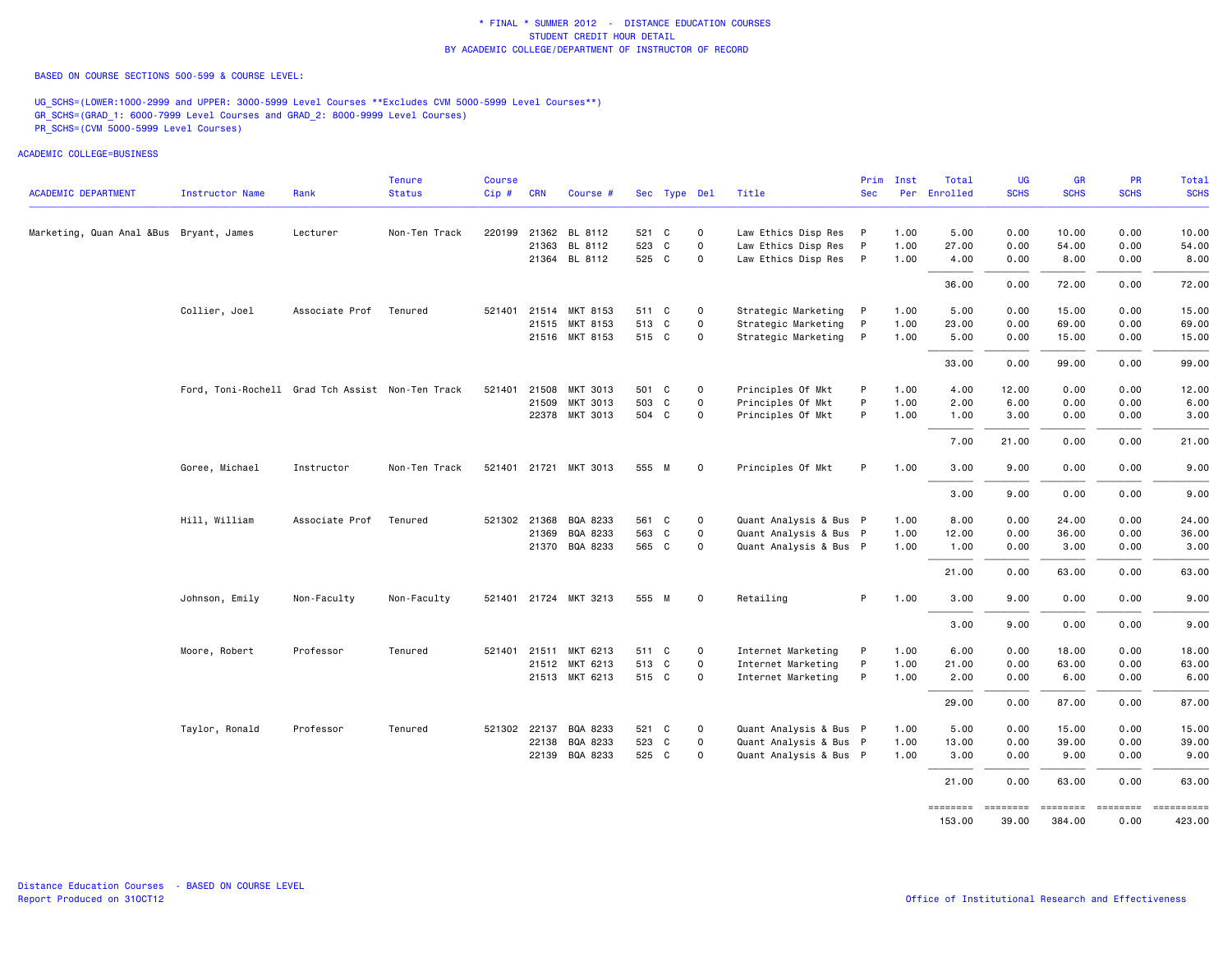BASED ON COURSE SECTIONS 500-599 & COURSE LEVEL:

UG\_SCHS=(LOWER:1000-2999 and UPPER: 3000-5999 Level Courses \*\*Excludes CVM 5000-5999 Level Courses\*\*) GR\_SCHS=(GRAD\_1: 6000-7999 Level Courses and GRAD\_2: 8000-9999 Level Courses) PR\_SCHS=(CVM 5000-5999 Level Courses)

| <b>ACADEMIC DEPARTMENT</b> | Instructor Name | Rank        | <b>Tenure</b><br><b>Status</b> | <b>Course</b><br>$Cip$ # | <b>CRN</b> | Course #              |       | Sec Type Del |         | Title                  | Prim<br><b>Sec</b> | Inst<br>Per | Total<br>Enrolled | <b>UG</b><br><b>SCHS</b> | <b>GR</b><br><b>SCHS</b> | <b>PR</b><br><b>SCHS</b> | Total<br><b>SCHS</b> |
|----------------------------|-----------------|-------------|--------------------------------|--------------------------|------------|-----------------------|-------|--------------|---------|------------------------|--------------------|-------------|-------------------|--------------------------|--------------------------|--------------------------|----------------------|
| Counseling & Educational   | Kelley, Martha  | Lecturer    | Non-Ten Track                  |                          |            | 130604 22750 EPY 8473 | 551 C |              | $\circ$ | Mid Level Assessment P |                    | 1.00        | 10.00             | 0.00                     | 30.00                    | 0.00                     | 30.00                |
|                            |                 |             |                                |                          |            |                       |       |              |         |                        |                    |             | 10.00             | 0.00                     | 30.00                    | 0.00                     | 30.00                |
|                            | LeJeune, Bonnie | Non-Faculty | Non-Faculty                    | 131101                   | 21386      | COE 6313              | 501 C |              | - F     | Resources Visual Imp P |                    | 1.00        | 9.00              | 0.00                     | 27.00                    | 0.00                     | 27.00                |
|                            |                 |             |                                | 420601                   |            | 21389 COE 8293        | 501 E |              | -F.     | Supervised Project     | P                  | 1.00        | 9.00              | 0.00                     | 27.00                    | 0.00                     | 27.00                |
|                            |                 |             |                                |                          |            |                       |       |              |         |                        |                    |             | 18.00             | 0.00                     | 54.00                    | 0.00                     | 54.00                |
|                            | Porter, Julia   | Professor   | Tenured                        |                          |            | 130407 23726 CCL 9000 | 506 D |              | $\circ$ | Diss./Dissertation R P |                    | 1.00        | 1.00              | 0.00                     | 1.00                     | 0.00                     | 1.00                 |
|                            |                 |             |                                |                          |            |                       |       |              |         |                        |                    |             | 1.00              | 0.00                     | 1.00                     | 0.00                     | 1.00                 |
|                            |                 |             |                                |                          |            |                       |       |              |         |                        |                    |             | $=$ = = = = = = = | ========                 | ========                 | ========                 |                      |
|                            |                 |             |                                |                          |            |                       |       |              |         |                        |                    |             | 29.00             | 0.00                     | 85.00                    | 0.00                     | 85.00                |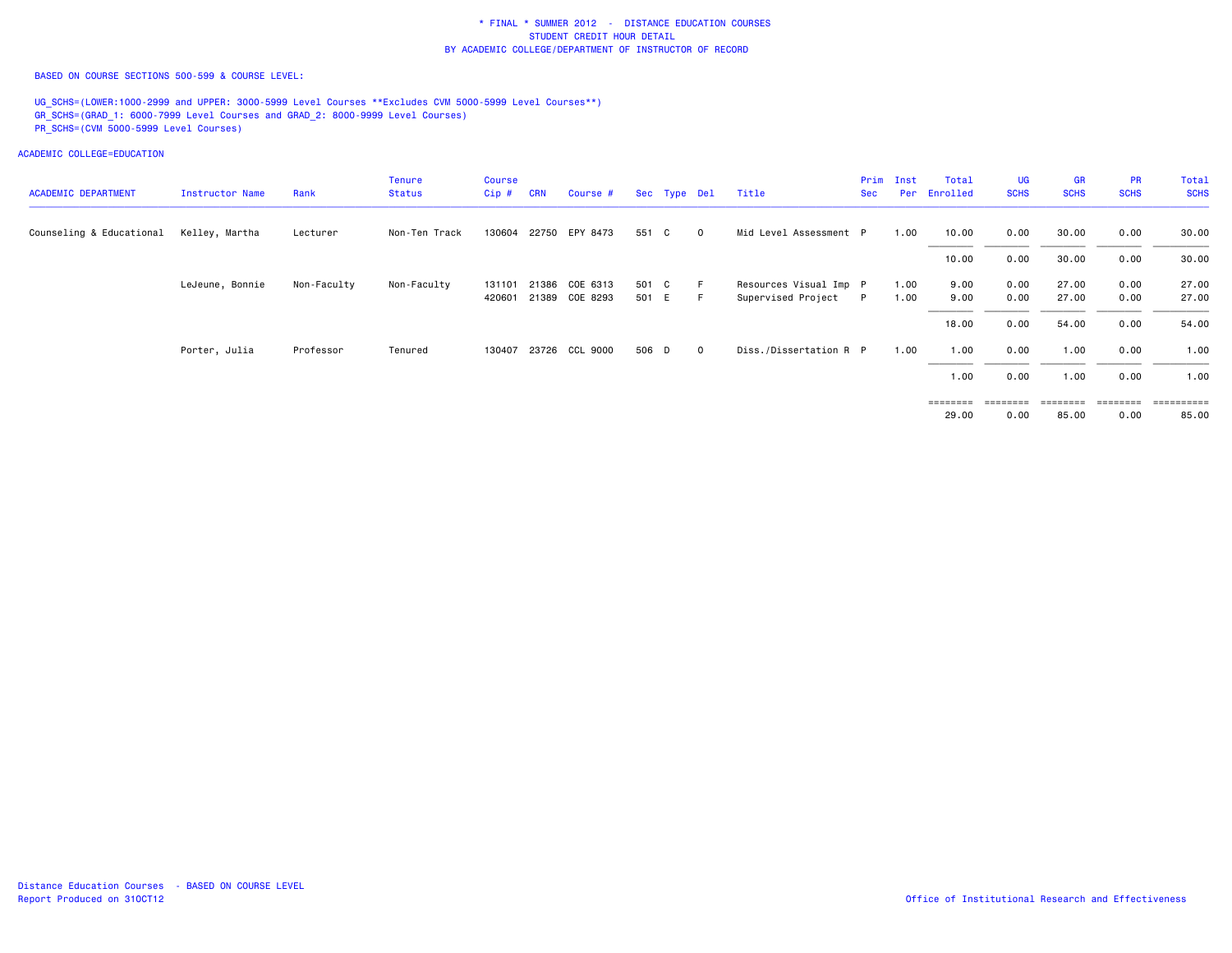BASED ON COURSE SECTIONS 500-599 & COURSE LEVEL:

UG\_SCHS=(LOWER:1000-2999 and UPPER: 3000-5999 Level Courses \*\*Excludes CVM 5000-5999 Level Courses\*\*) GR\_SCHS=(GRAD\_1: 6000-7999 Level Courses and GRAD\_2: 8000-9999 Level Courses) PR\_SCHS=(CVM 5000-5999 Level Courses)

| <b>ACADEMIC DEPARTMENT</b>           | <b>Instructor Name</b>       | Rank                   | <b>Tenure</b><br><b>Status</b> | <b>Course</b><br>Cip # CRN |              | Course #                                |                | Sec Type Del |                             | Title                                              | Prim<br><b>Sec</b> | Inst         | Total<br>Per Enrolled | <b>UG</b><br><b>SCHS</b> | GR<br><b>SCHS</b> | <b>PR</b><br><b>SCHS</b> | Total<br><b>SCHS</b> |
|--------------------------------------|------------------------------|------------------------|--------------------------------|----------------------------|--------------|-----------------------------------------|----------------|--------------|-----------------------------|----------------------------------------------------|--------------------|--------------|-----------------------|--------------------------|-------------------|--------------------------|----------------------|
| Curriculum, Instruction & Adams, Joe |                              | Lecturer               | Non-Ten Track                  |                            |              | 440401 21524 PPA 8733                   | 502 S          |              | $\mathbf 0$                 | Public Program Eval P                              |                    | 1.00         | 20.00                 | 0.00                     | 60.00             | 0.00                     | 60.00                |
|                                      |                              |                        |                                |                            |              |                                         |                |              |                             |                                                    |                    |              | 20.00                 | 0.00                     | 60.00             | 0.00                     | 60.00                |
|                                      | Brown, Karen                 | Instructor             | Non-Ten Track                  |                            |              | 131202 21397 EDE 3443<br>22388 EDE 3443 | 501 C<br>502 C |              | $\mathbf 0$<br>$\mathsf{o}$ | Creat Arts Elem / Mid P<br>Creat Arts Elem / Mid P |                    | 1.00<br>1.00 | 13.00<br>11.00        | 39.00<br>33.00           | 0.00<br>0.00      | 0.00<br>0.00             | 39.00<br>33.00       |
|                                      |                              |                        |                                |                            |              |                                         |                |              |                             |                                                    |                    |              | 24.00                 | 72.00                    | 0.00              | 0.00                     | 72.00                |
|                                      | Burroughs, Charlot Professor |                        | Tenured                        |                            |              | 131203 21400 EDS 8243                   | 501 C          |              | $\mathbf 0$                 | Adv. Plan Manage Lea P                             |                    | 1.00         | 12.00                 | 0.00                     | 36.00             | 0.00                     | 36.00                |
|                                      |                              |                        |                                |                            |              |                                         |                |              |                             |                                                    |                    |              | 12.00                 | 0.00                     | 36.00             | 0.00                     | 36.00                |
|                                      | Cash, Jon                    | Instructor             | Non-Ten Track                  |                            |              | 131001 23246 EDX 4113                   | 551 C          |              | $\mathbf 0$                 | Method Earl/Disabled P                             |                    | 1.00         | 3.00                  | 9.00                     | 0.00              | 0.00                     | 9.00                 |
|                                      |                              |                        |                                |                            |              |                                         |                |              |                             |                                                    |                    |              | 3.00                  | 9.00                     | 0.00              | 0.00                     | 9.00                 |
|                                      | Coffey, Kenneth              | Professor              | Tenured                        |                            | 131001 21622 | EDX 4413                                | 555 M          |              | $\mathsf{o}$                | Wk W/Parents Ex Chil P                             |                    | 1.00         | 1.00                  | 3.00                     | 0.00              | 0.00                     | 3.00                 |
|                                      |                              |                        |                                |                            |              | 23131 EDX 8173                          | 501 C          |              | $\mathbf 0$                 | Sp Ed In Reg Classrm P                             |                    | 1.00         | 16.00                 | 0.00                     | 48.00             | 0.00                     | 48.00                |
|                                      |                              |                        |                                |                            |              |                                         |                |              |                             |                                                    |                    |              | 17.00                 | 3.00                     | 48.00             | 0.00                     | 51.00                |
|                                      | Craven, Penny                | Assistant Prof         | Ten Track                      |                            |              | 131001 23597 EDX 8173                   | 502 C          |              | $\mathbf 0$                 | Sp Ed In Reg Classrm P                             |                    | 1.00         | 7.00                  | 0.00                     | 21.00             | 0.00                     | 21.00                |
|                                      |                              |                        |                                |                            |              |                                         |                |              |                             |                                                    |                    |              | 7.00                  | 0.00                     | 21.00             | 0.00                     | 21.00                |
|                                      | Franz, Dana                  | Associate Prof Tenured |                                |                            |              | 131205 21828 EDS 8623                   | 551 C          |              | $\mathbf 0$                 | Effective Instructio P                             |                    | 1.00         | 11.00                 | 0.00                     | 33.00             | 0.00                     | 33.00                |
|                                      |                              |                        |                                |                            |              |                                         |                |              |                             |                                                    |                    |              | 11.00                 | 0.00                     | 33.00             | 0.00                     | 33.00                |
|                                      | Hopper, Peggy                | Associate Prof         | Tenured                        |                            | 131205 21829 | EDS 8613                                | 551 C          |              | $\mathbf 0$                 | Mdle & Sec Sch Curr P                              |                    | 1.00         | 10.00                 | 0.00                     | 30.00             | 0.00                     | 30.00                |
|                                      |                              |                        |                                |                            |              | 131315 21826 RDG 8653                   | 501 C          |              | $\mathbf 0$                 | Teach Read Sec Sch                                 | $\mathsf{P}$       | 1.00         | 11.00                 | 0.00                     | 33.00             | 0.00                     | 33.00                |
|                                      |                              |                        |                                |                            |              |                                         |                |              |                             |                                                    |                    |              | 21.00                 | 0.00                     | 63.00             | 0.00                     | 63.00                |
|                                      | Ivy, Jessica                 | Lecturer               | Non-Ten Track                  |                            |              | 131203 21402 EDS 8243                   | 551 C          |              | $\mathbf 0$                 | Adv. Plan Manage Lea P                             |                    | 1.00         | 15.00                 | 0.00                     | 45.00             | 0.00                     | 45.00                |
|                                      |                              |                        |                                |                            |              |                                         |                |              |                             |                                                    |                    |              | 15.00                 | 0.00                     | 45.00             | 0.00                     | 45.00                |
|                                      | Miller, Nicole               | Instructor             | Non-Ten Track                  |                            |              | 131203 22950 EDE 8113                   | 501 C          |              | $\mathbf 0$                 | Mid Level Mgmt & Y. P                              |                    | 1.00         | 6.00                  | 0.00                     | 18.00             | 0.00                     | 18.00                |
|                                      |                              |                        |                                |                            |              |                                         |                |              |                             |                                                    |                    |              | 6.00                  | 0.00                     | 18.00             | 0.00                     | 18.00                |
|                                      | Pambianchi, Laura            | Lecturer               | Non-Ten Track                  |                            |              | 230101 23594 EDE 3343                   | 501 C          |              | $\mathbf 0$                 | Teach Adoles Lit                                   | P                  | 1.00         | 4.00                  | 12.00                    | 0.00              | 0.00                     | 12.00                |
|                                      |                              |                        |                                |                            |              |                                         |                |              |                             |                                                    |                    |              | 4.00                  | 12.00                    | 0.00              | 0.00                     | 12.00                |
|                                      | Pope, Margaret               | Associate Prof Tenured |                                |                            |              | 131203 22948 RDG 8113                   | 501 C          |              | $\mathbf 0$                 | Mid Level Literacy I P                             |                    | 1.00         | 5.00                  | 0.00                     | 15.00             | 0.00                     | 15.00                |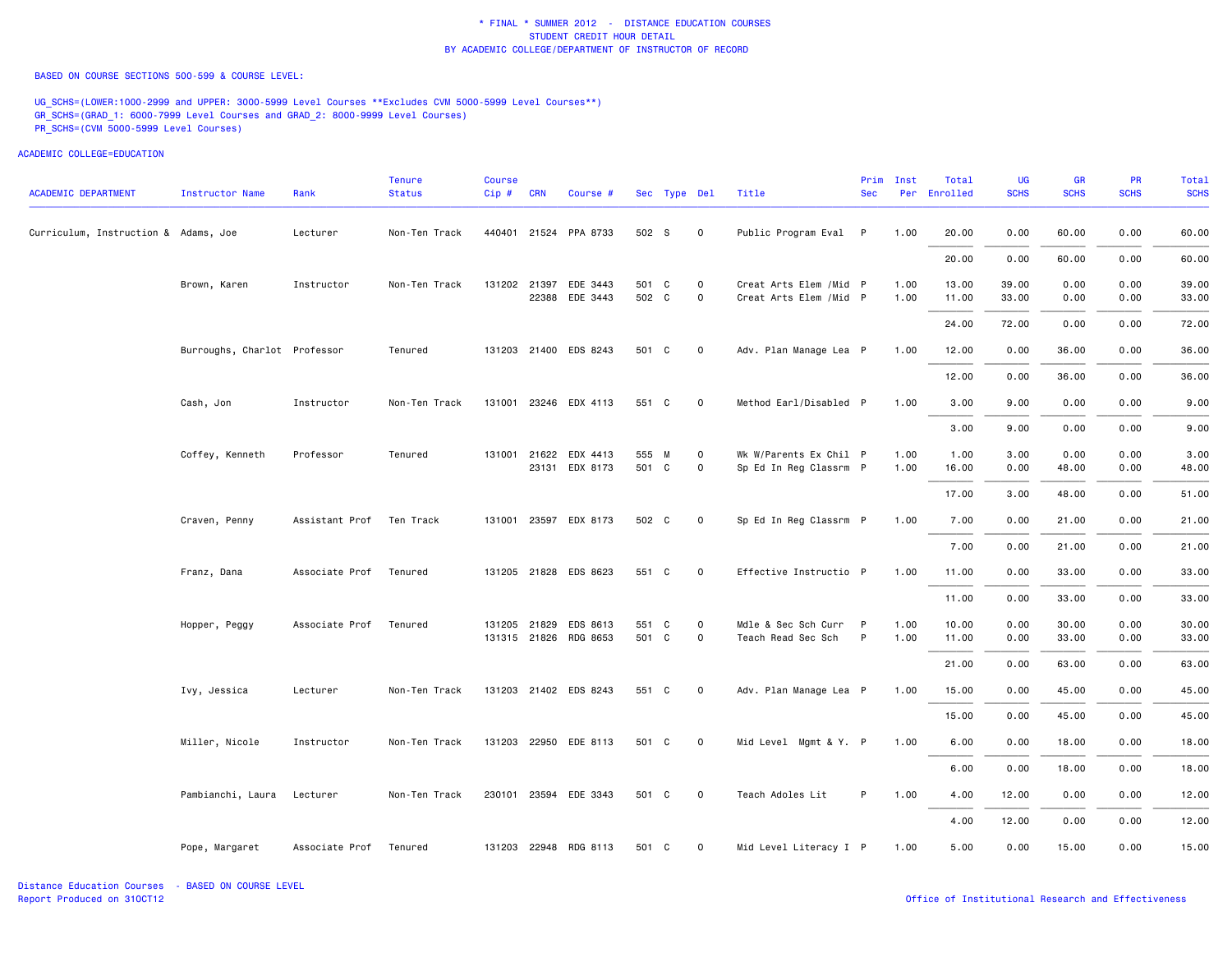BASED ON COURSE SECTIONS 500-599 & COURSE LEVEL:

UG\_SCHS=(LOWER:1000-2999 and UPPER: 3000-5999 Level Courses \*\*Excludes CVM 5000-5999 Level Courses\*\*) GR\_SCHS=(GRAD\_1: 6000-7999 Level Courses and GRAD\_2: 8000-9999 Level Courses) PR\_SCHS=(CVM 5000-5999 Level Courses)

| <b>ACADEMIC DEPARTMENT</b>                                  | Instructor Name | Rank           | <b>Tenure</b><br><b>Status</b> | <b>Course</b><br>Cip# | <b>CRN</b> | Course #              |       | Sec Type Del |                | Title                  | Prim<br><b>Sec</b> | Inst<br>Per | Total<br>Enrolled                   | <b>UG</b><br><b>SCHS</b> | <b>GR</b><br><b>SCHS</b> | <b>PR</b><br><b>SCHS</b> | Total<br><b>SCHS</b>                                                                                                                                                                                                                                                                                                                                                                                                                                                                   |
|-------------------------------------------------------------|-----------------|----------------|--------------------------------|-----------------------|------------|-----------------------|-------|--------------|----------------|------------------------|--------------------|-------------|-------------------------------------|--------------------------|--------------------------|--------------------------|----------------------------------------------------------------------------------------------------------------------------------------------------------------------------------------------------------------------------------------------------------------------------------------------------------------------------------------------------------------------------------------------------------------------------------------------------------------------------------------|
|                                                             |                 |                |                                |                       |            |                       |       |              |                |                        |                    |             | 5.00                                | 0.00                     | 15.00                    | 0.00                     | 15.00                                                                                                                                                                                                                                                                                                                                                                                                                                                                                  |
| Curriculum, Instruction & Robichaux, Rebecca Associate Prof |                 |                | Tenured                        |                       |            | 131203 22949 EDE 8123 | 501 C |              | $\mathbf 0$    | Found Teach MidLev M P |                    | 1.00        | 6.00                                | 0.00                     | 18.00                    | 0.00                     | 18.00                                                                                                                                                                                                                                                                                                                                                                                                                                                                                  |
|                                                             |                 |                |                                |                       |            |                       |       |              |                |                        |                    |             | 6.00                                | 0.00                     | 18.00                    | 0.00                     | 18.00                                                                                                                                                                                                                                                                                                                                                                                                                                                                                  |
|                                                             | Walker, Ryan    | Assistant Prof | Ten Track                      |                       |            | 131203 23595 EDS 8243 | 502 C |              | $\mathbf{0}$   | Adv. Plan Manage Lea P |                    | 1.00        | 12.00                               | 0.00                     | 36.00                    | 0.00                     | 36.00                                                                                                                                                                                                                                                                                                                                                                                                                                                                                  |
|                                                             |                 |                |                                | 131205 23596          |            | EDS 8623              | 552 C |              | $\mathbf 0$    | Effective Instructio P |                    | 1.00        | 7.00                                | 0.00                     | 21.00                    | 0.00                     | 21.00                                                                                                                                                                                                                                                                                                                                                                                                                                                                                  |
|                                                             |                 |                |                                |                       |            |                       |       |              |                |                        |                    |             | 19.00                               | 0.00                     | 57.00                    | 0.00                     | 57.00                                                                                                                                                                                                                                                                                                                                                                                                                                                                                  |
|                                                             | Zhou, Li        | Non-Faculty    | Non-Faculty                    |                       |            | 131001 22856 EDX 8173 | 551 C |              | $\overline{O}$ | Sp Ed In Reg Classrm P |                    | 1.00        | 12.00                               | 0.00                     | 36.00                    | 0.00                     | 36.00                                                                                                                                                                                                                                                                                                                                                                                                                                                                                  |
|                                                             |                 |                |                                |                       |            |                       |       |              |                |                        |                    |             | 12.00                               | 0.00                     | 36.00                    | 0.00                     | 36.00                                                                                                                                                                                                                                                                                                                                                                                                                                                                                  |
|                                                             |                 |                |                                |                       |            |                       |       |              |                |                        |                    |             | $=$ $=$ $=$ $=$ $=$ $=$ $=$ $=$ $=$ | $=$ = = = = = = =        |                          | ========                 | $\begin{array}{cccccccccc} \multicolumn{2}{c}{} & \multicolumn{2}{c}{} & \multicolumn{2}{c}{} & \multicolumn{2}{c}{} & \multicolumn{2}{c}{} & \multicolumn{2}{c}{} & \multicolumn{2}{c}{} & \multicolumn{2}{c}{} & \multicolumn{2}{c}{} & \multicolumn{2}{c}{} & \multicolumn{2}{c}{} & \multicolumn{2}{c}{} & \multicolumn{2}{c}{} & \multicolumn{2}{c}{} & \multicolumn{2}{c}{} & \multicolumn{2}{c}{} & \multicolumn{2}{c}{} & \multicolumn{2}{c}{} & \multicolumn{2}{c}{} & \mult$ |
|                                                             |                 |                |                                |                       |            |                       |       |              |                |                        |                    |             | 182.00                              | 96.00                    | 450.00                   | 0.00                     | 546.00                                                                                                                                                                                                                                                                                                                                                                                                                                                                                 |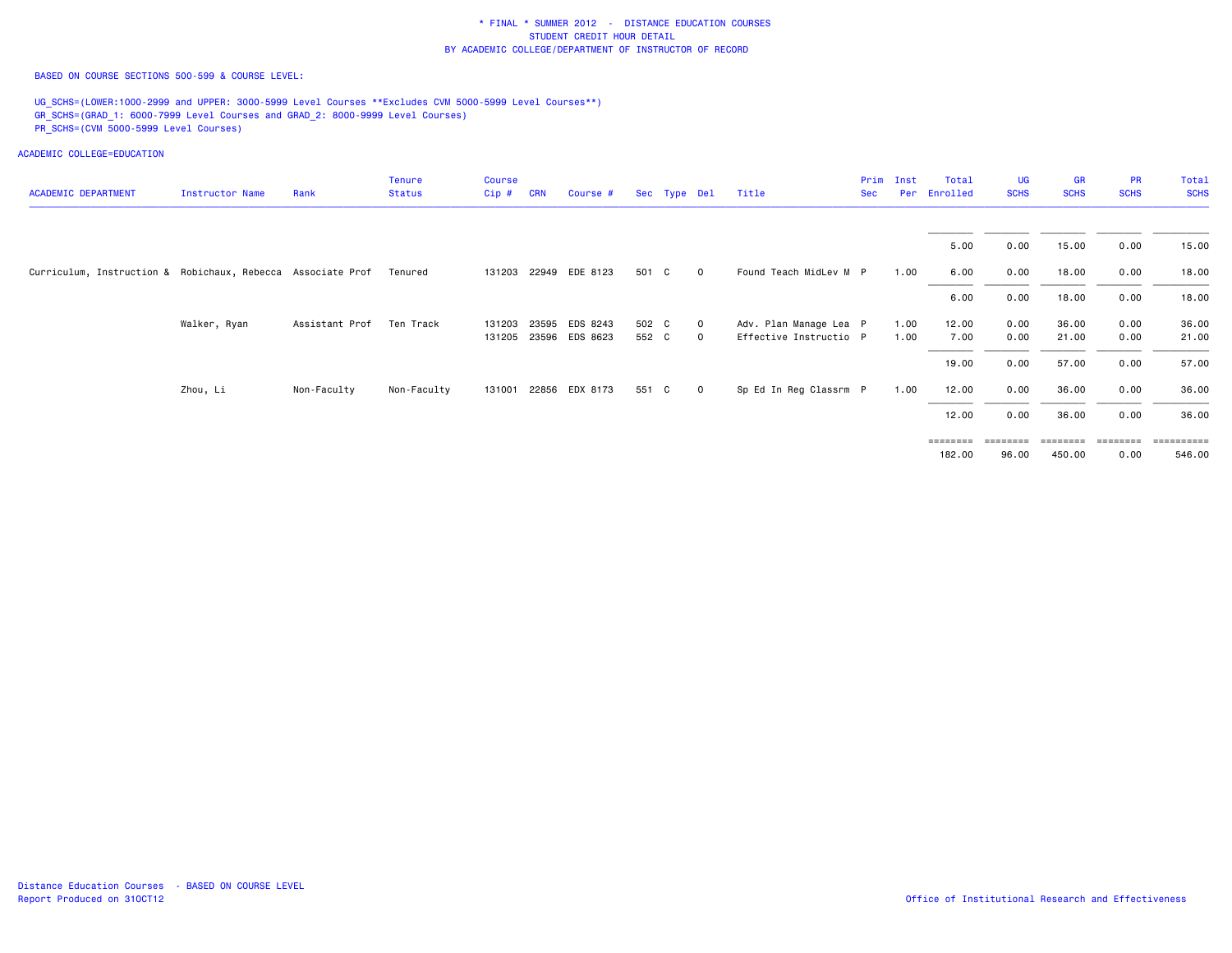BASED ON COURSE SECTIONS 500-599 & COURSE LEVEL:

UG SCHS=(LOWER:1000-2999 and UPPER: 3000-5999 Level Courses \*\*Excludes CVM 5000-5999 Level Courses\*\*) GR\_SCHS=(GRAD\_1: 6000-7999 Level Courses and GRAD\_2: 8000-9999 Level Courses) PR\_SCHS=(CVM 5000-5999 Level Courses)

ACADEMIC COLLEGE=EDUCATION

| <b>ACADEMIC DEPARTMENT</b>             | Instructor Name   | Rank                          | <b>Tenure</b><br><b>Status</b> | Course<br>Cip# | <b>CRN</b>   | Course #                                       |                | Sec Type Del |                  | Title                                            | Prim<br><b>Sec</b> | Inst         | Total<br>Per Enrolled | UG<br><b>SCHS</b> | <b>GR</b><br><b>SCHS</b> | PR<br><b>SCHS</b> | Total<br><b>SCHS</b> |
|----------------------------------------|-------------------|-------------------------------|--------------------------------|----------------|--------------|------------------------------------------------|----------------|--------------|------------------|--------------------------------------------------|--------------------|--------------|-----------------------|-------------------|--------------------------|-------------------|----------------------|
| Instructnl Systems & Wkfr Adams, James |                   | Associate Prof                | Tenured                        |                |              | 131319 23663 TKT 7000                          | 501 I          |              | $\mathbf 0$      | Directed Indiv Study P                           |                    | 1.00         | 1.00                  | 0.00              | 3.00                     | 0.00              | 3.00                 |
|                                        |                   |                               |                                |                |              |                                                |                |              |                  |                                                  |                    |              | 1.00                  | 0.00              | 3.00                     | 0.00              | 3.00                 |
|                                        |                   |                               |                                |                |              |                                                |                |              |                  |                                                  |                    |              |                       |                   |                          |                   |                      |
|                                        | Bass, Amy         | Lecturer                      | Non-Ten Track                  |                |              | 130301 22706 LSK 2010<br>131315 21485 LSK 1023 | 501 C<br>501 C |              | 0<br>$\mathbf 0$ | Praxis: Acad Core En P<br>Col Read/Study Skill P |                    | 1.00<br>1.00 | 7.00                  | 20.00<br>42.00    | 0.00<br>0.00             | 0.00<br>0.00      | 20.00<br>42.00       |
|                                        |                   |                               |                                |                |              |                                                |                |              |                  |                                                  |                    |              | 14.00                 |                   |                          |                   |                      |
|                                        |                   |                               |                                |                |              |                                                |                |              |                  |                                                  |                    |              | 21.00                 | 62.00             | 0.00                     | 0.00              | 62.00                |
|                                        | Coleman, Courtney | Lecturer                      | Non-Ten Track                  |                |              | 110301 21801 TKT 1273                          | 501 C          |              | $\mathbf 0$      | Computer Application P                           |                    | 1.00         | 25.00                 | 75.00             | 0.00                     | 0.00              | 75.00                |
|                                        |                   |                               |                                |                |              |                                                |                |              |                  |                                                  |                    |              | 25.00                 | 75.00             | 0.00                     | 0.00              | 75.00                |
|                                        | Cornelious, Linda | Professor                     | Tenured                        |                |              | 131321 21802 TKT 4803                          | 502 C          |              | $\mathbf 0$      | Integ Tech for Learn P                           |                    | 1.00         | 2.00                  | 6.00              | 0.00                     | 0.00              | 6.00                 |
|                                        |                   |                               |                                |                |              | 21803 TKT 6803                                 | 502 C          |              | $\mathbf 0$      | Integ Tech for Learn P                           |                    | 1.00         | 10.00                 | 0.00              | 30.00                    | 0.00              | 30.00                |
|                                        |                   |                               |                                |                |              |                                                |                |              |                  |                                                  |                    |              | 12.00                 | 6.00              | 30.00                    | 0.00              | 36.00                |
|                                        | Forde, Connie     | Professor                     | Tenured                        |                |              | 110301 21544 TKB 6543                          | 551 B          |              | $\mathbf 0$      | Advanced Info Proces P                           |                    | 1.00         | 1.00                  | 0.00              | 3.00                     | 0.00              | 3.00                 |
|                                        |                   |                               |                                |                |              |                                                |                |              |                  |                                                  |                    |              | 1.00                  | 0.00              | 3.00                     | 0.00              | 3.00                 |
|                                        | He, Minyan        | Grad Tch Assist Non-Ten Track |                                |                |              | 110301 21818 TKT 1273                          | 551 C          |              | $\mathbf 0$      | Computer Application P                           |                    | 1.00         | 18.00                 | 54.00             | 0.00                     | 0.00              | 54.00                |
|                                        |                   |                               |                                |                |              |                                                |                |              |                  |                                                  |                    |              | 18.00                 | 54.00             | 0.00                     | 0.00              | 54.00                |
|                                        | Keel, Vicki       | Instructor                    | Non-Ten Track                  |                | 110301 21540 | TKB 4543                                       | 551 B          |              | $\mathbf 0$      | Advanced Info Proces P                           |                    | 1.00         | 17.00                 | 51.00             | 0.00                     | 0.00              | 51.00                |
|                                        |                   |                               |                                |                |              | 131303 21538 TKB 1123                          | 501 B          |              | $\mathbf 0$      | Document Form/Info P P                           |                    | 1.00         | 16.00                 | 48.00             | 0.00                     | 0.00              | 48.00                |
|                                        |                   |                               |                                |                |              |                                                |                |              |                  |                                                  |                    |              | 33.00                 | 99.00             | 0.00                     | 0.00              | 99.00                |
|                                        | Okojie, Mabel     | Associate Prof                | Tenured                        |                |              | 110301 21800 TKT 8773                          | 501 C          |              | $\mathbf 0$      | Teach & Train with M P                           |                    | 1.00         | 3.00                  | 0.00              | 9.00                     | 0.00              | 9.00                 |
|                                        |                   |                               |                                |                |              |                                                |                |              |                  |                                                  |                    |              | 3.00                  | 0.00              | 9.00                     | 0.00              | 9.00                 |
|                                        | Xie, Kui          | Assistant Prof                | Ten Track                      |                |              | 131303 21806 TKB 4583                          | 551 B          |              | $\overline{0}$   | Graphics and Web Des P                           |                    | 1.00         | 17.00                 | 51.00             | 0.00                     | 0.00              | 51.00                |
|                                        |                   |                               |                                |                |              | 21807 TKB 6583                                 | 551 B          |              | $\mathbf 0$      | Graphics and Web Des P                           |                    | 1.00         | 4.00                  | 0.00              | 12.00                    | 0.00              | 12.00                |
|                                        |                   |                               |                                |                | 131321 21549 | TKT 4803                                       | 501 C          |              | $\mathbf 0$      | Integ Tech for Learn P                           |                    | 1.00         | 1.00                  | 3.00              | 0.00                     | 0.00              | 3.00                 |
|                                        |                   |                               |                                |                |              | 21554 TKT 6803                                 | 501 C          |              | 0                | Integ Tech for Learn P                           |                    | 1.00         | 6.00                  | 0.00              | 18.00                    | 0.00              | 18.00                |
|                                        |                   |                               |                                |                |              |                                                |                |              |                  |                                                  |                    |              | 28.00                 | 54.00             | 30.00                    | 0.00              | 84.00                |
|                                        |                   |                               |                                |                |              |                                                |                |              |                  |                                                  |                    |              |                       |                   |                          |                   |                      |

425.00 142.00 350.00 75.00 0.00 425.00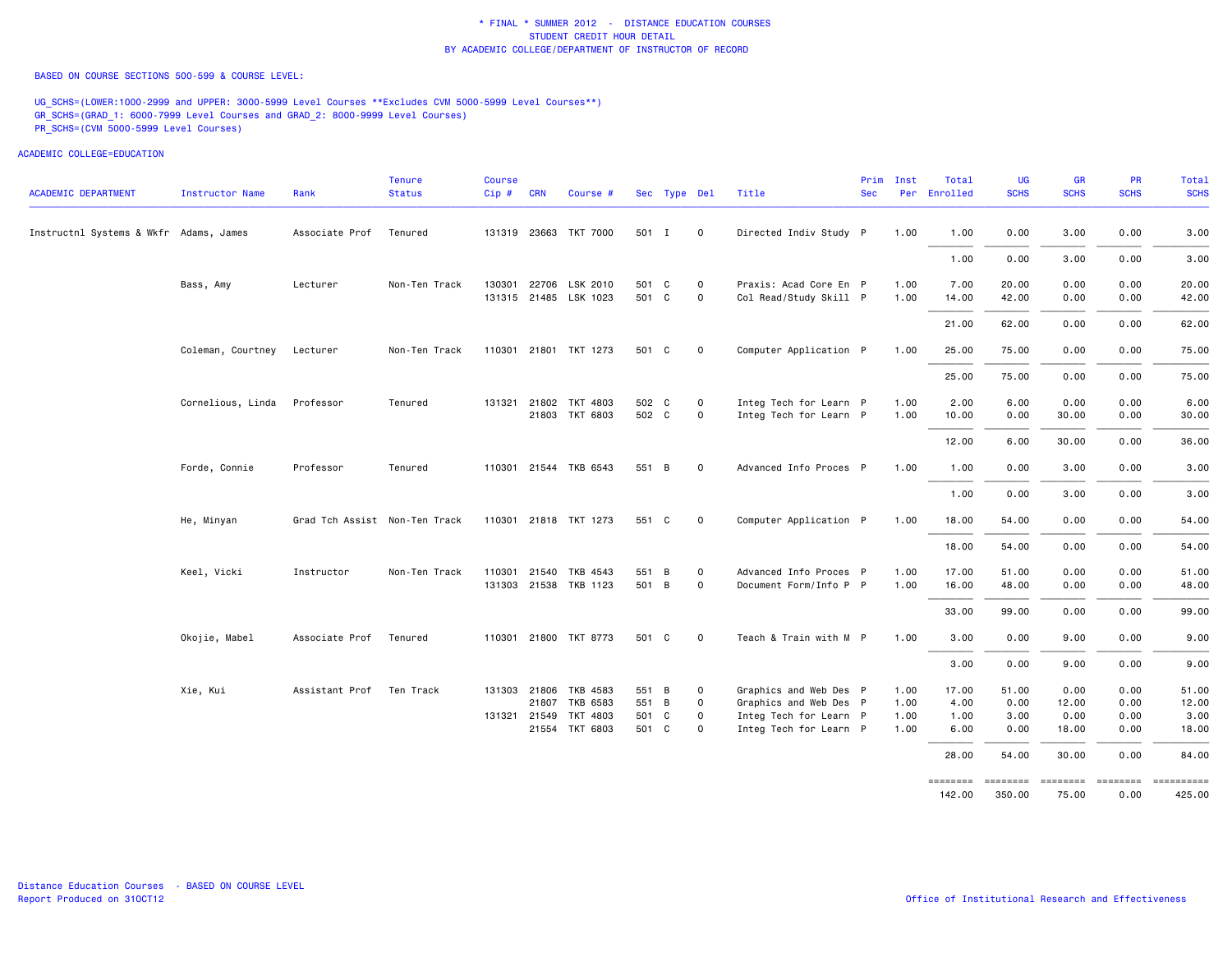BASED ON COURSE SECTIONS 500-599 & COURSE LEVEL:

UG\_SCHS=(LOWER:1000-2999 and UPPER: 3000-5999 Level Courses \*\*Excludes CVM 5000-5999 Level Courses\*\*) GR\_SCHS=(GRAD\_1: 6000-7999 Level Courses and GRAD\_2: 8000-9999 Level Courses) PR\_SCHS=(CVM 5000-5999 Level Courses)

| <b>ACADEMIC DEPARTMENT</b> | Instructor Name | Rank        | Tenure<br>Status | Course<br>Cip# | <b>CRN</b> | Course #             |       | Sec Type Del | Title                  | Sec | Prim Inst<br>Per | Total<br>Enrolled | <b>UG</b><br><b>SCHS</b> | <b>GR</b><br><b>SCHS</b> | <b>PR</b><br><b>SCHS</b> | Total<br><b>SCHS</b> |
|----------------------------|-----------------|-------------|------------------|----------------|------------|----------------------|-------|--------------|------------------------|-----|------------------|-------------------|--------------------------|--------------------------|--------------------------|----------------------|
| Kinesiology                | Drye, Gregory   | Instructor  | Non-Ten Track    |                |            | 310505 21688 KI 1803 | 555 M | $\circ$      | Health Trends & Topi P |     | 1.00             | 2.00              | 6.00                     | 0.00                     | 0.00                     | 6.00                 |
|                            |                 |             |                  |                |            |                      |       |              |                        |     |                  | 2.00              | 6.00                     | 0.00                     | 0.00                     | 6.00                 |
|                            | Foxworth, Kerry | Non-Faculty | Non-Faculty      |                |            | 310501 21735 PE 3133 | 555 M | $\mathbf{0}$ | Adapted Physical Ed P  |     | 1.00             | 1.00              | 3.00                     | 0.00                     | 0.00                     | 3.00                 |
|                            |                 |             |                  |                |            |                      |       |              |                        |     |                  | 1.00              | 3.00                     | 0.00                     | 0.00                     | 3.00                 |
|                            | Ruihley, Brody  | Lecturer    | Non-Ten Track    |                |            | 310504 22194 SS 3303 | 551 C | $\mathbf{0}$ | Communicat Mgmt in P   |     | 1.00             | 29.00             | 87.00                    | 0.00                     | 0.00                     | 87.00                |
|                            |                 |             |                  |                |            |                      |       |              |                        |     |                  | 29.00             | 87.00                    | 0.00                     | 0.00                     | 87.00                |
|                            |                 |             |                  |                |            |                      |       |              |                        |     |                  | ========          |                          | ========                 | ========                 |                      |
|                            |                 |             |                  |                |            |                      |       |              |                        |     |                  | 32.00             | 96.00                    | 0.00                     | 0.00                     | 96.00                |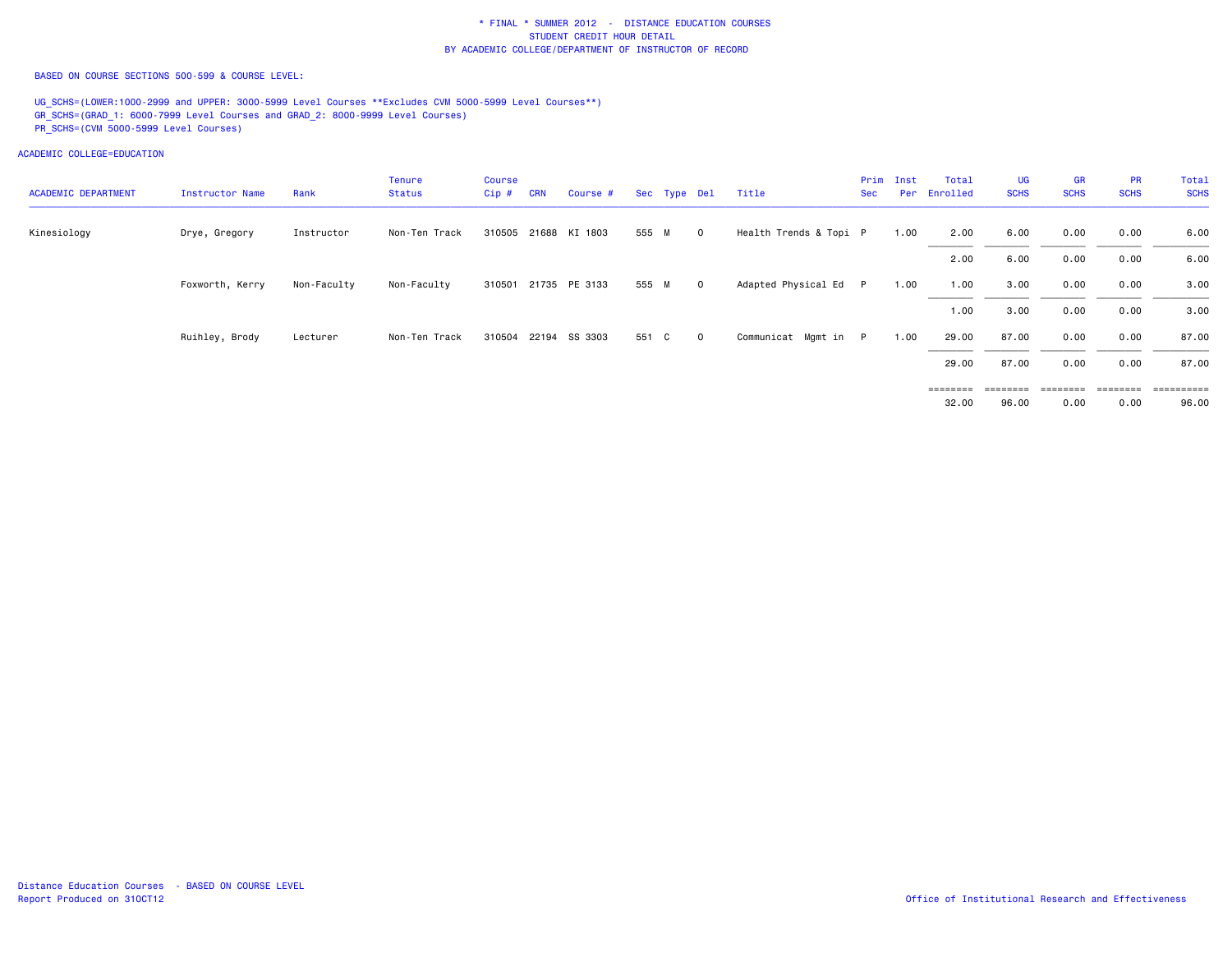BASED ON COURSE SECTIONS 500-599 & COURSE LEVEL:

UG\_SCHS=(LOWER:1000-2999 and UPPER: 3000-5999 Level Courses \*\*Excludes CVM 5000-5999 Level Courses\*\*) GR\_SCHS=(GRAD\_1: 6000-7999 Level Courses and GRAD\_2: 8000-9999 Level Courses) PR\_SCHS=(CVM 5000-5999 Level Courses)

| <b>ACADEMIC DEPARTMENT</b>               | <b>Instructor Name</b>      | Rank                     | <b>Tenure</b><br><b>Status</b> | <b>Course</b><br>$Cip \#$ | <b>CRN</b>   | Course #              |       | Sec Type Del |             | Title                  | Prim<br><b>Sec</b> | Inst | Total<br>Per Enrolled | <b>UG</b><br><b>SCHS</b> | <b>GR</b><br><b>SCHS</b> | <b>PR</b><br><b>SCHS</b> | Total<br><b>SCHS</b> |
|------------------------------------------|-----------------------------|--------------------------|--------------------------------|---------------------------|--------------|-----------------------|-------|--------------|-------------|------------------------|--------------------|------|-----------------------|--------------------------|--------------------------|--------------------------|----------------------|
| Leadership and Foundation Brocato, Donna |                             | Associate Prof           | Tenured                        |                           |              | 131205 23598 EDS 8613 | 552 C |              | $\mathbf 0$ | Mdle & Sec Sch Curr    | P                  | 1.00 | 3.00                  | 0.00                     | 9.00                     | 0.00                     | 9.00                 |
|                                          |                             |                          |                                |                           |              |                       |       |              |             |                        |                    |      | 3.00                  | 0.00                     | 9.00                     | 0.00                     | 9.00                 |
|                                          | Coats, Linda                | Associate Prof           | Tenured                        |                           |              | 130407 22470 CCL 9000 | 504 D |              | $\circ$     | Diss./Dissertation R P |                    | 1.00 | 2.00                  | 0.00                     | 4.00                     | 0.00                     | 4.00                 |
|                                          |                             |                          |                                |                           |              |                       |       |              |             |                        |                    |      | 2.00                  | 0.00                     | 4.00                     | 0.00                     | 4.00                 |
|                                          | Davis, James                | Associate Prof           | Tenured                        | 130401                    | 21799        | EDA 8190              | 501 S |              | $\circ$     | Wkshp Ed Adm & Super P |                    | 1.00 | 3.00                  | 0.00                     | 9.00                     | 0.00                     | 9.00                 |
|                                          |                             |                          |                                | 130407                    | 21371        | CCL 8233              | 501 C |              | F           | Comm Col Legal Issue P |                    | 1.00 | 10.00                 | 0.00                     | 30.00                    | 0.00                     | 30.00                |
|                                          |                             |                          |                                |                           |              | 21795 CCL 8243        | 501 E |              | $\circ$     | Intern Comm College P  |                    | 1.00 | 5.00                  | 0.00                     | 15.00                    | 0.00                     | 15.00                |
|                                          |                             |                          |                                |                           |              | 21796 CCL 8223        | 501 E |              | $\mathbf 0$ | Intern Work Ed Leade P |                    | 1.00 | 9.00                  | 0.00                     | 27.00                    | 0.00                     | 27.00                |
|                                          |                             |                          |                                |                           |              | 21797 CCL 8213        | 501 E |              | $\mathbf 0$ | Intern In Comm Colle P |                    | 1.00 | 3.00                  | 0.00                     | 9.00                     | 0.00                     | 9.00                 |
|                                          |                             |                          |                                |                           |              | 22467 CCL 9000        | 501 D |              | $\mathbf 0$ | Diss./Dissertation R P |                    | 1.00 | 14.00                 | 0.00                     | 19.00                    | 0.00                     | 19.00                |
|                                          |                             |                          |                                |                           |              |                       |       |              |             |                        |                    |      | 44.00                 | 0.00                     | 109.00                   | 0.00                     | 109.00               |
|                                          | Davis, Kathleen             | Lecturer                 | Non-Ten Track                  |                           |              | 130407 22463 CCL 8113 | 501 C |              | $\circ$     | Comm Col Hist/Philos P |                    | 1.00 | 4.00                  | 0.00                     | 12.00                    | 0.00                     | 12.00                |
|                                          |                             |                          |                                |                           |              |                       |       |              |             |                        |                    |      | 4.00                  | 0.00                     | 12.00                    | 0.00                     | 12.00                |
|                                          | King, Stephanie             | Assistant Prof Ten Track |                                |                           |              | 130407 21794 CCL 8343 | 501 C |              | $\mathbf 0$ | Community Dev Resour P |                    | 1.00 | 12.00                 | 0.00                     | 36.00                    | 0.00                     | 36.00                |
|                                          |                             |                          |                                |                           |              | 22469 CCL 9000        | 503 D |              | $\mathbf 0$ | Diss./Dissertation R P |                    | 1.00 | 1.00                  | 0.00                     | 10.00                    | 0.00                     | 10.00                |
|                                          |                             |                          |                                |                           |              |                       |       |              |             |                        |                    |      | 13.00                 | 0.00                     | 46.00                    | 0.00                     | 46.00                |
|                                          | Prince, Debra               | Associate Prof           | Tenured                        | 130407                    | 22471        | CCL 9000              | 505 D |              | $\mathbf 0$ | Diss./Dissertation R P |                    | 1.00 | 1.00                  | 0.00                     | 5.00                     | 0.00                     | 5.00                 |
|                                          |                             |                          |                                |                           |              | 130601 21798 EDF 8363 | 501 C |              | $\mathbf 0$ | Func & Met Res In Ed P |                    | 1.00 | 8.00                  | 0.00                     | 24.00                    | 0.00                     | 24.00                |
|                                          |                             |                          |                                |                           |              |                       |       |              |             |                        |                    |      | 9.00                  | 0.00                     | 29.00                    | 0.00                     | 29.00                |
|                                          | Ricciardi, Patrici Lecturer |                          | Non-Ten Track                  |                           |              | 130407 21793 CCL 8153 | 501 C |              | $\Omega$    | Human Resources Admi P |                    | 1.00 | 14.00                 | 0.00                     | 42.00                    | 0.00                     | 42.00                |
|                                          |                             |                          |                                |                           |              |                       |       |              |             |                        |                    |      | 14.00                 | 0.00                     | 42.00                    | 0.00                     | 42.00                |
|                                          | Taggart, Amanda             | Assistant Prof           | Ten Track                      |                           | 131202 21399 | EDF 3423              | 501 C |              | $\mathbf 0$ | Exploring Diversity P  |                    | 1.00 | 15.00                 | 45.00                    | 0.00                     | 0.00                     | 45.00                |
|                                          |                             |                          |                                |                           |              | 450101 21398 EDF 3333 | 501 C |              | $\mathbf 0$ | Social Foundation Ed P |                    | 1.00 | 22.00                 | 66.00                    | 0.00                     | 0.00                     | 66.00                |
|                                          |                             |                          |                                |                           |              |                       |       |              |             |                        |                    |      |                       |                          |                          |                          |                      |
|                                          |                             |                          |                                |                           |              |                       |       |              |             |                        |                    |      | 37.00                 | 111.00                   | 0.00                     | 0.00                     | 111.00               |
|                                          | Williams, Frankie           | Associate Prof           | Tenured                        |                           |              | 130407 22468 CCL 9000 | 502 D |              | $\mathbf 0$ | Diss./Dissertation R P |                    | 1.00 | 5.00                  | 0.00                     | 7.00                     | 0.00                     | 7.00                 |
|                                          |                             |                          |                                |                           |              |                       |       |              |             |                        |                    |      | 5.00                  | 0.00                     | 7.00                     | 0.00                     | 7.00                 |
|                                          | Willis, Chris               | Assistant Prof Ten Track |                                |                           |              | 131202 22462 EDF 3423 | 502 C |              | $\circ$     | Exploring Diversity P  |                    | 1.00 | 14.00                 | 42.00                    | 0.00                     | 0.00                     | 42.00                |
|                                          |                             |                          |                                |                           |              |                       |       |              |             |                        |                    |      | 14.00                 | 42.00                    | 0.00                     | 0.00                     | 42.00                |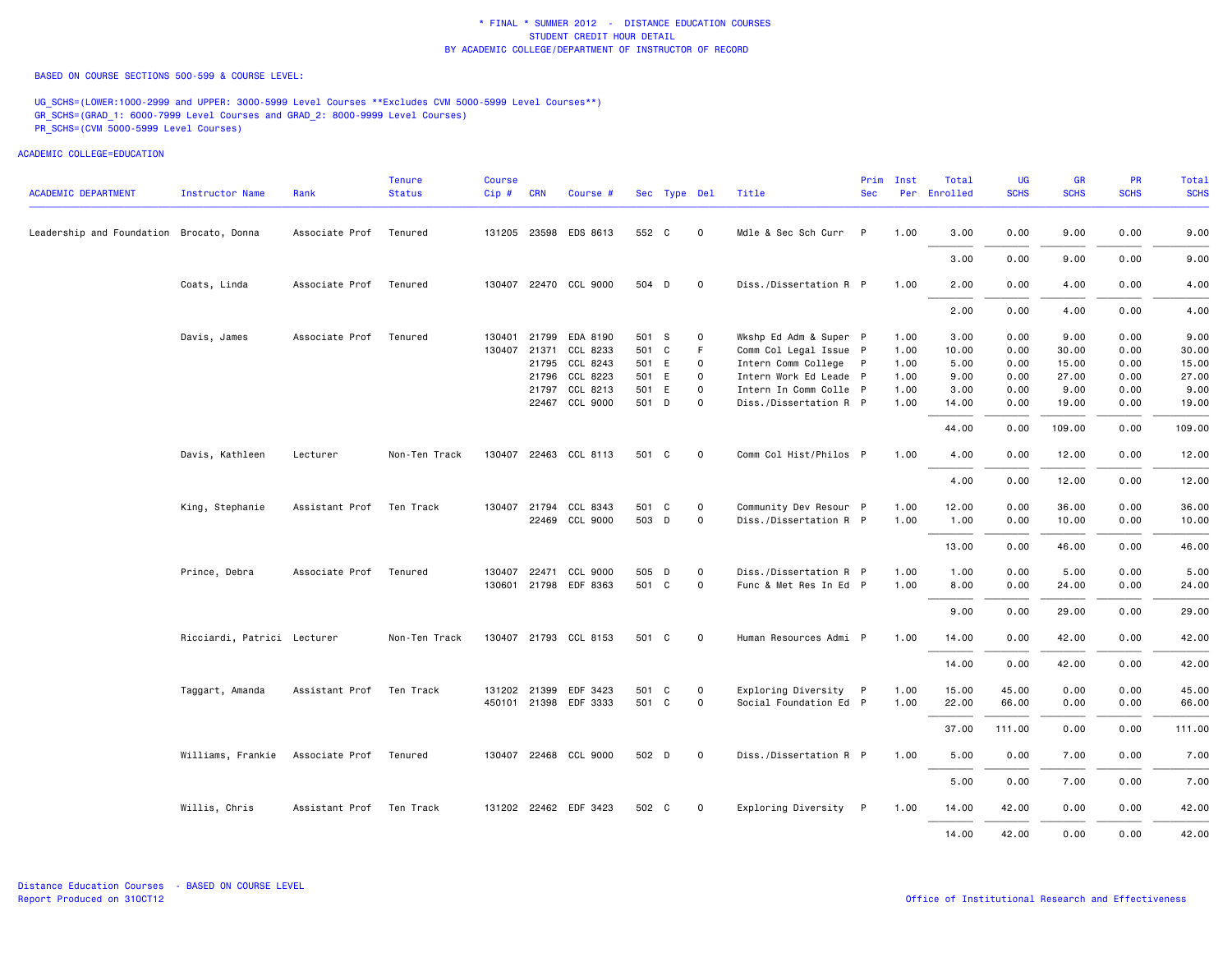BASED ON COURSE SECTIONS 500-599 & COURSE LEVEL:

UG\_SCHS=(LOWER:1000-2999 and UPPER: 3000-5999 Level Courses \*\*Excludes CVM 5000-5999 Level Courses\*\*) GR\_SCHS=(GRAD\_1: 6000-7999 Level Courses and GRAD\_2: 8000-9999 Level Courses)

PR\_SCHS=(CVM 5000-5999 Level Courses)

|                                                        |  | Tenure | Course |  |  |  |  | Prim Inst Total UG GR PR Total       |  |  |
|--------------------------------------------------------|--|--------|--------|--|--|--|--|--------------------------------------|--|--|
| ACADEMIC DEPARTMENT         Instructor Name       Rank |  |        |        |  |  |  |  | Sec Per Enrolled SCHS SCHS SCHS SCHS |  |  |

| ________<br>-------- | ________<br>-------- | _________<br>-------- | ________<br>--------- | __________<br>-------- |
|----------------------|----------------------|-----------------------|-----------------------|------------------------|
| nr                   | nr                   | Ωſ                    | oo                    | nn                     |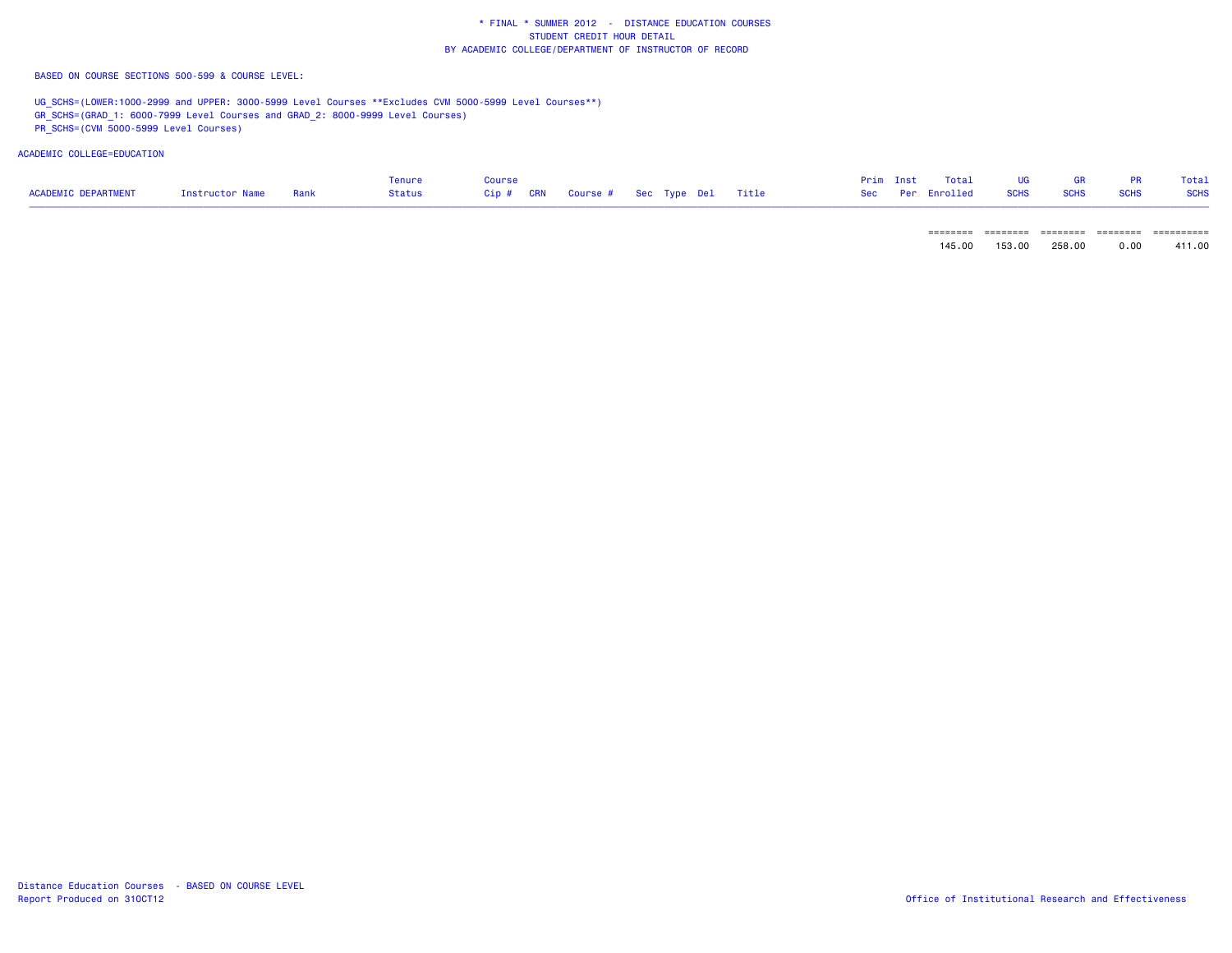BASED ON COURSE SECTIONS 500-599 & COURSE LEVEL:

UG\_SCHS=(LOWER:1000-2999 and UPPER: 3000-5999 Level Courses \*\*Excludes CVM 5000-5999 Level Courses\*\*) GR\_SCHS=(GRAD\_1: 6000-7999 Level Courses and GRAD\_2: 8000-9999 Level Courses) PR\_SCHS=(CVM 5000-5999 Level Courses)

ACADEMIC COLLEGE=EDUCATION

| <b>ACADEMIC DEPARTMENT</b> | Instructor Name | Rank     | Tenure<br>Status | Course<br>Cip # | <b>CRN</b> | Course # Sec Type Del Title |         |                        | Prim Inst | Total<br>Sec Per Enrolled | <b>UG</b><br><b>SCHS</b> | <b>GR</b><br><b>SCHS</b> | <b>PR</b><br><b>SCHS</b> | Total<br><b>SCHS</b> |
|----------------------------|-----------------|----------|------------------|-----------------|------------|-----------------------------|---------|------------------------|-----------|---------------------------|--------------------------|--------------------------|--------------------------|----------------------|
| Music                      | Ensor, Carol    | Lecturer | Non-Ten Track    |                 |            | 500901 21517 MU 1113        | 501 C 0 | His & Apprec Of Musi P | 1.00      | 15.00                     | 45.00                    | 0.00                     | 0.00                     | 45.00                |
|                            |                 |          |                  |                 |            |                             |         |                        |           | 15.00                     | 45.00                    | 0.00                     | 0.00                     | 45.00                |
|                            |                 |          |                  |                 |            |                             |         |                        |           | ========                  | ========                 | ========                 | --------                 |                      |

45.00 15.00 45.00 0.00 0.00 45.00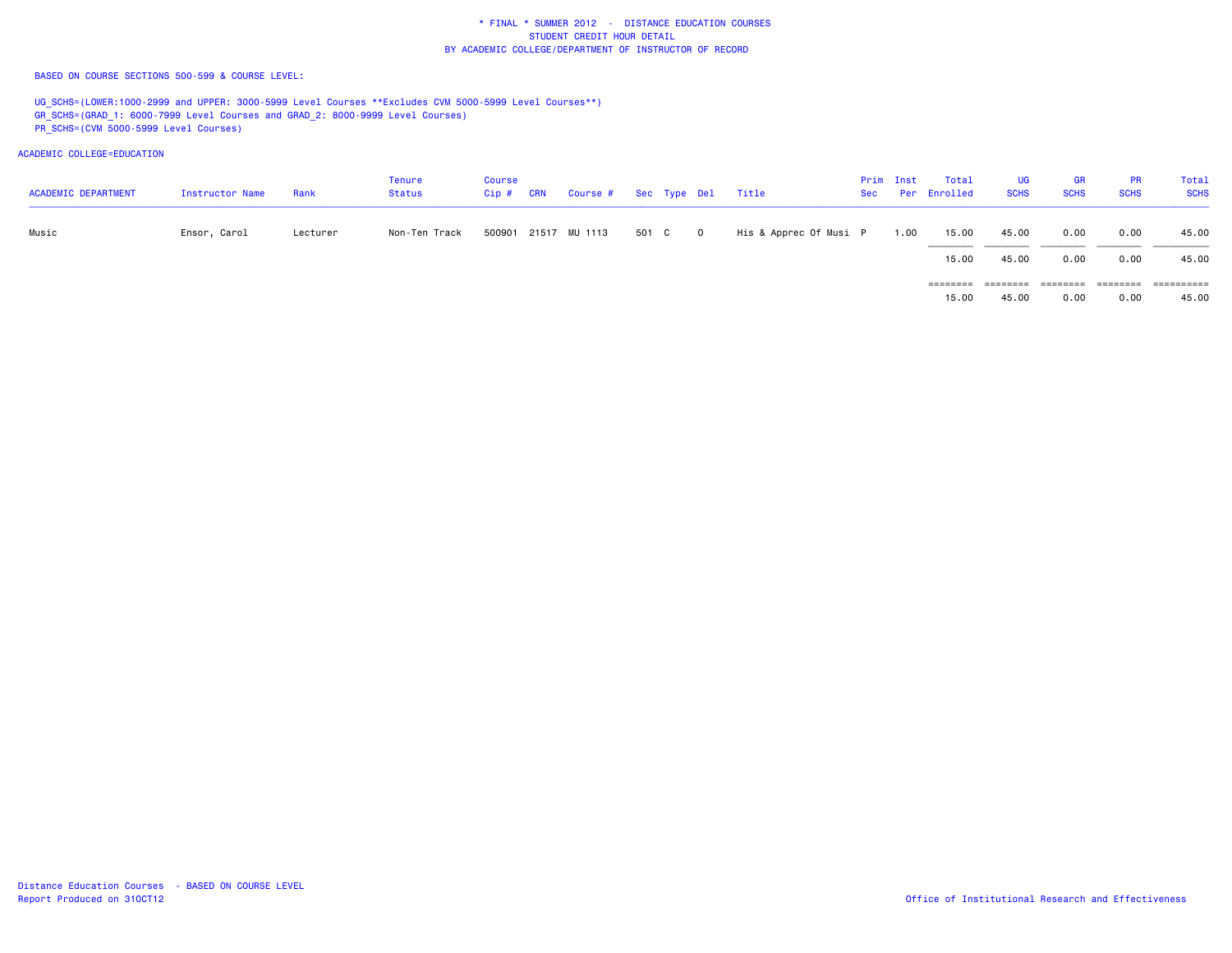BASED ON COURSE SECTIONS 500-599 & COURSE LEVEL:

UG\_SCHS=(LOWER:1000-2999 and UPPER: 3000-5999 Level Courses \*\*Excludes CVM 5000-5999 Level Courses\*\*) GR\_SCHS=(GRAD\_1: 6000-7999 Level Courses and GRAD\_2: 8000-9999 Level Courses) PR\_SCHS=(CVM 5000-5999 Level Courses)

| <b>ACADEMIC DEPARTMENT</b> | Instructor Name | Rank           | Tenure<br><b>Status</b> | <b>Course</b><br>$Cip$ # | <b>CRN</b> | Course # Sec Type Del |       |   | Title                  | Prim Inst | Total<br>Sec Per Enrolled | UG<br><b>SCHS</b> | <b>GR</b><br><b>SCHS</b> | <b>PR</b><br><b>SCHS</b> | Total<br><b>SCHS</b> |
|----------------------------|-----------------|----------------|-------------------------|--------------------------|------------|-----------------------|-------|---|------------------------|-----------|---------------------------|-------------------|--------------------------|--------------------------|----------------------|
| Aerospace Engineering      | Bridges, David  | Associate Prof | Tenured                 |                          |            | 140201 22185 ASE 6990 | 501 C | 0 | Special Topic In ASE P | 1.00      | 2.00                      | 0.00              | 6.00                     | 0.00                     | 6.00                 |
|                            |                 |                |                         |                          |            |                       |       |   |                        |           | 2.00                      | 0.00              | 6.00                     | 0.00                     | 6.00                 |
|                            |                 |                |                         |                          |            |                       |       |   |                        |           | ========                  | ========          |                          | ========                 | ==========           |
|                            |                 |                |                         |                          |            |                       |       |   |                        |           | 2.00                      | 0.00              | 6.00                     | 0.00                     | 6.00                 |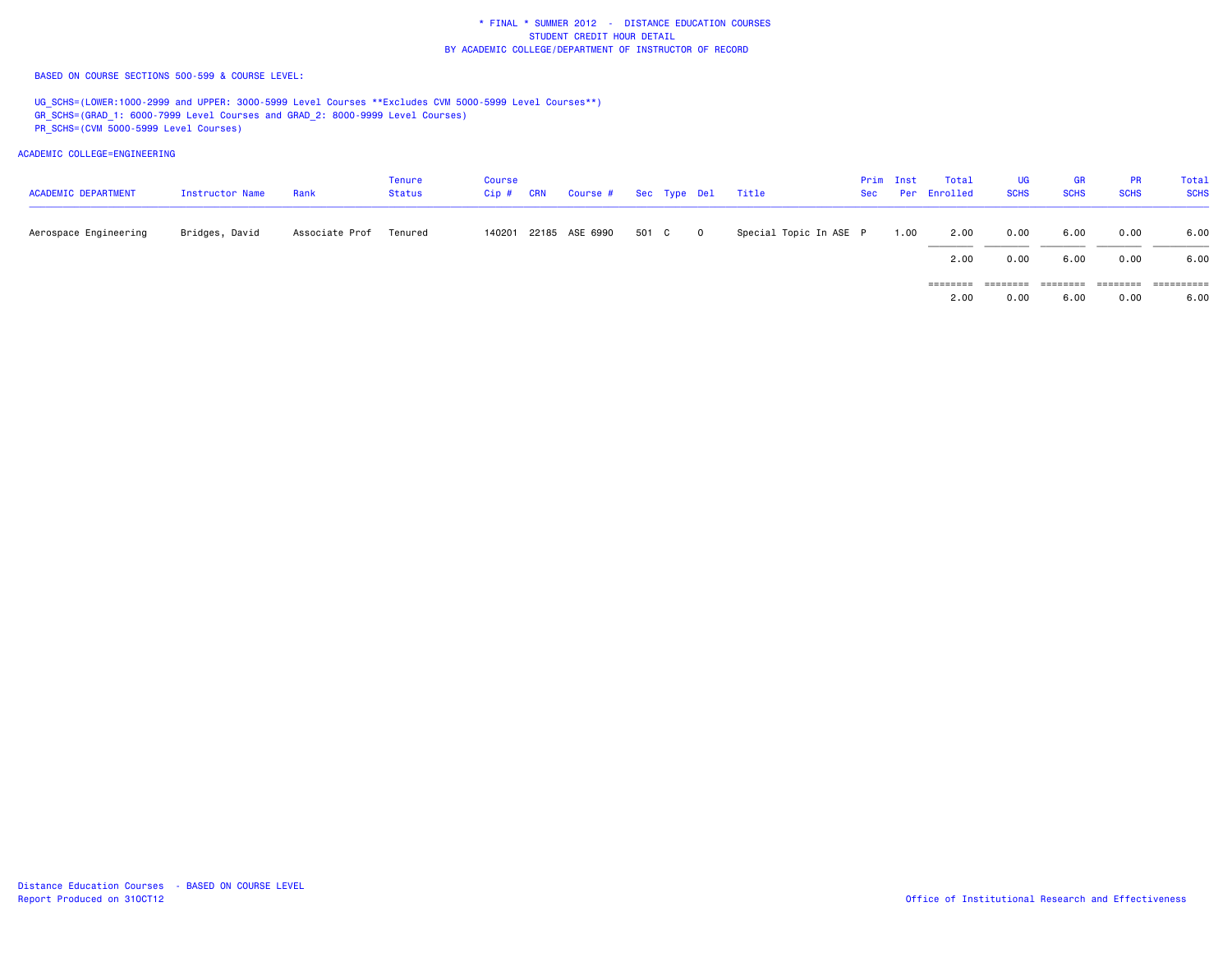BASED ON COURSE SECTIONS 500-599 & COURSE LEVEL:

UG\_SCHS=(LOWER:1000-2999 and UPPER: 3000-5999 Level Courses \*\*Excludes CVM 5000-5999 Level Courses\*\*) GR\_SCHS=(GRAD\_1: 6000-7999 Level Courses and GRAD\_2: 8000-9999 Level Courses) PR\_SCHS=(CVM 5000-5999 Level Courses)

| <b>ACADEMIC DEPARTMENT</b>                | Instructor Name             | Rank                          | <b>Tenure</b><br><b>Status</b> | <b>Course</b><br>Cip# | <b>CRN</b> | Course #                       |                | Sec Type Del |             | Title                                | Prim<br><b>Sec</b> | Inst<br>Per  | Total<br>Enrolled | <b>UG</b><br><b>SCHS</b> | GR<br><b>SCHS</b> | <b>PR</b><br><b>SCHS</b> | <b>Total</b><br><b>SCHS</b>    |
|-------------------------------------------|-----------------------------|-------------------------------|--------------------------------|-----------------------|------------|--------------------------------|----------------|--------------|-------------|--------------------------------------|--------------------|--------------|-------------------|--------------------------|-------------------|--------------------------|--------------------------------|
| Civil & Environmental Eng Gullett, Philip |                             | Associate Prof                | Tenured                        |                       |            | 140801 22202 CE 8000           | 505 D          |              | $\mathbf 0$ | Research / Thesis                    | P.                 | 1.00         | 1.00              | 0.00                     | 1.00              | 0.00                     | 1.00                           |
|                                           |                             |                               |                                |                       |            |                                |                |              |             |                                      |                    |              | 1.00              | 0.00                     | 1.00              | 0.00                     | 1.00                           |
|                                           | Howard, Isaac               | Associate Prof                | Tenured                        | 140801                |            | 22203 CE 8000<br>22222 CE 9000 | 506 D<br>506 D |              | 0           | Research / Thesis<br>Research / Diss | P.<br>P            | 1.00<br>1.00 | 1.00<br>2.00      | 0.00<br>0.00             | 1.00<br>4.00      | 0.00                     | 1.00                           |
|                                           |                             |                               |                                |                       |            |                                |                |              | $\mathsf 0$ |                                      |                    |              |                   |                          |                   | 0.00                     | 4.00                           |
|                                           |                             |                               |                                |                       |            |                                |                |              |             |                                      |                    |              | 3.00              | 0.00                     | 5.00              | 0.00                     | 5.00                           |
|                                           | Kees, Christopher           | Lecturer                      | Non-Ten Track                  |                       |            | 140801 22113 CE 8203           | 501 C          |              | $\mathbf 0$ | Finite Element Model P               |                    | 1.00         | 2.00              | 0.00                     | 6.00              | 0.00                     | 6.00                           |
|                                           |                             |                               |                                |                       |            |                                |                |              |             |                                      |                    |              | 2.00              | 0.00                     | 6.00              | 0.00                     | 6.00                           |
|                                           | McAnally, William           | Resrch Professo Non-Ten Track |                                |                       |            | 140801 23697 CE 7000           | 505 I          |              | $\mathbf 0$ | Directed Indiv Study P               |                    | 1.00         | 1.00              | 0.00                     | 3.00              | 0.00                     | 3.00                           |
|                                           |                             |                               |                                |                       |            |                                |                |              |             |                                      |                    |              | 1.00              | 0.00                     | 3.00              | 0.00                     | 3.00                           |
|                                           | Stockstill, Richar Lecturer |                               | Non-Ten Track                  |                       |            | 140899 22117 CE 8990           | 502 C          |              | $\circ$     | Special Topic In CE P                |                    | 1.00         | 11.00             | 0.00                     | 33.00             | 0.00                     | 33.00                          |
|                                           |                             |                               |                                |                       |            |                                |                |              |             |                                      |                    |              | 11.00             | 0.00                     | 33.00             | 0.00                     | 33.00                          |
|                                           | Taylor, Oliver-Den Lecturer |                               | Non-Ten Track                  |                       |            | 140899 22115 CE 8990           | 503 C          |              | $\mathbf 0$ | Special Topic In CE                  | P                  | 1.00         | 13.00             | 0.00                     | 39.00             | 0.00                     | 39.00                          |
|                                           |                             |                               |                                |                       |            |                                |                |              |             |                                      |                    |              | 13.00             | 0.00                     | 39.00             | 0.00                     | 39.00                          |
|                                           | Truax, Dennis               | Professor                     | Tenured                        |                       |            | 140801 22208 CE 8000           | 511 D          |              | $\mathbf 0$ | Research / Thesis                    | P.                 | 1.00         | 1.00              | 0.00                     | 1.00              | 0.00                     | 1.00                           |
|                                           |                             |                               |                                |                       |            |                                |                |              |             |                                      |                    |              | 1.00              | 0.00                     | 1.00              | 0.00                     | 1.00                           |
|                                           |                             |                               |                                |                       |            |                                |                |              |             |                                      |                    |              | ========<br>32.00 | 0.00                     | 88.00             | 0.00                     | $=$ = = = = = = = = =<br>88.00 |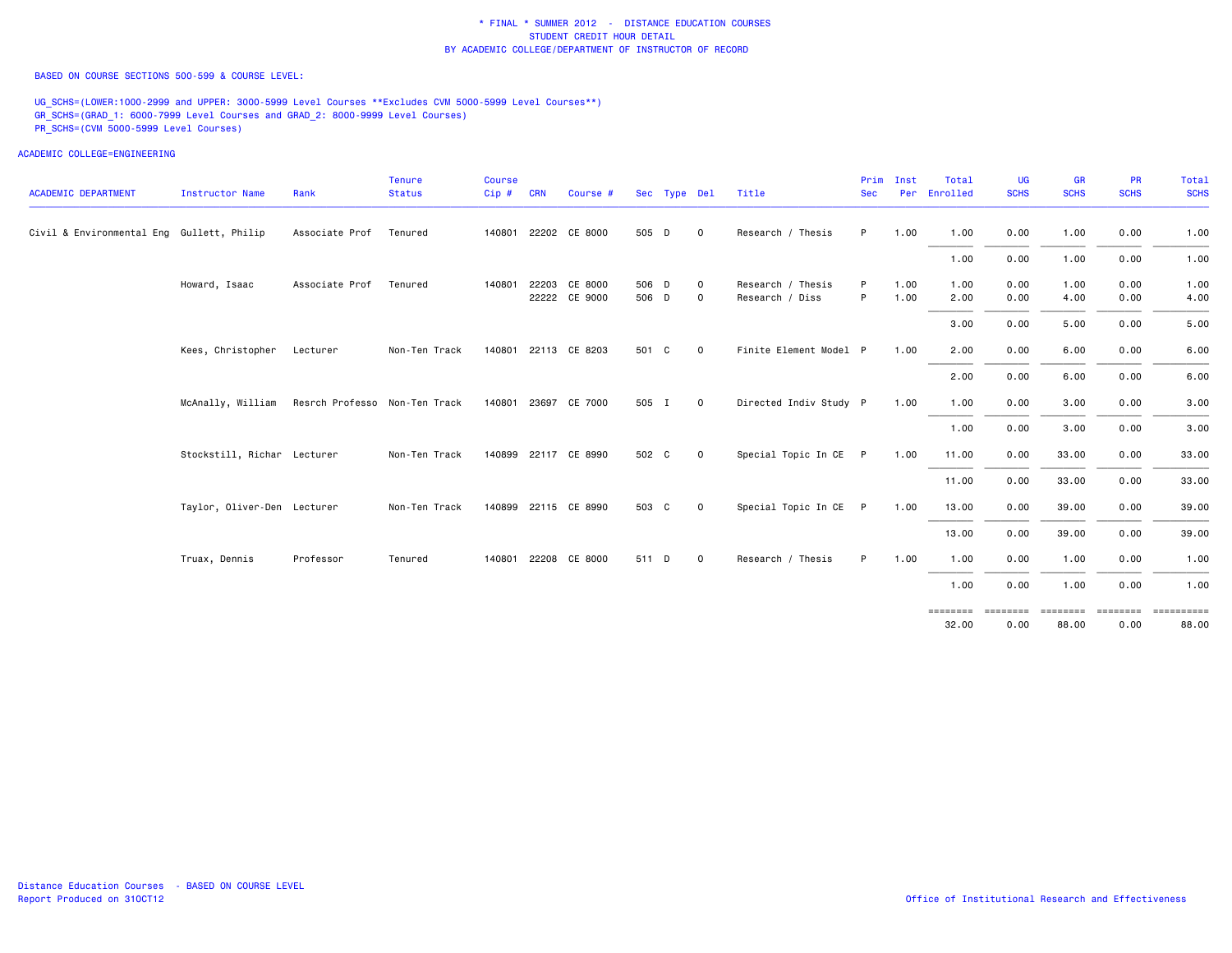BASED ON COURSE SECTIONS 500-599 & COURSE LEVEL:

UG\_SCHS=(LOWER:1000-2999 and UPPER: 3000-5999 Level Courses \*\*Excludes CVM 5000-5999 Level Courses\*\*) GR\_SCHS=(GRAD\_1: 6000-7999 Level Courses and GRAD\_2: 8000-9999 Level Courses) PR\_SCHS=(CVM 5000-5999 Level Courses)

| <b>ACADEMIC DEPARTMENT</b> | Instructor Name | Rank     | Tenure<br><b>Status</b> | <b>Course</b><br>$Cip$ # | <b>CRN</b> | Course # Sec Type Del Title |       |         |                      | Prim Inst | Total<br>Sec Per Enrolled | UG<br><b>SCHS</b> | <b>GR</b><br><b>SCHS</b> | <b>PR</b><br><b>SCHS</b> | Total<br><b>SCHS</b> |
|----------------------------|-----------------|----------|-------------------------|--------------------------|------------|-----------------------------|-------|---------|----------------------|-----------|---------------------------|-------------------|--------------------------|--------------------------|----------------------|
| Computer Science & Engr    | Butler, Cary    | Lecturer | Non-Ten Track           |                          |            | 110101 21833 CSE 8233       | 501 C | $\circ$ | Soft Engr Prog Mgt P | 1.00      | 9.00                      | 0.00              | 27.00                    | 0.00                     | 27.00                |
|                            |                 |          |                         |                          |            |                             |       |         |                      |           | 9.00                      | 0.00              | 27.00                    | 0.00                     | 27.00                |
|                            |                 |          |                         |                          |            |                             |       |         |                      |           | ========                  | ========          |                          |                          | ==========           |
|                            |                 |          |                         |                          |            |                             |       |         |                      |           | 9.00                      | 0.00              | 27.00                    | 0.00                     | 27.00                |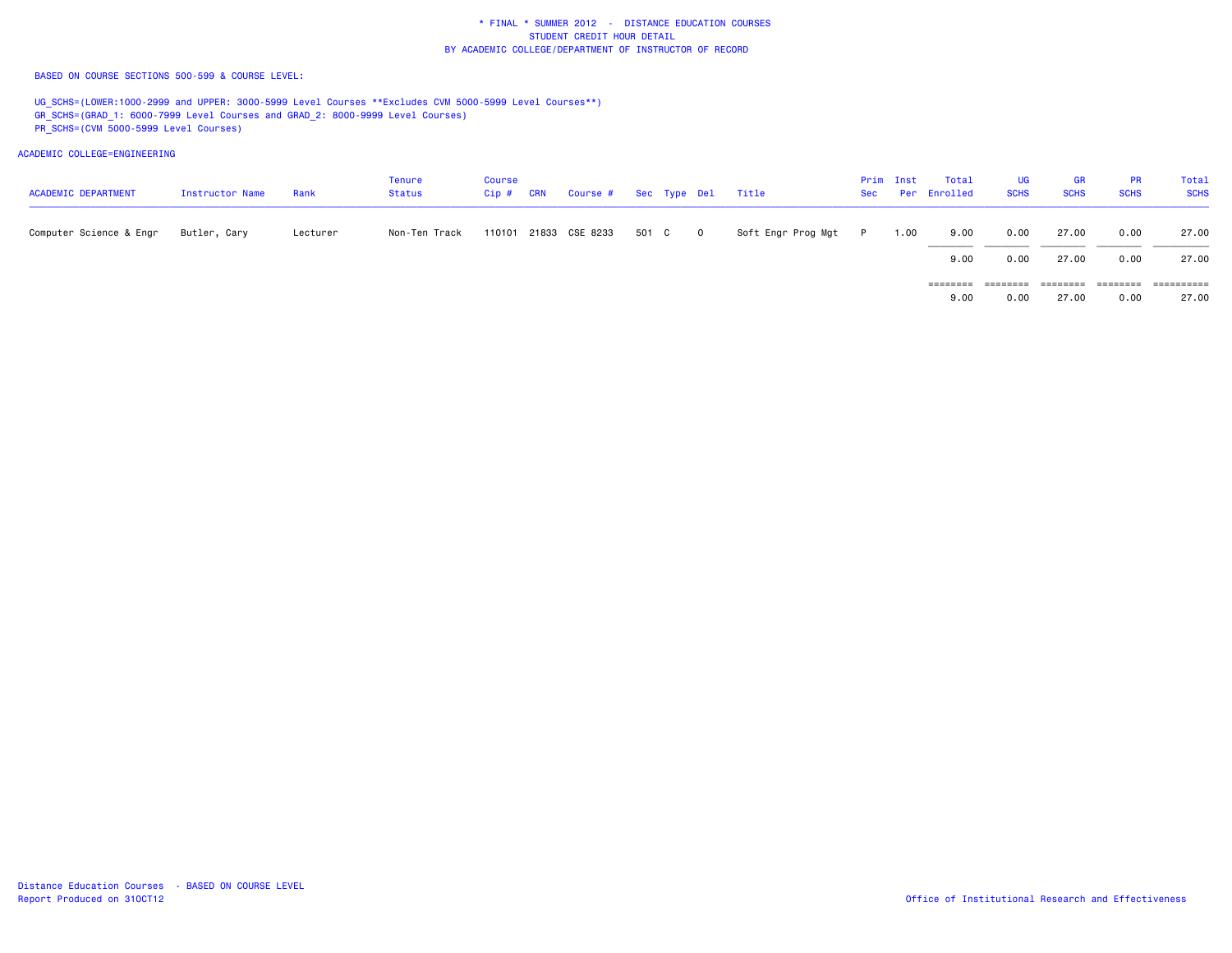BASED ON COURSE SECTIONS 500-599 & COURSE LEVEL:

UG\_SCHS=(LOWER:1000-2999 and UPPER: 3000-5999 Level Courses \*\*Excludes CVM 5000-5999 Level Courses\*\*) GR\_SCHS=(GRAD\_1: 6000-7999 Level Courses and GRAD\_2: 8000-9999 Level Courses) PR\_SCHS=(CVM 5000-5999 Level Courses)

ACADEMIC COLLEGE=ENGINEERING

| <b>ACADEMIC DEPARTMENT</b>                             | <b>Instructor Name</b>                      | Rank                          | <b>Tenure</b><br><b>Status</b> | <b>Course</b><br>Cip # CRN |       | Course #             |       | Sec Type Del |             | Title                  | Prim<br><b>Sec</b> | Inst | Total<br>Per Enrolled | <b>UG</b><br><b>SCHS</b> | GR<br><b>SCHS</b> | PR<br><b>SCHS</b> | <b>Total</b><br><b>SCHS</b> |
|--------------------------------------------------------|---------------------------------------------|-------------------------------|--------------------------------|----------------------------|-------|----------------------|-------|--------------|-------------|------------------------|--------------------|------|-----------------------|--------------------------|-------------------|-------------------|-----------------------------|
|                                                        |                                             |                               |                                |                            |       |                      |       |              |             |                        |                    |      |                       |                          |                   |                   |                             |
| Industrial & Systems Engr Bullington, Stanle Professor |                                             |                               | Tenured                        |                            |       | 141701 21477 IE 6333 | 501 C |              | I           | Prod Control Sys I     | P                  | 1.00 | 6.00                  | 0.00                     | 18,00             | 0.00              | 18.00                       |
|                                                        |                                             |                               |                                |                            |       | 21838 IE 8733        | 501 C |              | $\mathbf 0$ | Decision Theory        | P                  | 1.00 | 7.00                  | 0.00                     | 21.00             | 0.00              | 21.00                       |
|                                                        |                                             |                               |                                |                            |       |                      |       |              |             |                        |                    |      | 13.00                 | 0.00                     | 39.00             | 0.00              | 39.00                       |
|                                                        | Dalton, Larry                               | Non-Faculty                   | Non-Faculty                    |                            |       | 141701 21480 IE 6653 | 551 C |              | I           | Ind Qual Control I     | P                  | 1.00 | 2.00                  | 0.00                     | 6.00              | 0.00              | 6.00                        |
|                                                        |                                             |                               |                                |                            |       | 149999 21476 IE 3913 | 551 C |              | $\mathbf 0$ | Engr Economy I         | P                  | 1.00 | 6.00                  | 18.00                    | 0.00              | 0.00              | 18.00                       |
|                                                        |                                             |                               |                                |                            |       |                      |       |              |             |                        |                    |      | 8.00                  | 18.00                    | 6.00              | 0.00              | 24.00                       |
|                                                        | Greenwood, Allen                            | Professor                     | Tenured                        | 141701                     |       | 23155 IE 8000        | 503 D |              | 0           | Research / Thesis      | P                  | 1.00 | 1.00                  | 0.00                     | 1.00              | 0.00              | 1.00                        |
|                                                        |                                             |                               |                                |                            |       | 23159 IE 9000        | 503 D |              | $\mathbf 0$ | Research/DIss          | P                  | 1.00 | 1.00                  | 0.00                     | 1.00              | 0.00              | 1.00                        |
|                                                        |                                             |                               |                                |                            |       |                      |       |              |             |                        |                    |      | 2.00                  | 0.00                     | 2.00              | 0.00              | 2.00                        |
|                                                        | Palak, Gokce                                | Grad Res Assist Non-Ten Track |                                |                            |       | 270101 21835 IE 6733 | 501 C |              | $\mathbf 0$ | Linear Programming I P |                    | 0.90 | 1.80                  | 0.00                     | 5.40              | 0.00              | 5.40                        |
|                                                        |                                             |                               |                                |                            |       |                      |       |              |             |                        |                    |      | 1.80                  | 0.00                     | 5.40              | 0.00              | 5.40                        |
|                                                        | Reeves, Kari                                | Associate Prof                | Tenured                        | 141701                     | 22864 | IE 7000              | 551 I |              | 0           | Directed Indiv Study P |                    | 1.00 | 1.00                  | 0.00                     | 3.00              | 0.00              | 3.00                        |
|                                                        |                                             |                               |                                |                            |       | 23157 IE 9000        | 501 D |              | $\mathsf 0$ | Research/DIss          | P                  | 1.00 | 1.00                  | 0.00                     | 6.00              | 0.00              | 6.00                        |
|                                                        |                                             |                               |                                |                            |       |                      |       |              |             |                        |                    |      | 2.00                  | 0.00                     | 9.00              | 0.00              | 9.00                        |
|                                                        | Strawderman, Lesle Assistant Prof Ten Track |                               |                                |                            |       | 141701 21839 IE 6613 | 551 C |              | $\mathbf 0$ | Eng Statistics I       | P                  | 1.00 | 10.00                 | 0.00                     | 30.00             | 0.00              | 30.00                       |
|                                                        |                                             |                               |                                |                            |       | 23161 IE 9000        | 505 D |              | 0           | Research/DIss          | P                  | 1.00 | 1.00                  | 0.00                     | 6.00              | 0.00              | 6.00                        |
|                                                        |                                             |                               |                                |                            |       | 23284 IE 7000        | 501 I |              | $\mathbf 0$ | Directed Indiv Study P |                    | 1.00 | 1.00                  | 0.00                     | 3.00              | 0.00              | 3.00                        |
|                                                        |                                             |                               |                                |                            |       |                      |       |              |             |                        |                    |      | 12.00                 | 0.00                     | 39.00             | 0.00              | 39.00                       |
|                                                        | Usher, John                                 | Professor                     | Tenured                        |                            |       | 141701 23160 IE 9000 | 504 D |              | 0           | Research/DIss          |                    | 1.00 | 4.00                  | 0.00                     | 8.00              | 0.00              | 8.00                        |
|                                                        |                                             |                               |                                |                            |       | 23746 IE 8000        | 551 D |              | $\mathsf 0$ | Research / Thesis      | P                  | 1.00 | 1.00                  | 0.00                     | 3.00              | 0.00              | 3.00                        |
|                                                        |                                             |                               |                                | 270101                     |       | 21835 IE 6733        | 501 C |              | $\mathbf 0$ | Linear Programming I S |                    | 0.10 | 0.20                  | 0.00                     | 0.60              | 0.00              | 0.60                        |
|                                                        |                                             |                               |                                |                            |       |                      |       |              |             |                        |                    |      | 5.20                  | 0.00                     | 11.60             | 0.00              | 11.60                       |
|                                                        |                                             |                               |                                |                            |       |                      |       |              |             |                        |                    |      |                       | 10.00                    | 110.00            |                   | $\sim$ $\sim$               |

 44.00 18.00 112.00 0.00 130.00130.00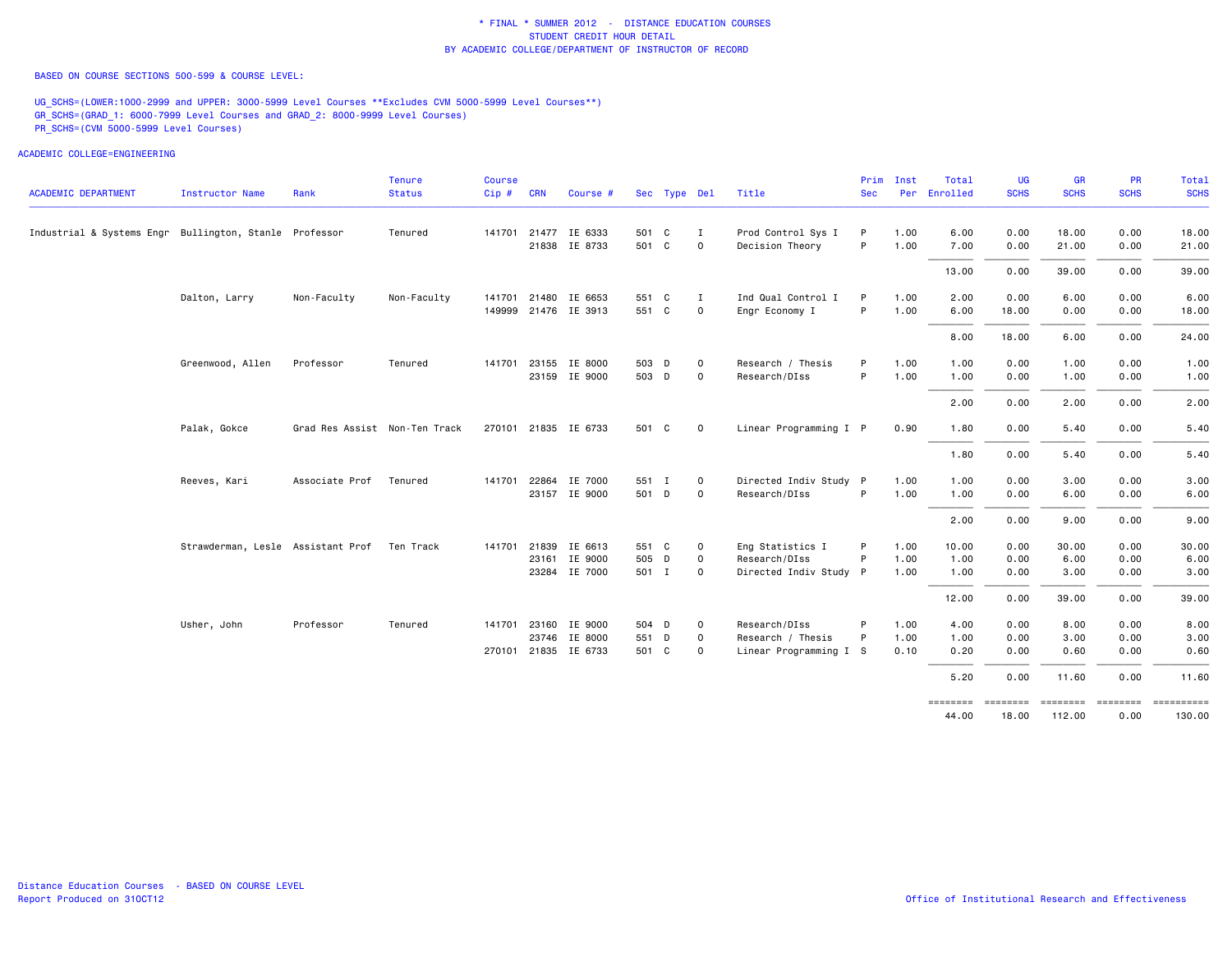BASED ON COURSE SECTIONS 500-599 & COURSE LEVEL:

UG\_SCHS=(LOWER:1000-2999 and UPPER: 3000-5999 Level Courses \*\*Excludes CVM 5000-5999 Level Courses\*\*) GR\_SCHS=(GRAD\_1: 6000-7999 Level Courses and GRAD\_2: 8000-9999 Level Courses) PR\_SCHS=(CVM 5000-5999 Level Courses)

ACADEMIC COLLEGE=ENGINEERING

| <b>ACADEMIC DEPARTMENT</b> | Instructor Name | Rank     | Tenure<br><b>Status</b> | <b>Course</b><br>$Cip$ # | <b>CRN</b> | Course # Sec Type Del Title |       |              |                       | Prim Inst | Total<br>Sec Per Enrolled | UG<br><b>SCHS</b> | GR<br><b>SCHS</b> | <b>PR</b><br><b>SCHS</b> | Total<br><b>SCHS</b> |
|----------------------------|-----------------|----------|-------------------------|--------------------------|------------|-----------------------------|-------|--------------|-----------------------|-----------|---------------------------|-------------------|-------------------|--------------------------|----------------------|
| Mechanical Engineering     | Jones, Elborn   | Lecturer | Non-Ten Track           |                          |            | 141901 21495 ME 6443        | 501 C | $\mathbf{O}$ | Mech Systems Design P | 1.00      | 2.00                      | 0.00              | 6.00              | 0.00                     | 6.00                 |
|                            |                 |          |                         |                          |            |                             |       |              |                       |           | 2.00                      | 0.00              | 6.00              | 0.00                     | 6.00                 |
|                            |                 |          |                         |                          |            |                             |       |              |                       |           | ========                  | $= 222222222$     | =====             | -----                    | ==========           |

 $6.00$ 2.00 0.00 6.00 0.00 6.00